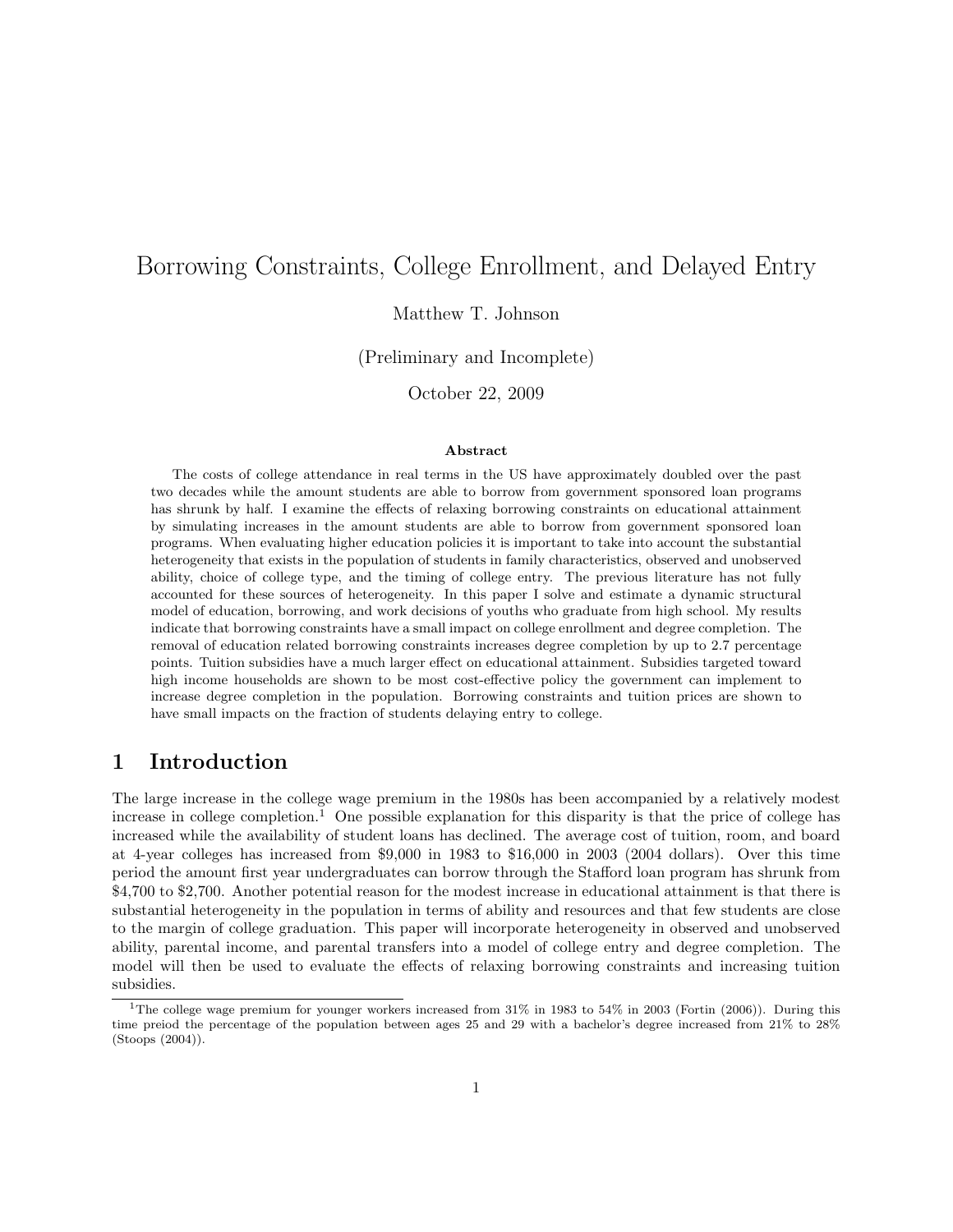How might borrowing constraints affect educational decisions? Outside of loans the main avenues available to students to finance college are parental transfers, grants, and labor earnings. For many students these three sources of income are not enough to pay for the costs of college which leads them to take out loans. If insufficient loans are available to a student attending college he may not be able to smooth consumption between college years and the future as much he desires. Lack of loans could also cause a student close to the margin of enrollment to delay entry to college while he works and saves up money. A large fraction of students who eventually enroll in college do so after delaying by a semester or more despite the fact that delayed entry to college causes losses in lifetime income and is associated with less favorable educational outcomes. This paper will test borrowing constraints as a possible explanation for delayed entry to college.

The government subsidizes higher education through both the Guaranteed Student Loan (GSL) program and through tuition subsidies in the form of Pell grants. It is useful to explore from a policy perspective whether increases in loan limits or tuition subsidies are the most cost effective method for the government to promote higher education. I explore this question by holding constant the cost of a policy change and looking at the effects of relaxing borrowing constraints and increasing various tuition subsidies.

When evaluating policy changes that the government may implement it is important to take into account the substantial heterogeneity that exists between students in family characteristics, observed and unobserved ability, choice of college type, and the timing of college entry. The previous literature has not fully accounted for these sources of heterogeneity when evaluating higher education policy. In this paper I solve and estimate a dynamic structural model of education, borrowing, and work decisions of youths who graduate from high school. My model expands and improves on those in the existing literature in many ways. I model the choice between two and four year colleges and the probability of completing a bachelor's degree. I explicitly take into account the uncertainty students face by modeling the probability that they will become unemployed after graduating from school. I use the rules of the GSL program to identify the borrowing constraints students face. I estimate the model through Indirect Inference, a moment based estimation method, using data from the NLSY97 on student college entry decisions and labor market outcomes.

I find that borrowing constraints have a small impact on college enrollment and degree completion. The removal of education related borrowing constraints increases degree completion by up to 2.7 percentage points. It is interesting to note that despite borrowing constraints being tight removing them has only a small impact on educational attainment. I argue that the precautionary savings motive (Carroll (1997)) can explain the reluctance of youths to borrow against high future incomes because they are concerned about building a buffer stock of savings to insure against unemployment and low wage shocks in the future. I show that borrowing constraints and tuition subsidies have very small impacts on the fraction of students delaying entry to college. I find that to implement small increases in degree completion relaxing borrowing constraints is the most cost-effective policy for the government. Tuition subsidies are necessary to cause larger increases in educational attainment. I find that tuition subsidies targeted toward high income households are the most cost-effective method of increasing degree completion and raising the average wage in the population.

## 2 Related Literature

There is a large literature related to borrowing constraints and educational attainment. The main papers in the literature that use older (NLSY79) data are Keane and Wolpin (2001), Carneiro and Heckman (2002), and Cameron and Taber (2004). None of these papers finds evidence that borrowing constraints affect educational attainment. Keane and Wolpin (2001) estimate a structural model similar to the one used this paper and show that relaxation of borrowing constraints has no effect on the average highest grade completed in their sample. Carneiro and Heckman (2002) examine whether the parental income of the NLSY79 youths matters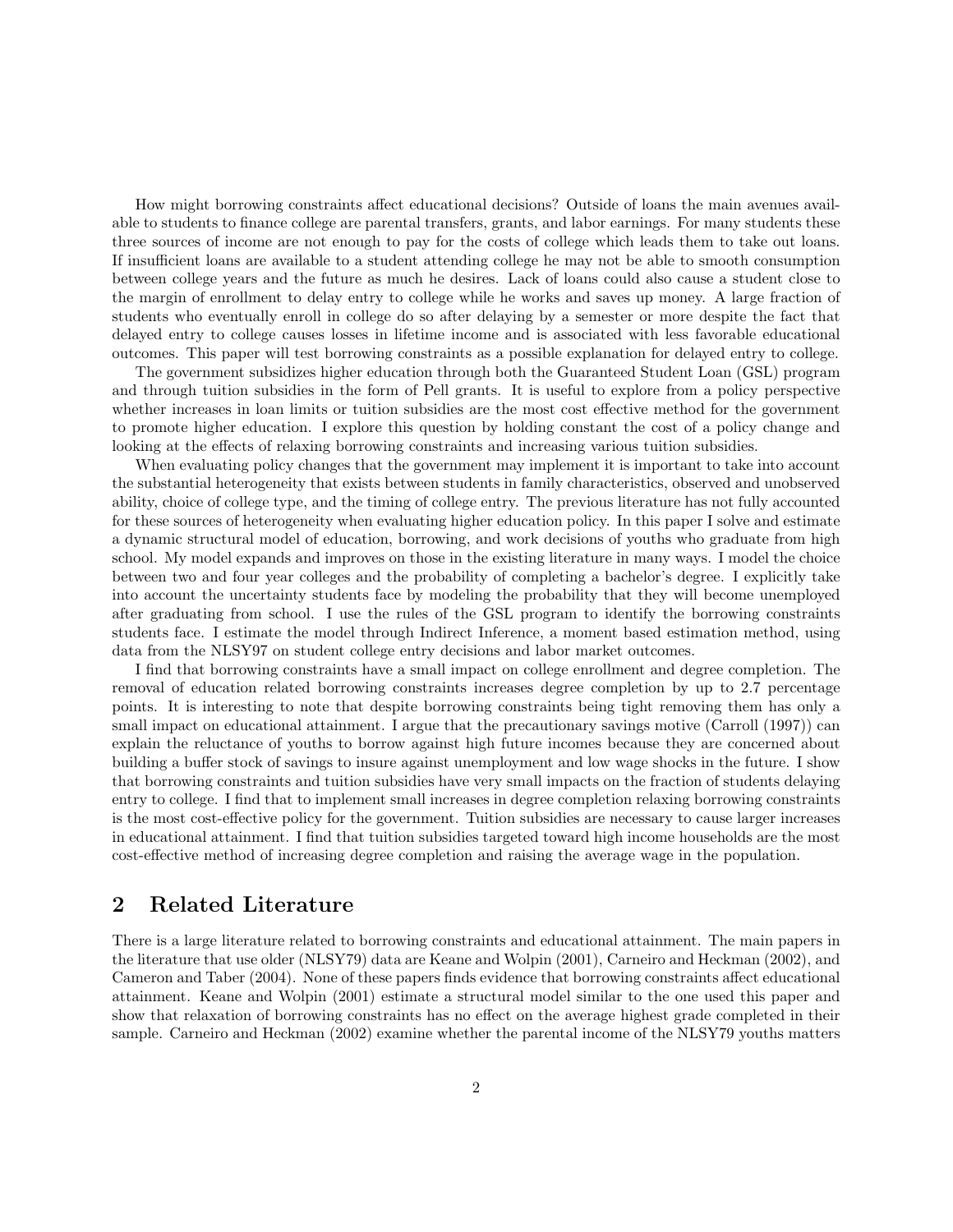for outcomes along various dimensions of college enrollment and educational attainment. They argue that youths with parents in the highest income quartile are not credit constrained and that significant differences in educational attainment across parental income quartiles would be suggestive evidence of credit constraints. They find that after controlling for ability there is little or no difference in educational attainment across parental income quartiles. Cameron and Taber (2004) use an instrumental variables approach to test whether the estimated returns to schooling change when an instrument that should differentially affect students who are credit constrained is compared to an instrument that should affect all students equally. They also estimate a structural model and test whether the interest rate faced by lower income students is higher than that faced by the rest of the population. Neither of these methods provides any evidence that borrowing constrains affect educational attainment.

In recent years there has been renewed interest in the literature about whether borrowing constraints have an impact on educational attainment. Rothstein and Rouse (2008) suggest that graduates from elite universities may be credit constrained early in the life cycle. Belley and Lochner (2007) use the methods in Carneiro and Heckman (2002) and compare differences across the NLSY79 and NLSY97. They find that, conditional on ability and family background, parental income matters much more for educational attainment during recent years. Lochner and Monge-Naranjo (2008) build a simple 3-period model of human capital formation and show that the empirical findings of Belley and Lochner (2007) are consistent with the importance of borrowing constraints in determining educational attainment. However, they do not model labor market uncertainty, the labor supply decision while enrolled in school, or the choice between college types which makes it difficult to accurately assess the magnitude of the effect of borrowing constraints on educational attainment. Ionescu (2009) extends a Ben-Porath type model to include borrowing constraints in human capital accumulation and analyzes the effect of the design of the GSL program on default incentives for students. Ionescu (2008) extends this model to include risk in degree completion and labor market outcomes. These papers, however, have a coarse measure of educational attainment (the only measure is the amount of human capital) and do not use micro data to evaluate the decisions and outcomes of agents. It is therefore difficult to accurately assess the effects of borrowing constraints on student decisions.

There are a number of papers that use general equilibrium models and address borrowing constraints and educational attainment. Some examples include Akyol and Athreya (2005), Gallipoli et al. (2007), Garriga and Keightley (2007), and Winter (2009). It is important to use these types of models to take into account changing relative prices when considering large adjustments to the structure of higher education. For smaller changes in loan limits or tuition subsidies, a model like the one I use in this paper provides a more accurate assessment of the effects because I can model student decisions at a finer level and include more sources of heterogeneity.

Stinebrickner and Stinebrickner (2008) directly ask a group of low income students at Berea college if they are constrained in their borrowing decisions. They ask if the students would take up a loan offered to them at the market interest rate. Stinebrickner and Stinebrickner (2008) find that the vast majority of students would not take up the loan if it were available and that borrowing constraints do not explain most of the drop-out decisions at Berea college. However, approximately half of all Berea college students drop out of school and 67% of these students cite not having enough money as part of the reason for dropping out. It is puzzling that these students with upward sloping income profiles are so reluctant to borrow against future earnings even though their current marginal utility of income seems to be quite high. In this paper I also find that borrowing constraints have a very small effect on educational attainment mainly because of the reluctance of students to borrow. I argue that the precautionary savings motive explored in Carroll (1997) and Carroll et al. (2003) is a possible explanation for this behavior by students. Students choose to borrow as little as possible during college because they are uncertain about future labor market outcomes such as unemployment and negative wage shocks. Therefore even though the amount students are able to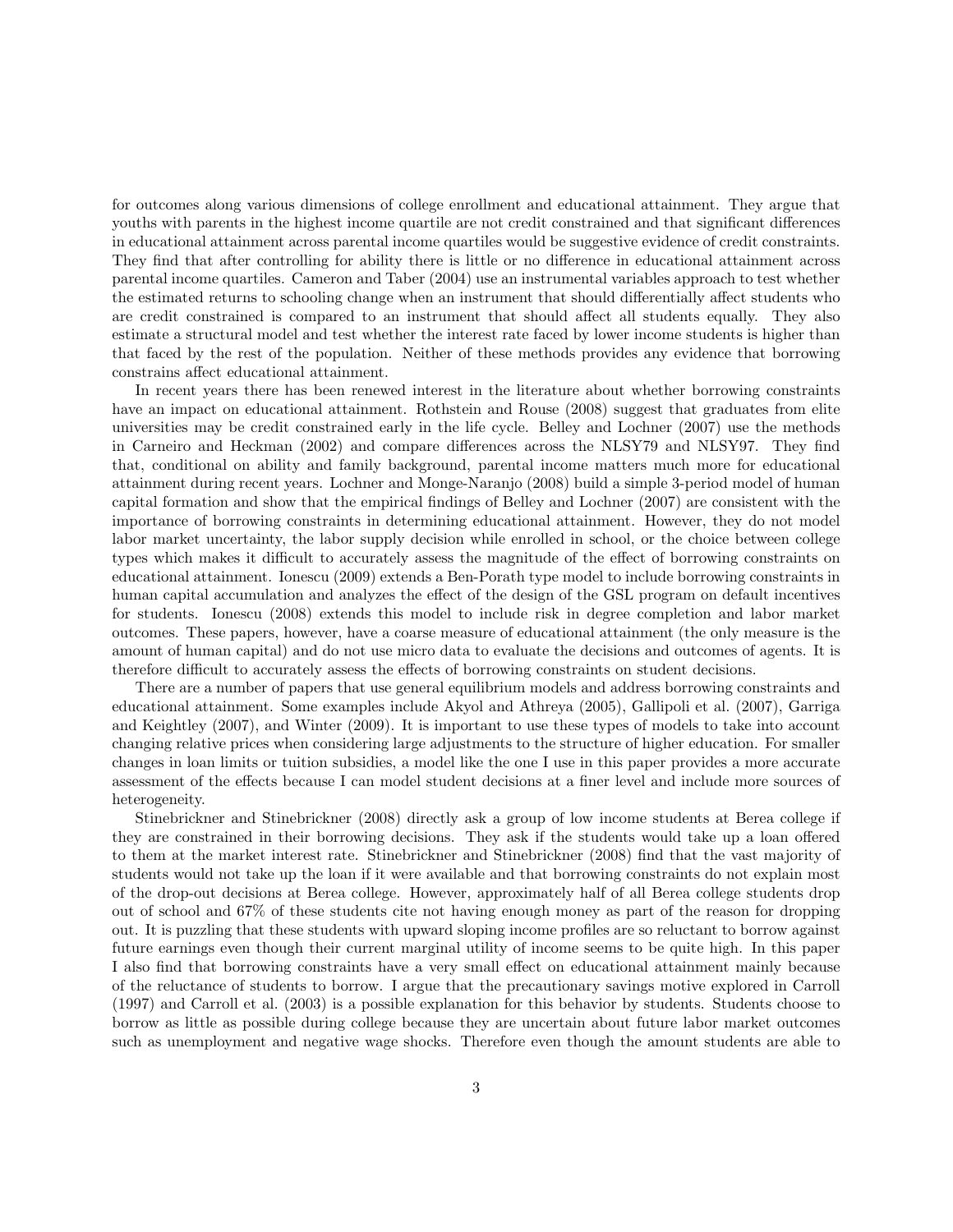borrow while in school may be small relative to the costs of college, relaxing borrowing constraints has little impact on educational attainment because the amount students desire to borrow is also small.

Very few papers in the literature address delayed entry to college. Those that do find conflicting evidence about the role credit constraints may play in the timing of college entry. Both Carneiro and Heckman (2002) and Belley and Lochner (2007) find only a small correlation between parental income and delayed entry to college after controlling for ability, indicating that borrowing constraints may not affect college timing decisions. However, Kane (1996) finds that delayed entry to college is more common in states with higher average tuitions, especially among low income students. This is suggestive evidence that borrowing constraints may affect the timing of college entry.

The model in this paper is based on Keane and Wolpin (2001) (hereafter KW). There are a number of important differences between my model and theirs. I explicitly model the choice between 2-year and 4-year colleges and degree completion. Only years of completed schooling enters the KW model and there is no notion of degree completion. I have a better model of grants and loans and I explicitly use the rules of the Guaranteed Student Loan (GSL) program when I model the borrowing constraint. It is important to model the borrowing constraint and the rules of the GSL program accurately because when the government implements policies to relax borrowing constraints, this is the program that is most often altered. I also explicitly look at delayed entry to college as an outcome for agents in my model. Agents are allowed to choose to delay entry to college in the KW model, but they do not examine this phenomena or look at how policy changes could affect delayed entry. As mentioned previously, delayed entry decreases the lifetime earnings of students and is therefore worthy of study. I also better capture the uncertainty that agents face in the labor market by including a probability of unemployment in my model. In the KW model agents receive a random wage draw each period but always have the option to work. It is important to model unemployment because when an agent is unemployed the opportunity cost of schooling will be lower and there can be important interactions with delayed entry. Also, future labor market uncertainty affects how much agents will choose to borrow while enrolled in college and how much precautionary savings agents accumulate.

Because I include a number of state and choice variables that KW do not include in their model I must make sacrifices along other dimensions. I choose to exclude marriage from my model, whereas KW include it in theirs. Less than 5% of people in my sample are married by the age of 20 so marriage will likely only have a small impact on schooling decisions which are the main focus of my paper. I also only model the behavior of students after they graduate from highschool, whereas KW start their decision period at age 16 and model high school completion. Since students who fail to graduate from high school are not prepared for college entry, omitting them from the sample is unlikely to affect inference about attainment in postsecondary education.

## 3 Model

The model describes the decision of an individual from the semester he graduates from high school. Each year consists of three decision periods: a fall, spring, and summer semester. The lengths of the fall and spring semesters are five months and the length of the summer semester is two months.

#### 3.1 Choice Set

Each period the agent chooses a vector of variables from the choice set  $\Theta$ :

$$
\Theta = \{ (h_t, s_t^C, s_t^U, a_{t+1}) : \tag{1}
$$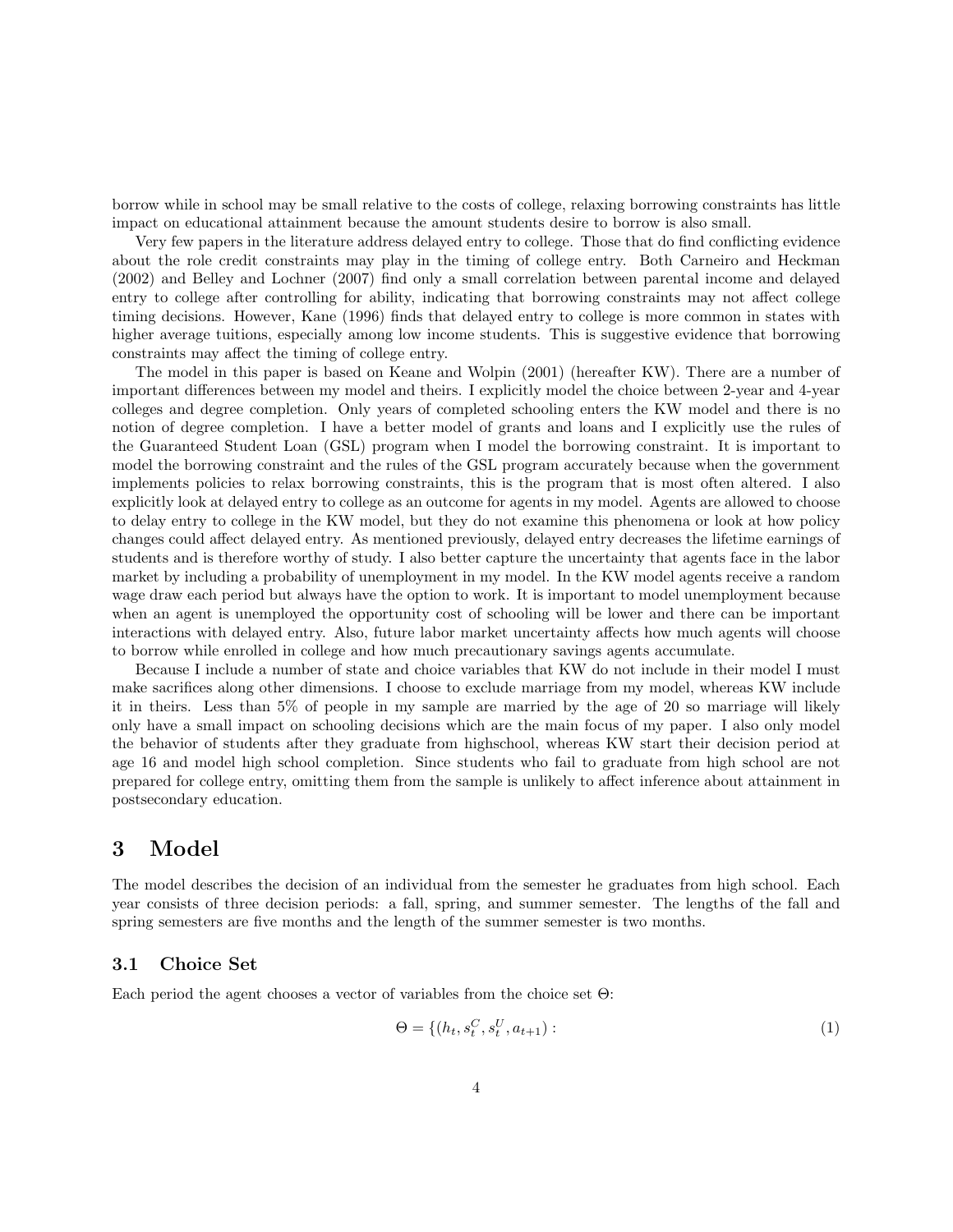$$
h_{t} \in \{0, .5, 1\}, s_{t}^{C} \in \{0, .5, 1\}, s_{t}^{U} \in \{0, .5, 1\}, a_{t+1} \in [\underline{a}, \overline{a}]\}
$$

The work decision of the agent,  $h_t$ , is discretized in to three possible choices: full time  $(h_t = 1)$ , part time  $(h_t = .5)$ , and not at all  $(h_t = 0)$ .  $s_t^C$  and  $s_t^U$  indicate enrollment in 2-year and 4-year colleges, respectively. The agent may choose to enroll not at all, part time, or full time at either college type. Transfer between college types across periods is allowed, but the agent may attend at most one college type in any given period.

The agent also chooses  $a_{t+1}$ , the amount of savings for the following period. Assets may not fall below the (potentially negative) amount  $a$ . For computational simplicity the maximum the agent is allowed to save is restricted to be less than or equal to  $\bar{a}$ .

#### 3.2 Initial Conditions

The agent begins the first period with five initial conditions which are elements of the state space and capture heterogeneity across agents that existed before high school graduation. During the first period the agent is potentially receiving parental transfers, which is denoted by the indicator variable  $P_0$ . The income of the parents of the agent is denoted Inc and the agent is endowed with an initial level of assets  $a_0$ . The agents observed ability is measured by the variable  $AFQT$ . The final initial condition is the agent's type. The type is known to the agent (but not to the econometrician) and captures permanent unobserved heterogeneity in the population.

#### 3.3 State Space

In addition to the initial conditions, the following variables evolve over time and appear in the state space.  $S_t^C$  and  $S_t^U$  measure years of schooling completed at 2-year colleges (community colleges) and 4-year colleges (universities).  $BA_t$  is an indicator variable which takes on the value one if the agent has completed a bachelor's degree. Cumulative weeks of work experience is measured by the variable  $H_t$ . Lagged choice variables and the current level of assets also enter the state space. The vector of state variables  $\Omega_t$  is given by:

$$
\Omega_t = (a_t, Inc, AFGT, type, h_{t-1}, s_{t-1}^C, s_{t-1}^U, P_t, BA_t, age_t)
$$
\n(2)

#### 3.4 Preferences

The agent receives utility each period from consumption, school enrollment, and leisure. The utility function is given by:

$$
u_t = \frac{c_t^{1-\rho}}{1-\rho} + g^u(s_t^C, s_t^U, h_t; \Omega_t, \epsilon_t)
$$
\n
$$
(3)
$$

Utility is constant relative risk aversion (CRRA) in consumption with risk aversion parameter  $\rho$ . Throughout the remainder of this section the exact form of the  $g$  functions is left to Appendix D. In general the  $g$  functions are linear functions of their arguments, sometimes including higher order polynomials. The function  $g^u$ captures the psychic costs of schooling and work which depend on the current state variables. The agent also receives a shock to preferences for 2-year college attendance, 4-year college attendance, and desire to work each period given by the vector  $\epsilon_t = (\epsilon_t^C, \epsilon_t^U, \epsilon_t^h)$ . The shocks are potentially correlated with each other but independent across time.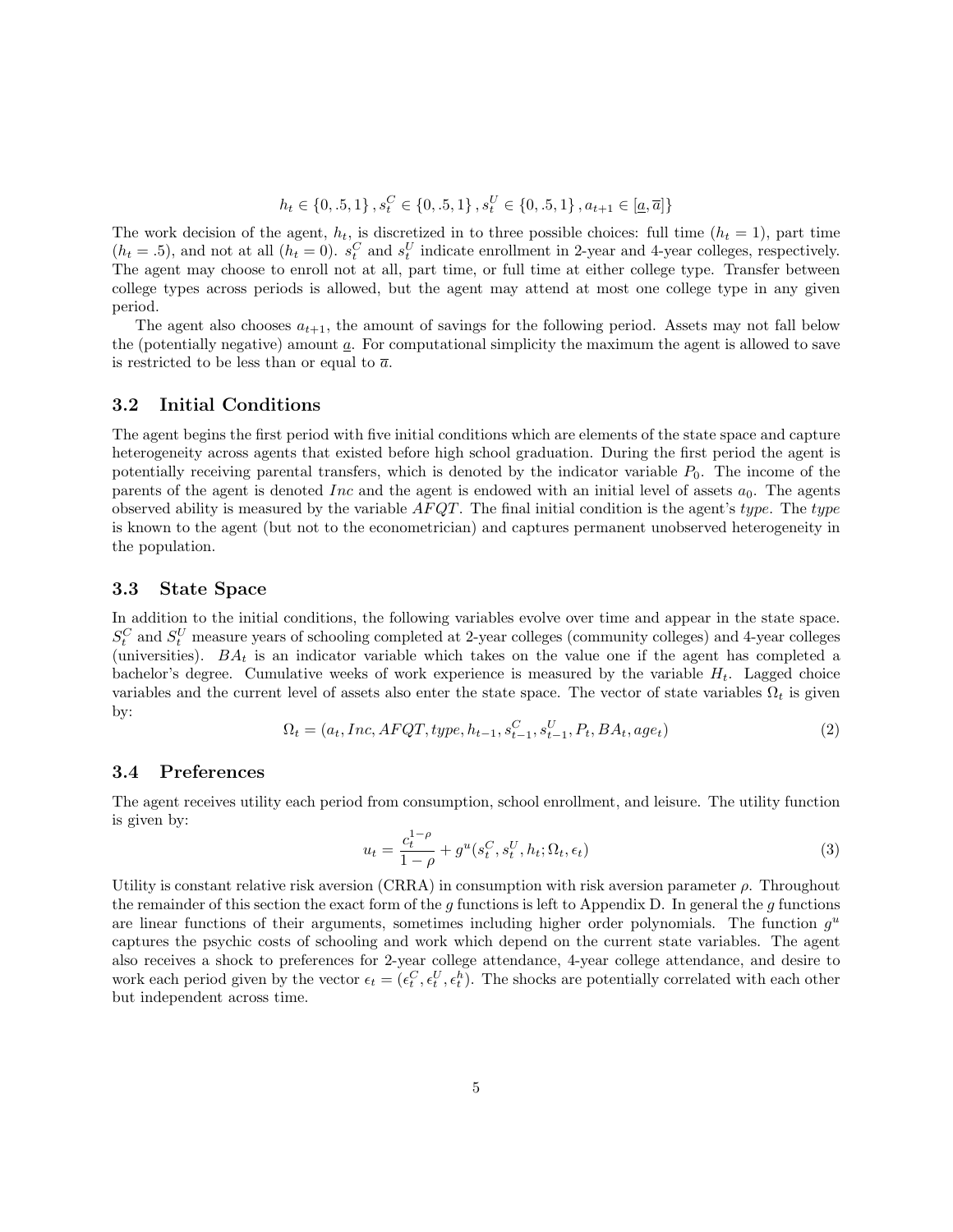#### 3.5 Budget Constraint

The budget constraint binds each semester and is given by the following equation:

$$
c_{t} + \kappa^{C} s_{t}^{C} + \kappa^{U} s_{t}^{U} + a_{t+1} = w_{t} h_{t} + tr_{t} P_{t} + grant_{t} + (1+r)a_{t}
$$
\n
$$
\tag{4}
$$

The costs the agent incurs must be equal to the income the agent receives every semester. The costs are the agent's consumption  $c_t$ , the costs of schooling  $\kappa^j$  at school type j multiplied by the enrollment status at that school, and the amount the agent saves which is given by  $a_{t+1}$ . The income an agent receives is from work  $w_t h_t$ , money received from parental transfers  $tr_t$ , grants received for schooling costs from the government and from other sources  $grant_t$ , and assets carried over from the previous period plus interest earned at rate r.

#### 3.6 Wages and Unemployment

The agent's human capital function is of the form:

$$
\Psi_t = g^{\Psi}(H_t, S_t^C, S_t^U, BA_t, AFQT, type) \tag{5}
$$

Each period the agent receives a job offer  $J$  with probability  $p_t^J$ :

$$
p^{J}(J_t = 1) = g^{J}(\Psi_t, h_{t-1})
$$
\n(6)

If the agent receives a job offer he receives a draw from the wage distribution with variance  $\sigma_w^2$ . The wages of an agent depend both on the agent's human capital and on the agent's school enrollment and work status. This is designed to capture the fact that part time jobs or jobs held while enrolled in school may pay different wages than those paid when an agent is fully attached to the labor market:

$$
w_t = g^w(\Psi_t, h_t, s_t^C, s_t^U; \sigma_w^2)
$$
\n<sup>(7)</sup>

If the agent does not receive a job offer and is not enrolled in school he receives  $w^{MIN}$  in social assistance programs.  $w^{MIN}$  includes money received from Unemployment Insurance, Food Stamps, and Supplemental Security Income.

#### 3.7 Grants and Loans

The grant function is of the form:

$$
grant_t = g^{grant}(Inc, AFQT, s_t^C, s_t^U, type)
$$
\n
$$
(8)
$$

The grant function is designed to capture the fact that grants for post-secondary education are decreasing in parental income since programs such as the Pell Grant are need based scholarships. Grants are increasing in ability due to the prevalence of merit based scholarships. Only students that are enrolled in school are eligible to receive grants.

The maximum the agent is allowed to borrow each period is given by  $\underline{a}$ .  $\underline{a}$  is of the form:

$$
\underline{a}_t = \underline{a}_t^s + \underline{a}_t^o \tag{9}
$$

Here  $\underline{a}_t^s$  is the maximum the agent is allowed to borrow for school related expenses and  $\underline{a}_t^o$  is the most the agent can borrow for other consumption smoothing purposes.  $\underline{a}_t^s$  is only available to students enrolled in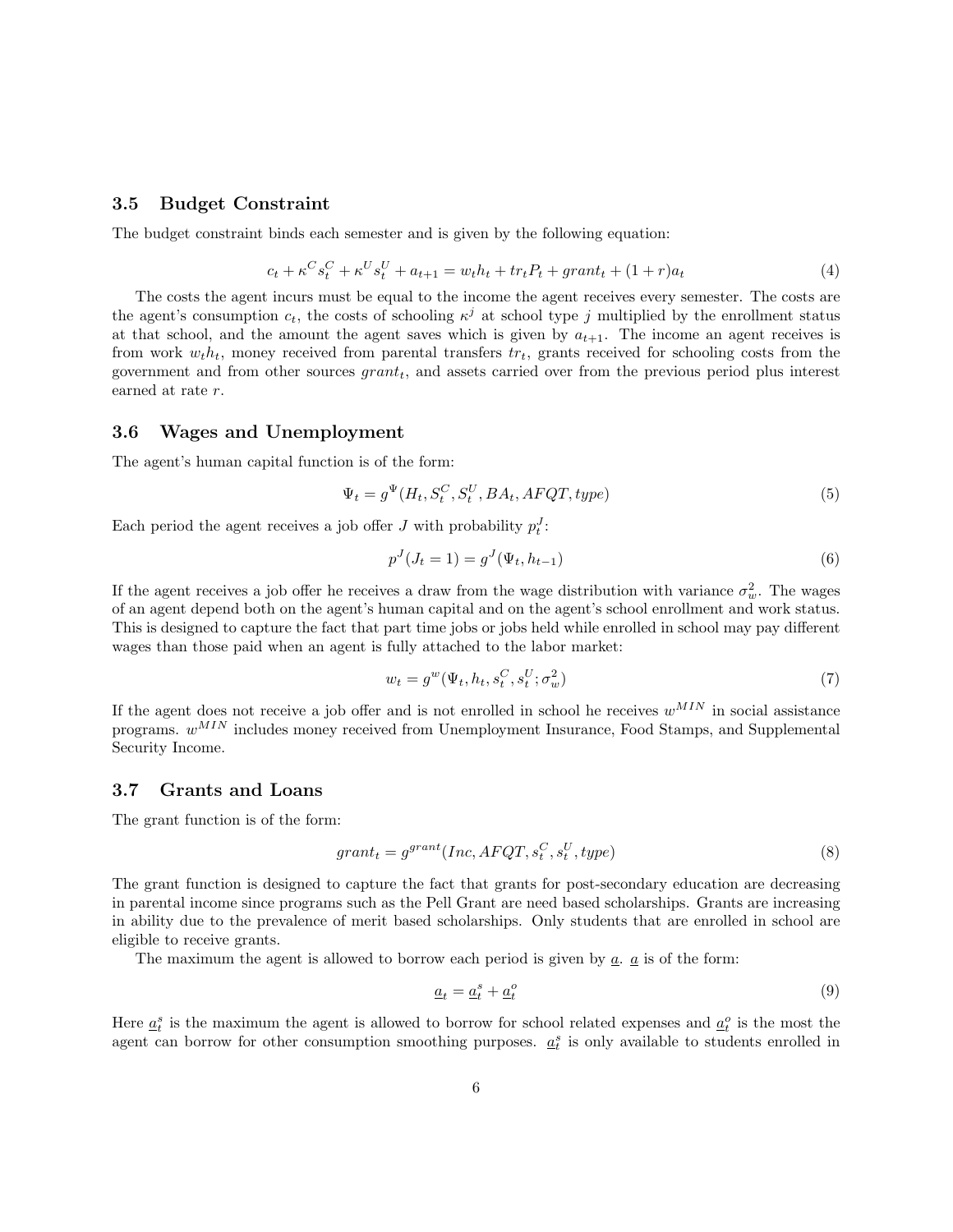school and is set using the rules of the GSL program (see Appendix C.2 for details). The function for  $\underline{a}^o_t$  is of the form:

$$
\underline{a}_t^o = g^{\underline{a}^o}(age_t, \Psi_t) \tag{10}
$$

This functional form captures that the amount people are allowed to borrow for other expenses (say through a credit card or a loan to purchase a car) increases as the with the agent's credit history, which can be approximated as a function of age and human capital.

### 3.8 Degree Completion

If the agent has not completed a bachelor's degree and is currently enrolled in a 4-year college, a degree is awarded with the following probability:

$$
Pr(BA_t = 1) = g^{BA}(S_t^C, S_t^U, AFQT, type, age_t)
$$
\n
$$
(11)
$$

This function is intended to capture the fact that there is substantial uncertainty from the point of view of the agent about the completion of a bachelor's degree. Over half of students who enroll in college never complete a BA. There is also a wide range of years of 2-year and 4-year college completed before a degree is received.

Completion of an associate's degree is not modeled for simplicity and because there is some debate in the literature about whether associate's degrees are valued in labor market. Kane and Rouse (1995) find no effects of associate's degrees on wages for the males in their sample while Jaeger and Page (1996) find positive effects.

#### 3.9 Parental Transfers

Parental transfers are assumed to be given to the agent with the following probability:

$$
Pr(P_t = 1) = g^p(age_t, Inc, P_{t-1}, s_t^C, s_t^U, \Psi_t)
$$
\n(12)

The amount of parental transfers is given by:

$$
tr_t = g^{tr}(age_t, Inc, s_t^C, s_t^U, \Psi_t)
$$
\n
$$
(13)
$$

The agents take the parental transfers as given. The decisions of the agent affect parental transfers through school enrollment and human capital accumulation.

### 4 Solution Method

The model is solved numerically through backward recursion on a Bellman equation by assuming a terminal value function  $V^{TERM}$  when the agent reaches age 40. It is computationally infeasible to allow for a continuous savings choice in the model, so I allow the agent to choose between a number of discrete grid points on the interval  $[\underline{a}, \overline{a}]$ . The agent therefore chooses a vector  $\theta_t = (h_t, s_t^C, s_t^U, a_{t+1})$  each period to solve the following maximization problem:

$$
V_t(\Omega_t) = \max_{\theta_t \in \Theta_t} u_t(\theta_t | \Omega_t) + \delta E(V_{t+1}(\Omega_{t+1}) | \theta_t, \Omega_t)
$$
\n(14)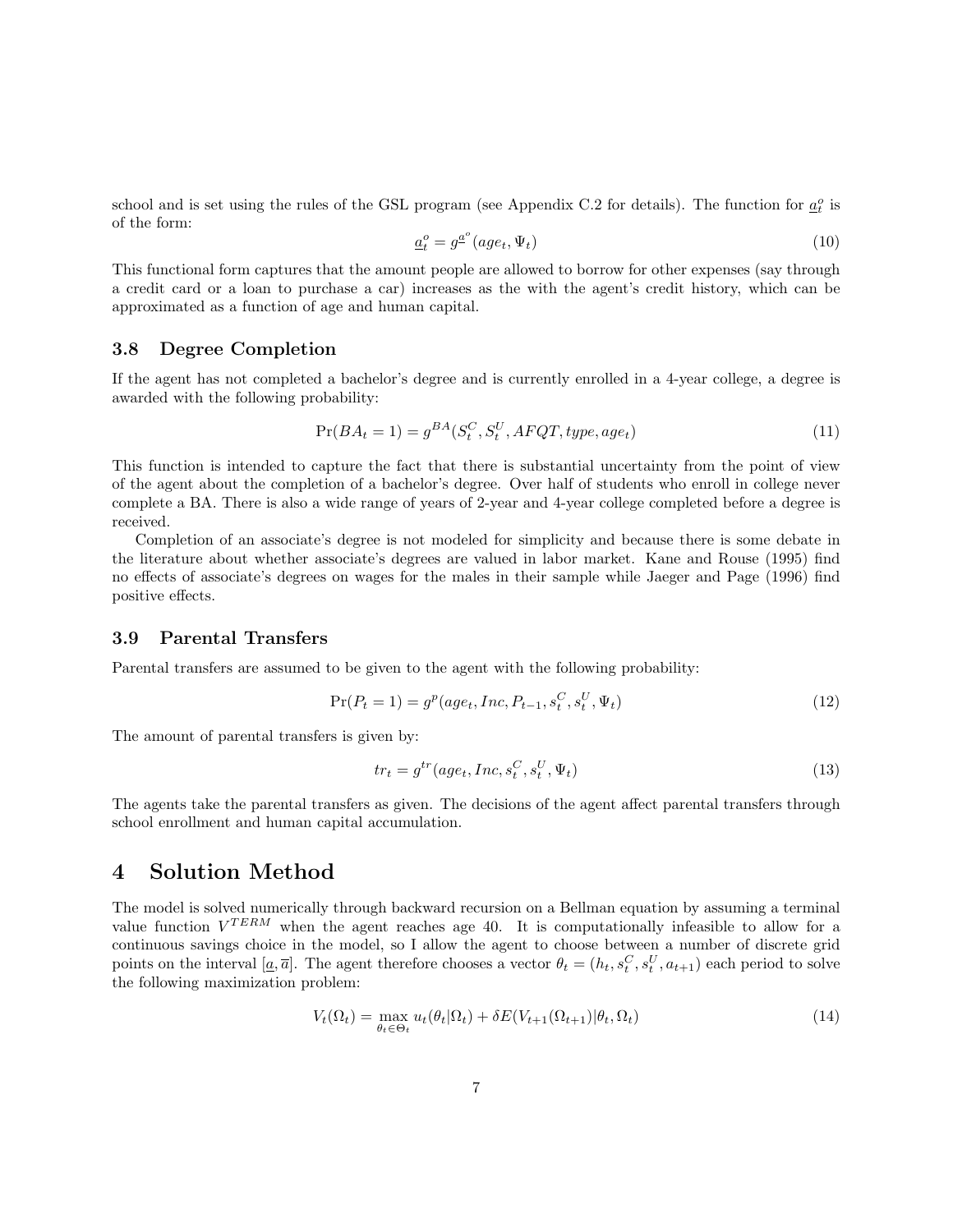The expectations operator E in (14) is taken with respect to the preference shocks  $\epsilon_t$ , the wage draw, and the unemployment probability. This quantity is referred to in the literature as "Emax" and represents the future value that is expected to be attained given that the agent will make the optimal choice in each of the future periods.

The state space in my model is too large to evaluate the Emax functions at every possible point each period. I therefore follow the method used in KW and evaluate the Emax values at a subset of the points in the state space each period. I then approximate the Emax functions as polynomial functions of the state variables. The high dimensional integrals needed to evaluate the Emax functions are approximated through Monte Carlo integration. See Appendix C.1 for further details on the Emax approximations and Monte Carlo integration.

### 5 Estimation

The likelihood function for this model is very complex due to the size of the model and the fact that the number of choices each period is greater than the number of error terms. In addition there are a number of missing state variables due to the timing of collection of data on parental transfers and assets. Estimation via maximum likelihood is infeasible because it would require that I integrate out the distribution of the unobserved state variables for an already intractably complex likelihood function. I therefore use Indirect Inference to estimate the model (see Smith (1993) and Gouriéroux and Monfort (1996) for an overview of the method).<sup>2</sup>

The idea behind Indirect Inference is to specify a set of (easy to estimate) auxiliary models that are to be evaluated at both the actual and simulated data. The estimation algorithm searches over structural parameters so that the estimated parameters of the auxiliary model evaluated on the actual and simulated data are as close as possible. This is achieved by minimizing the weighted sum of squared scores of the auxiliary models evaluated at the simulated data. More formally, let  $\eta$  be the vector of structural parameters and L be the likelihood functions of the auxiliary models with parameters  $\beta$ . The estimator  $\hat{\eta}$  solves the equation:

$$
\hat{\eta} = \arg\min_{\eta} \frac{\delta L}{\delta \beta} (y(\eta); \hat{\beta}) \Lambda \frac{\delta L}{\delta \beta} (y(\eta); \hat{\beta})'
$$
\n(15)

 $y(\eta)$  is the simulated data,  $\hat{\beta}$  is the maximum likelihood estimate of  $\beta$  obtained using the actual data, and  $\Lambda$ a weighting matrix. By construction  $\frac{\delta L}{\delta \beta}$  evaluated at the actual data will be zero. Therefore the structural parameters  $\eta$  are chosen so that (15) is as close to zero as possible.  $\hat{\eta}$  is consistent and asymptotically normally distributed when the number of simulated and actual observations are proportional and the number of actual observations goes to infinity (see Gouriéroux and Monfort (1996) for a proof of this claim). The auxiliary models I use consist of a series of linear regressions. See Appendix C.3 for the variables included in the regressions and details about the weighting matrix Λ.

### 6 Data and Descriptive Statistics

The data I use are from the National Longitudinal Survey of Youth 1997-2007 (NLSY97). The NLSY97 surveys 8,984 youths aged 12-16 as of December 31, 1996. The NLSY97 is divided into two subsamples,

<sup>2</sup>There have been a number of recent studies which use Indirect Inference. For other implementations see Altonji et al. (2009), Guvenen and Smith (2009) van der Klaauw and Wolpin (2006), Nagypál (2007), and Tartari (2007).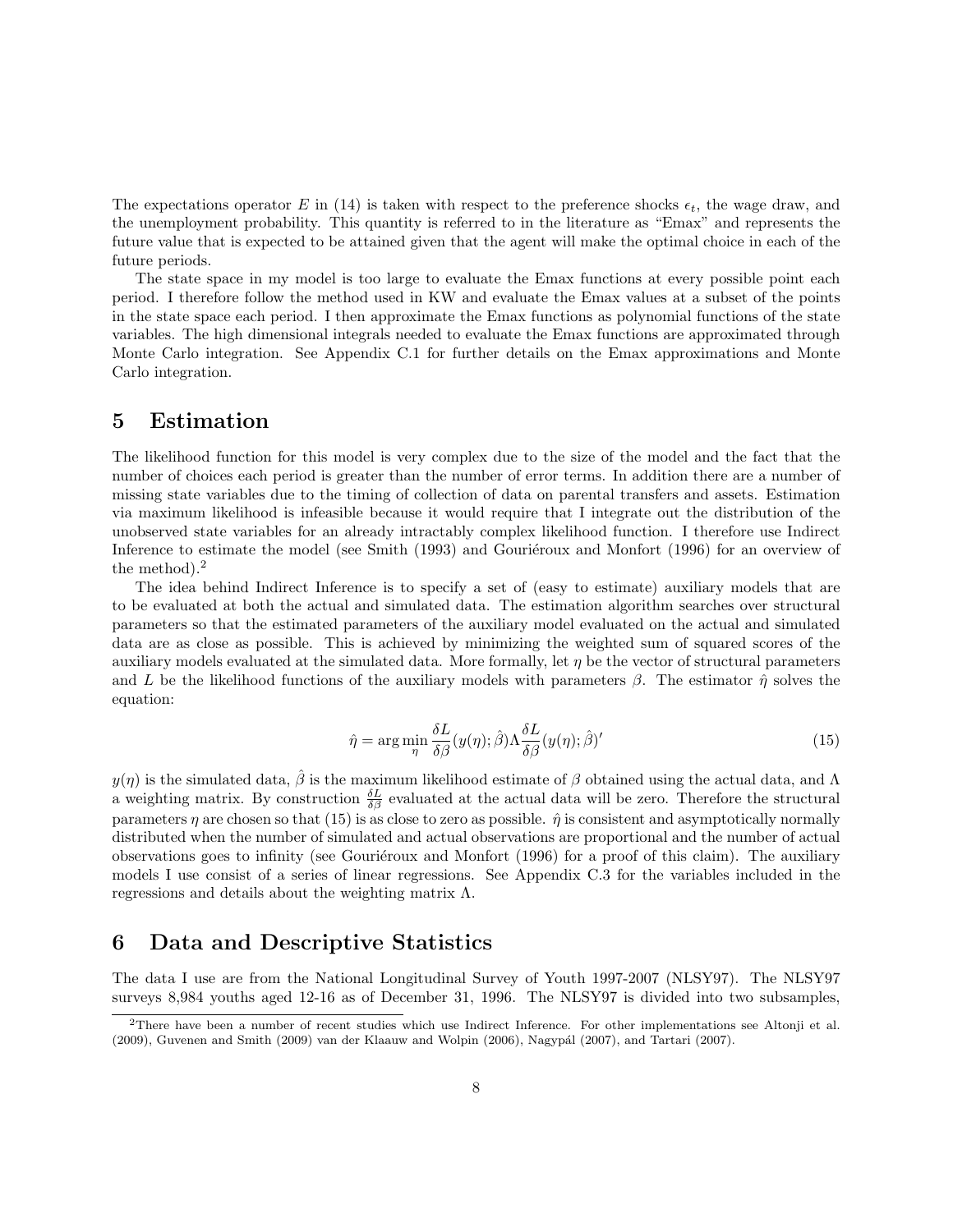a cross-sectionally representative sample of 6,748 youths and an oversample of 2,236 minorities. The first survey was conducted in 1997 and follow-up surveys were conducted annually.

My estimation sample uses males from the representative NLSY97 sample.<sup>3</sup> I exclude women from the analysis because I do not model marriage or fertility. I plan to extend this model and estimate it separately for men and women in future work. The focus of my model is about college entry decisions, so I include only youths that completed a high school degree between the ages of 16 and 19. I exclude GED recipients, those who never complete a high school degree, and youths who serve in the military.<sup>4</sup> I do not analyze these youths because they are not in the same position as the other youths in my sample when it comes to makeing decisions about entering college. It would be very complicated to add GED completion or military service to the model. After exculiding youths for which I have missing data on initial conditions and semesters for which I have missing data on all relevant state variables I am left with a sample of 1,329 youths and 25,579 person-semester observations.

#### 6.1 NLSY79 Data

In order to solve the model presented in this paper I need make assumptions about agents' expectations of future labor market outcomes. The approach commonly used in the literature when estimating this type of model is to use actual data on future labor market outcomes and assume rational expectations on the part of the agents. Since the respondents to the NLSY97 are only between ages 23 and 27 during the last interview, I have very little data on labor market outcomes after the age of 25. I therefore assume that to form expectations about future labor market outcomes the NLSY97 respondents look to the experiences of older people currently in the labor force with similar characteristics to their own. A natural source to acquire such data is the NLSY79. I use moments from the NLSY79 data for respondents aged 25 and older to help identify the parameters of the wage and unemployment probability equations. I use the same sample selection criteria for the NLSY79 data as is done for the NLSY97 data. I additionally exclude observations where a respondent is below the age of 25 or that take place before the year 1990. I exclude the 1980s to avoid potential bias in the parameter estimates induced by the increasing college wage premium.<sup>5</sup> See Appendix A for details about the use of the NLSY79 data.

# $\textbf{6.2}\quad \textbf{School} \,\, \textbf{Attendance}\,\, (s_t^C, s_t^U)$

Each survey the youths respond to questions about the beginning and end dates of all part-time and fulltime enrollment spells at 2-year and 4-year colleges. The NLSY97 uses this data to construct a monthly history of part-time and full-time college enrollment. A youth is defined to be attending either a 2-year or a 4-year college during the fall semester if he reports enrollment during the months of February, March, and April. Spring semester attendance is defined to be equivalent to enrollment during the months of October, November, and December.<sup>6</sup> Due to the data collection methods of the NLSY97, I am not able to determine if the youth is attending college during the summer semester and so exclude summer attendance as a choice

 $3$ The data are unweighted. Currently only white males are used in the estimation. The next version of this paper will use the data on minorities and will allow for differences between whites and minorities in various functions.

 $424.6\%$  of white male youths fail to graduate from high school between ages 16 and 19. Only 12% of these youths attend college at any point during the sample and less than 1% have a completed a bachelor's degree by the last survey. 10.3% of the youths who graduate from high school between ages 16 and 19 serve in the military at some point during the survey.

<sup>5</sup>After 1990 the college wage premium leveled off; see Fortin (2006) for documentation of the trend in the wage premium.

<sup>&</sup>lt;sup>6</sup>If the youth reports attending different types of colleges within the same semester, the April college type is assigned for the fall semester and the October college type is assigned for the spring semester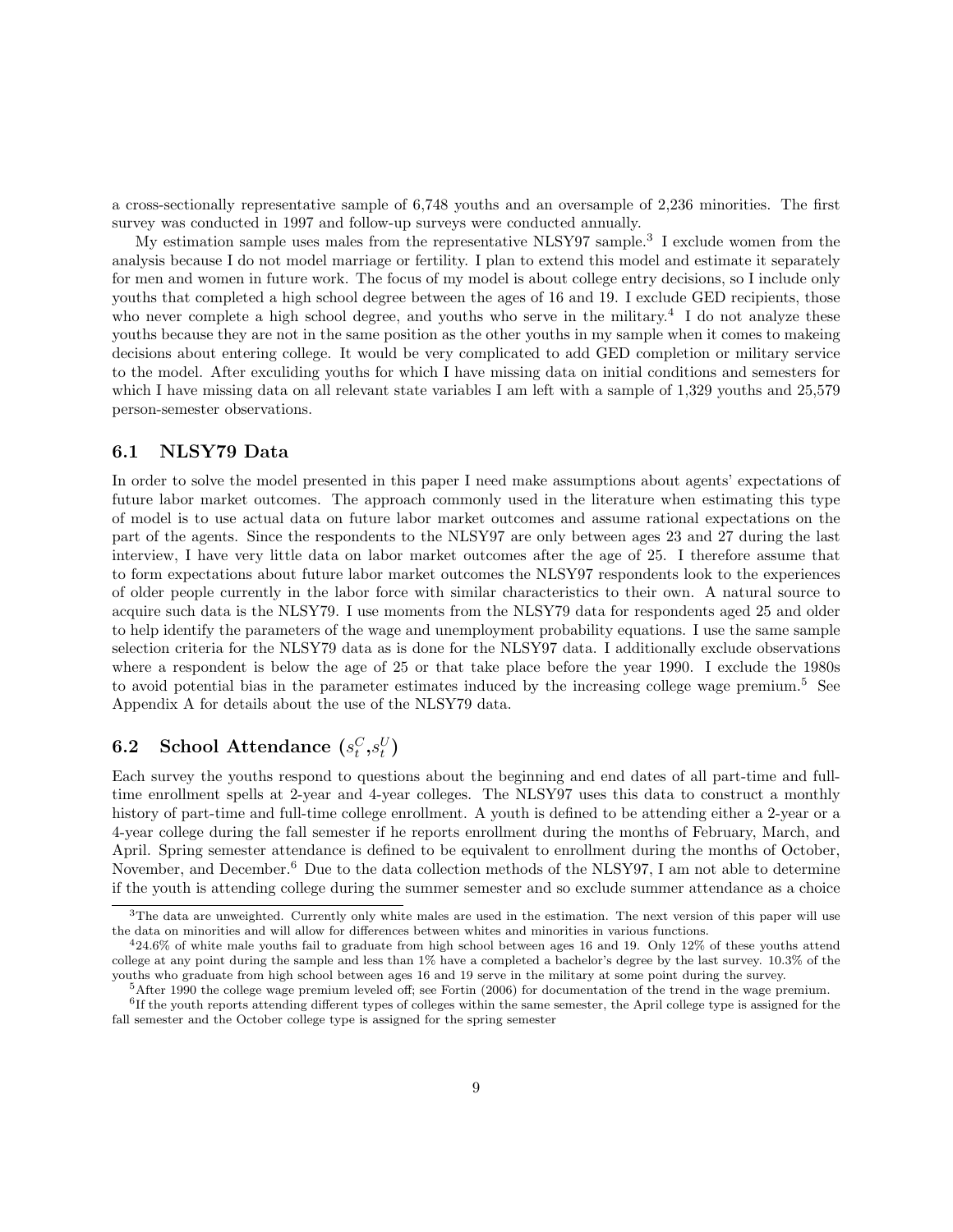in my model.<sup>7</sup> Given the short length of the summer semester and the small fraction of youth that likely attended college during the summer, this omission will not miss much completed schooling.

Table 1 shows the fraction of the sample attending each college type by age and semester. From the first row of the table one can see that 55.9% of youths in the sample are enrolled in college during the fall semester when they are 18 years old.<sup>8</sup> This fraction decreases with age although the fraction attending 4-year colleges is relatively constant from ages 18-21, as is the fraction attending 2-year colleges from ages 18-19. 7% of youths are still attending school during the spring semester of age 26. In the model youths are allowed to enroll in school until they reach age 30 after which enrollmented is prohibited for computational simplicity.

|     |          |      | 4-Year College |         |         | 2-Year College |           |
|-----|----------|------|----------------|---------|---------|----------------|-----------|
| Age | Semester | Ν    | Full           | Part    | Full    | Part           | No School |
| 18  | Fall     | 1325 | 39.2           | 1.4     | 12.9    | 2.4            | 44.1      |
|     | Spring   | 1315 | 40.1           | $1.6\,$ | 12.6    | 2.4            | 43.3      |
| 19  | Fall     | 1309 | 39.3           | $1.0\,$ | 13.2    | 2.2            | 44.3      |
|     | Spring   | 1295 | 38.1           | $1.2\,$ | 12.3    | 3.0            | 45.4      |
| 20  | Fall     | 1283 | $38.5\,$       | $1.3\,$ | 9.4     | $2.6\,$        | 48.2      |
|     | Spring   | 1273 | 38.3           | 1.4     | 7.9     | 2.6            | 49.7      |
| 21  | Fall     | 1265 | 39.3           | 1.1     | 5.3     | $1.9\,$        | 52.4      |
|     | Spring   | 1247 | 37.5           | 2.6     | 5.0     | 2.9            | 52.0      |
| 22  | Fall     | 1136 | 24.4           | 3.1     | 3.5     | 1.9            | 67.1      |
|     | Spring   | 1095 | 19.5           | 3.6     | 2.5     | 2.6            | 71.9      |
| 23  | Fall     | 885  | 13.2           | 2.8     | 2.0     | 2.1            | 79.8      |
|     | Spring   | 801  | 9.1            | 3.2     | $1.7\,$ | 2.2            | 83.6      |
| 24  | Fall     | 611  | 7.0            | 2.1     | 2.0     | $1.6\,$        | 87.2      |
|     | Spring   | 543  | 6.1            | 1.1     | $1.3\,$ | 1.8            | 89.7      |
| 25  | Fall     | 377  | 5.8            | $1.3\,$ | 1.1     | $1.6\,$        | 90.2      |
|     | Spring   | 303  | 5.0            | $1.7\,$ | 1.3     | $1.0\,$        | 91.1      |
| 26  | Fall     | 159  | 5.0            | 1.3     | 1.3     | 1.9            | 90.6      |
|     | Spring   | 99   | $2.0\,$        | $3.0\,$ | 1.0     | $1.0\,$        | 92.9      |

Table 1: College Attendence by Age and Semester (Percent of Sample)<sup>a</sup>

<sup>a</sup> The rows of this table add up to 100%. Sample size varies due to missing data for respondents in some semesters, attrition, and the age structure of the NLSY97.

Each youth starts the model with 0 years of completed schooling at 2-year and 4-year colleges when he graduates from high school.<sup>9</sup> When a student attends college for a semester his years of schooling variable at the corresponding college type increases by .5 if he attends full-time and .25 if he attends part-time.

<sup>&</sup>lt;sup>7</sup>The NLSY97 only collects data on college *enrollment* and does not ask about *attendance*. Almost all students enrolled in consecutive spring and fall semesters report that they were enrolled in the intermediate summer semester. Actual attendance rates during summer are much lower, however. KW report using NLSY79 data that less than 5% of white males attend school during the summer that they are age 18, and that number falls to 2% or below for all ages 19 and higher.

<sup>8</sup>For ease of exposition and simplification of the model estimation I set all agents age to 18 and zero semesters when they graduate from high school. For the remainder of this paper "age" will refer to this created age. For the majority of youths the created age will only differ by a few months. For the purposes of my model the time since graduation from high school is a more relevant statistic than the actual age.

<sup>9</sup>A small fraction of youths report having attended some college before they graduate from high school. This schooling is ignored for the purposes of the model to simplify the initial conditions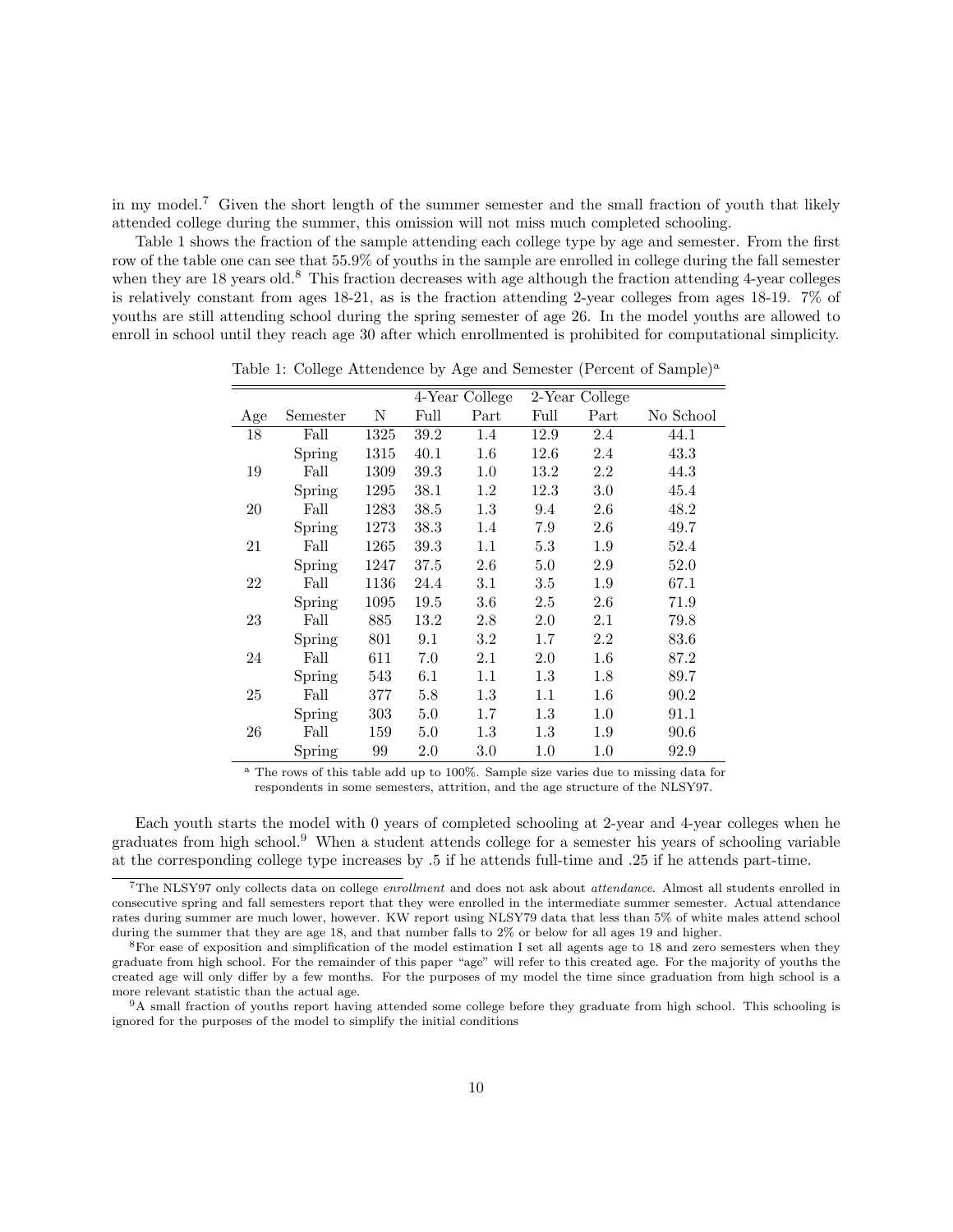### 6.3 Work Status  $(h_t)$  and Unemployment  $(J_t)$

A large fraction of youths work while enrolled in college. It is important to model both full and part time work while in and out of school since this is a margin that students may adjust on when faced with borrowing constraints.

Youth work status is determined using the weekly history in the NLSY97 of number of hours worked. A youth is defined to be not working if he works less than 10 hours per week on average during the semester, part time if he works at least 10 hours per week but less than 30 hours per week, and full time if he works at least 30 hours per week.

Unemployment is treated as distinct from the choice of not working in the model. In addition to weekly hours data the NLSY97 also collects a weekly history of labor force participation. The questions distinguish between being employed, unemployed, and out of the labor force. In terms of model equivalents, I define semesters of unemployment to be semesters during which the youth works less than 10 hours (so he is classified as not working) and the youth reports that he was unemployed during at least one of the weeks during the semester.

Table 2 displays descriptive statistics about labor force participation. A larger fraction of 2-year college students work while attending college than 4-year college students. 2-year college students are also more likely to work full time while attending college. As students age they are more likely to work while enrolled. Between ages 18-21 a larger fraction of youths not attending school choose not to work or to work part time in the summer semester than in fall or spring.<sup>10</sup> This likely reflects students taking on part time jobs or choosing not to work during the summer time. The lower unemployment rate during the summer semester for ages 18-21 also is most likely caused by students being out of the labor force during the summer. The unemployment rate tends to be higher during the spring semester at younger ages, and decreases overall as the youths become older. The fraction of youths working part time or not at all also decreases with age.

### 6.4 Parental Transfers  $(P_t, tr_t)$  and Parental Income  $(Inc)$

Data on receipt of and the amount of parental transfers are only available at the date of interview. The amount of parental transfers is constructed from three sections of NLSY97 questions: the amount of money parents give to youth, the amount of money the family gives for college related expenses<sup>11</sup>, and whether or not the youth is living at home. It is necessary to assign a monetary benefit (in terms of rent, utilities, etc.) that the youth receives while living at home. I follow Kaplan (2009) and use the 2001 American Housing Survey to construct a monetary value of living at home. The American Housing Survey documents that the median rent for households with incomes between \$15,000 and \$30,000 is approximately \$600 per month. Adding \$50 for utilities brings the estimated monetary value of living at home to \$650 per month.

Table 3 displays descriptive statistics about the amount of parental transfers in each category, and for the total parental transfers variable. The fraction of youths receiving parental transfers and the amount of parental transfers conditional upon receipt both decline with age. 93.7% of youths receive transfers from their parents when they are 18 years old. This percentage declines to 31.7% by the age of 26. The average amount received declines from \$9,942 at age 18 to \$4,660 at age  $26<sup>12</sup>$ . The coresidence category makes up the largest fraction of total parental transfer with youths receiving an estimated \$7,800 per year if they live with their parents. The college transfers category is the next largest with most youths receiving between

<sup>&</sup>lt;sup>10</sup>Recall that the NLSY97 does not gather data on summer college attendance. Summer attendance is therefore excluded as an option in the descriptive statistics and in the model.

<sup>&</sup>lt;sup>11</sup>Money received from other family members is counted as part of the parental transfers

<sup>&</sup>lt;sup>12</sup>All dollar amounts in this paper are expressed in 2004 dollars.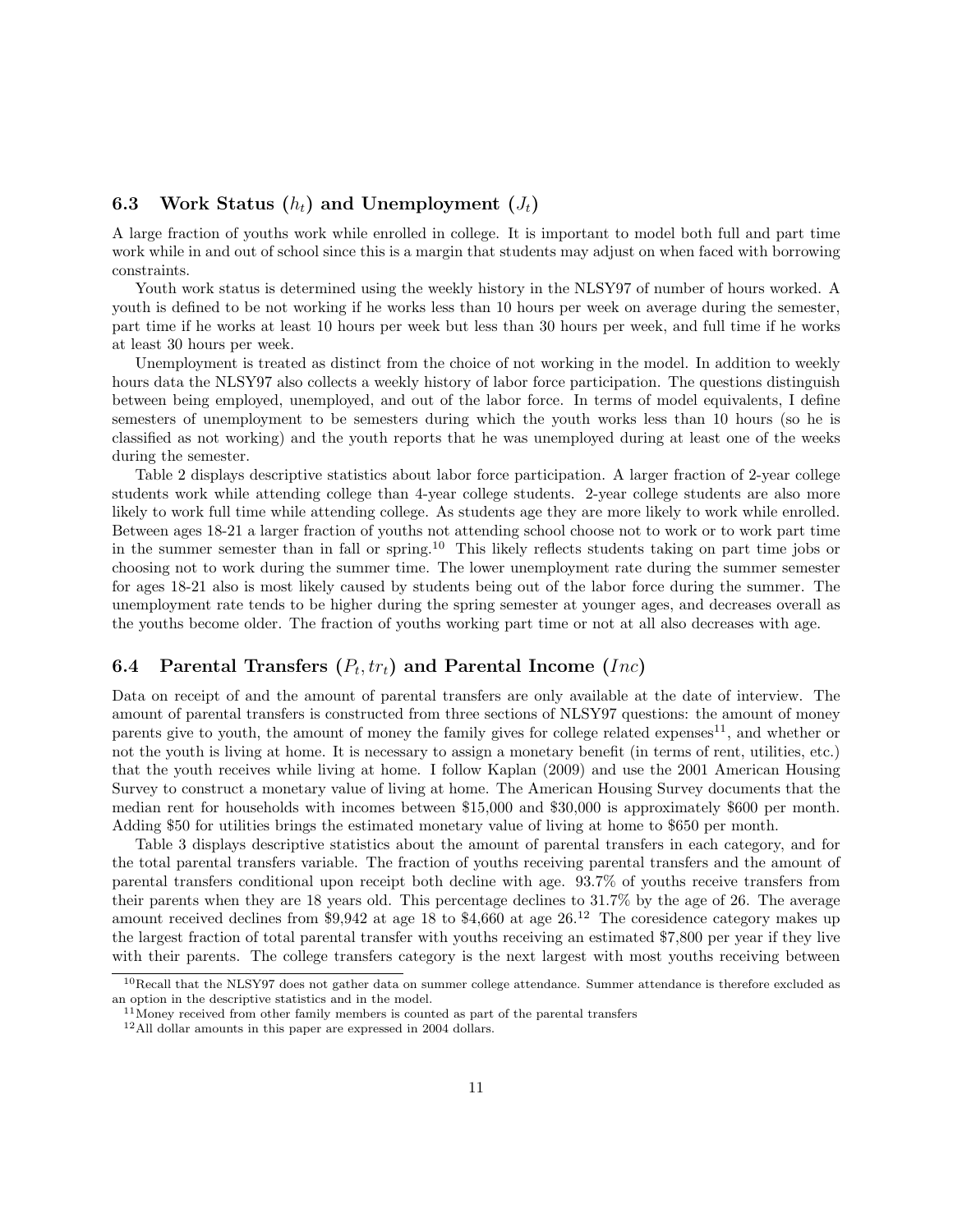|                 |                      |      |                      | 4-Year College              |                         |                     | 2-Year College       |                      |          | No School |                   |          |
|-----------------|----------------------|------|----------------------|-----------------------------|-------------------------|---------------------|----------------------|----------------------|----------|-----------|-------------------|----------|
| Age             | Sem                  | N    | Full                 | Part                        | No                      | Full                | Part                 | N <sub>o</sub>       | Full     | Part      | No                | Unemp    |
| $\overline{18}$ | Sum                  | 1303 | $\ddot{\phantom{a}}$ | $\mathcal{L}_{\mathcal{A}}$ | $\sim$                  | $\mathcal{L}^{\pm}$ | $\ddot{\phantom{0}}$ | $\ddot{\phantom{0}}$ | 39.1     | 33.6      | $\overline{27.2}$ | 4.9      |
|                 | Fall                 | 1312 | 2.7                  | 9.6                         | 28.4                    | 4.0                 | 7.1                  | 4.3                  | 23.6     | 12.8      | 7.5               | 7.9      |
|                 | Spring               | 1306 | 5.5                  | 14.2                        | $21.8\,$                | $5.4\,$             | 6.0                  | 3.6                  | 26.5     | $\,9.8$   | 7.1               | $10.2\,$ |
| 19              | Sum                  | 1305 | $\ddot{\phantom{a}}$ | $\mathcal{L}_{\text{max}}$  | $\sim 10^{-11}$         | $\sim$              | $\bullet$            | $\sim$               | 54.0     | 26.4      | 19.6              | 4.8      |
|                 | Fall                 | 1295 | 5.0                  | 11.7                        | 23.6                    | $5.3\,$             | 6.7                  | $3.4\,$              | 28.8     | 8.4       | 7.1               | 7.1      |
|                 | Spring               | 1282 | 6.9                  | 14.0                        | 18.4                    | $6.9\,$             | $5.1\,$              | $3.3\,$              | 30.7     | $7.3\,$   | $7.3\,$           | 7.7      |
| 20              | Sum                  | 1281 | $\sim$               | $\mathcal{L}_{\mathcal{A}}$ | $\sim 100$              | $\sim$              | $\sim$               | $\ddot{\phantom{a}}$ | 56.6     | 23.0      | 20.4              | 4.2      |
|                 | Fall                 | 1275 | 5.6                  | $12.8\,$                    | 21.6                    | $5.3\,$             | 4.1                  | $2.6\,$              | 33.4     | 8.1       | 6.7               | $6.5\,$  |
|                 | Spring               | 1268 | 7.4                  | 15.0                        | 17.5                    | $5.0\,$             | 3.5                  | 2.1                  | 35.4     | 6.3       | 7.8               | 7.4      |
| $21\,$          | Sum                  | 1268 | $\mathcal{L}$        |                             | $\cdot$                 | $\sim$              | $\ddot{\phantom{1}}$ | $\ddot{\phantom{a}}$ | 57.5     | 21.6      | $20.9\,$          | 3.7      |
|                 | Fall                 | 1255 | 7.4                  | 14.6                        | 18.6                    | $\!.5$              | 2.4                  | 1.3                  | 37.6     | 8.3       | 6.4               | 5.0      |
|                 | Spring               | 1242 | 9.8                  | 14.0                        | 16.3                    | $4.2\,$             | 2.2                  | 1.5                  | 38.6     | 6.8       | 6.6               | 8.8      |
| 22              | Sum                  | 1241 | $\mathbb{Z}^2$       | $\ddot{\phantom{0}}$        | $\sim 100$              | $\sim$              | $\bullet$            | $\mathbb{Z}^2$       | 62.9     | 18.2      | 18.9              | 5.0      |
|                 | Fall                 | 1107 | 6.1                  | 9.7                         | 11.5                    | $3.2\,$             | 1.8                  | 0.6                  | 49.1     | 10.3      | 7.7               | 4.5      |
|                 | Spring               | 1088 | 7.3                  | 7.6                         | 8.3                     | 3.2                 | 0.9                  | 0.8                  | 55.1     | 9.3       | 7.4               | 5.1      |
| $23\,$          | $\operatorname{Sum}$ | 1089 | $\sim$               | $\sim$                      | $\sim$                  | $\sim$              | $\bullet$            | $\ddot{\phantom{a}}$ | 70.7     | 13.4      | 15.9              | 4.8      |
|                 | Fall                 | 828  | 6.4                  | 5.0                         | 4.0                     | 2.7                 | 0.8                  | 0.6                  | 62.3     | 9.8       | 8.5               | 4.5      |
|                 | Spring               | 792  | 5.4                  | 4.3                         | 2.8                     | 2.7                 | 0.6                  | 0.8                  | 66.8     | 8.7       | 8.0               | 3.9      |
| $24\,$          | Sum                  | 792  | $\ddot{\phantom{a}}$ | $\bullet$ .                 | $\langle \cdot \rangle$ | $\bullet$ .         | $\bullet$            | $\sim$               | 76.3     | $12.5\,$  | 11.2              | $3.5\,$  |
|                 | Fall                 | 559  | 3.2                  | 3.2                         | 2.1                     | 2.5                 | 0.9                  | 0.2                  | 69.4     | 12.0      | 6.4               | 3.0      |
|                 | Spring               | 539  | $3.0\,$              | 2.4                         | 1.7                     | $2.0\,$             | 0.6                  | 0.6                  | 72.7     | 8.7       | 8.3               | 3.9      |
| 25              | Sum                  | 539  | $\sim$               | $\Box$                      | $\Box$                  | $\sim$              | $\sim$               | $\ddot{\phantom{a}}$ | 76.1     | 12.6      | 11.3              | $3.2\,$  |
|                 | Fall                 | 332  | 3.6                  | 2.1                         | $1.8\,$                 | $1.2\,$             | 0.9                  | 0.0                  | 73.2     | 9.6       | 7.5               | $3.0\,$  |
|                 | Spring               | 301  | 2.7                  | 2.3                         | 1.7                     | 1.3                 | 0.7                  | 0.3                  | 75.7     | 7.3       | 8.0               | 3.0      |
| 26              | Sum                  | 301  | $\sim$               | $\Box$                      | $\blacksquare$          | $\sim$              | $\sim$               | $\ddot{\phantom{a}}$ | $82.1\,$ | 8.3       | 9.6               | 2.0      |
|                 | Fall                 | 114  | $2.6\,$              | 1.8                         | 0.9                     | $2.6\,$             | 0.0                  | 0.0                  | 77.2     | $7.9\,$   | 7.0               | 1.8      |
|                 | Spring               | 93   | 3.2                  | 0.0                         | $2.2\,$                 | $2.2\,$             | 0.0                  | 0.0                  | 77.4     | $7.5\,$   | 7.5               | 3.2      |

Table 2: Work Status and College Attendance by Age and Semester (Percent of Sample)<sup>a</sup>

<sup>a</sup> The rows of this table (excluding the Unemployment column) add up to 100%. Sample size varies due to missing data for respondents in some semesters, attrition, and the age structure of the NLSY97. "Full", "Part", and "No" indicate the work status of agents in each schooling option.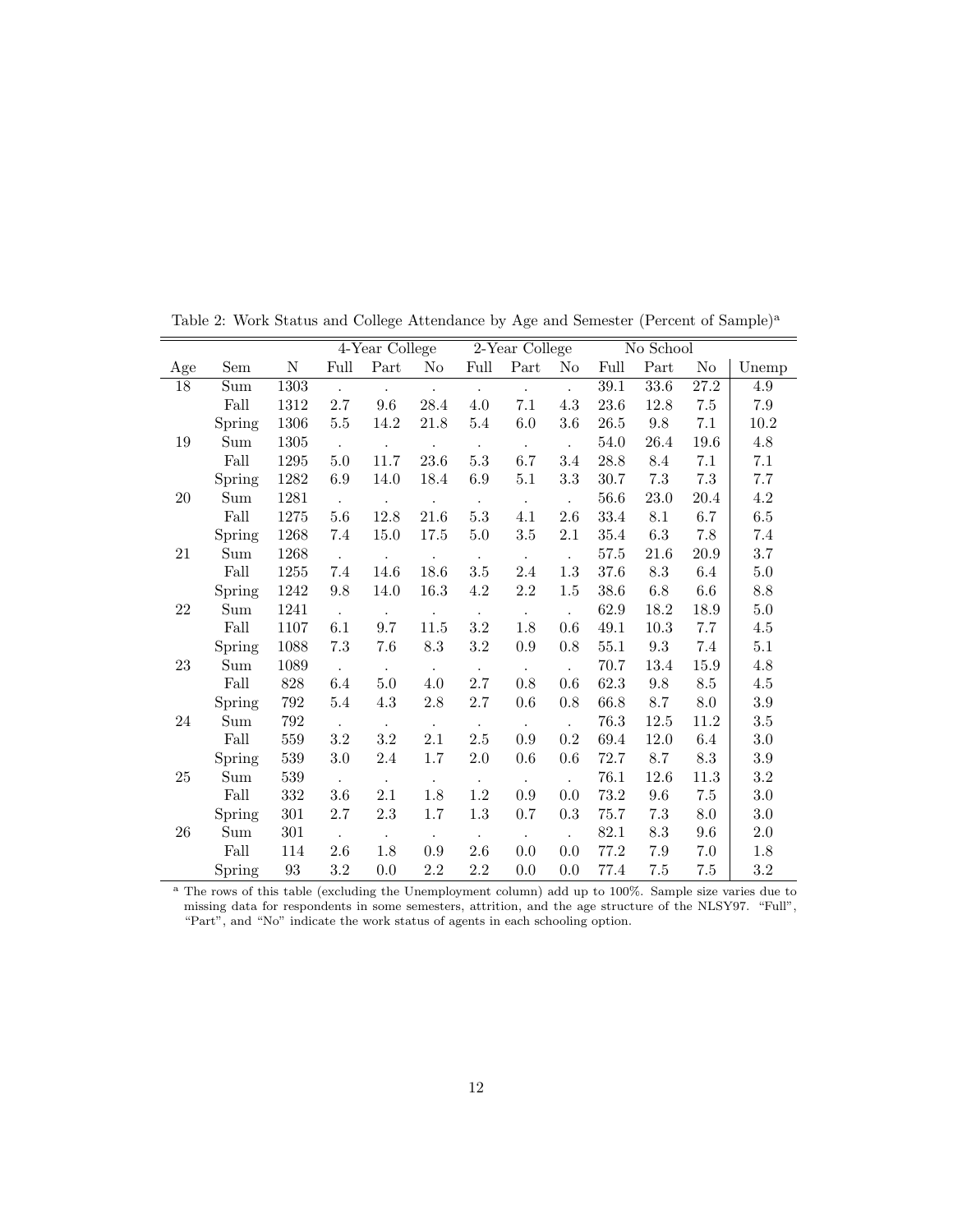\$4,000 and \$5,000 while they are enrolled in college between the ages of 18 and 22. The fraction of youths receiving college transfers is higher at age 19 than at age 18. This reflects the fact that a number of youths were interviewed at age 18 in the summer before they started college and would not yet be receiving college transfers from their parents. The money from parents category makes up the smallest fraction of parental transfers. The amount of the transfer is relatively stable between \$1,100 and \$1,600 though the fraction of youths receiving money from their parents declines with age.

Parental income is constructed in each year by summing the incomes of the father and mother of the youth. The parental income variable Inc used in the model is the average of all available parental income observations. Parental income is top coded at \$300,000. Table 5 displays some statistics about parental income and parental transfers broken down by college type and delayed entry.

|     |      |      | Money from Parents |      | College Transfers | Coresidence <sup>b</sup> |      | Total Transfers |
|-----|------|------|--------------------|------|-------------------|--------------------------|------|-----------------|
| Age | Ν    | %    | Mean if $>0$       | %    | Mean if $>0$      | %                        | %    | Mean if $>0$    |
| 18  | 1284 | 53.2 | 1129               | 30.9 | 5013              | 86.0                     | 93.7 | 9942            |
| 19  | 1254 | 48.3 | 1537               | 41.1 | 4749              | 74.7                     | 89.1 | 9719            |
| 20  | 1201 | 40.0 | 1422               | 38.6 | 4738              | 64.6                     | 84.3 | 8893            |
| 21  | 1181 | 37.7 | 1633               | 35.5 | 4255              | 54.4                     | 77.4 | 8169            |
| 22  | 1063 | 34.2 | 1489               | 29.3 | 4399              | 46.1                     | 71.1 | 7400            |
| 23  | 824  | 28.6 | 1603               | 15.0 | 3404              | 37.6                     | 59.8 | 6354            |
| 24  | 558  | 24.9 | 1152               | 5.2  | 1851              | 29.6                     | 48.4 | 5343            |
| 25  | 351  | 21.9 | 1204               | 3.7  | 2620              | 21.9                     | 41.3 | 4773            |
| 26  | 142  | 18.3 | 1467               | 2.1  | 1562              | 16.2                     | 31.7 | 4660            |

Table 3: Parental Transfer Categories<sup>a</sup>

<sup>a</sup> In each category "%" indicates the percent of the sample receiving positive amounts of the transfer type and "Mean if  $>0$ " is the average value of the transfer if a positive amount is reported. All categories are topcoded at \$25,000 and represent the annual amount of transfers received.

<sup>b</sup> Each youth that reports living with his parents is assumed to receive a monetary benefit of \$650\*12months=\$7,800.

### 6.5 Assets  $(a_t)$

The NLSY97 collects asset data when a youth reaches the age of 18, 20, and 25. The categories I use to construct the net asset variable used in the model consist of housing and property values, automobiles, checking and saving accounts, bonds, stocks, life insurance, pension value, business wealth, student loan debt, and categories for other assets and debts.<sup>13</sup> To prevent the skewness of the asset distributions having a large effect on the estimated mean of assets values are top coded at \$30,000 and bottom coded at -\$28,000.

Cumulative distributions of the asset holdings are displayed in Figure 1 and descriptive statistics are displayed in Table 4.<sup>14</sup> At age 18 there is already a fair amount of dispersion in the asset distribution. 20% of youths have net worths of \$10,000 or more (presumably these are savings from high school jobs or money

<sup>&</sup>lt;sup>13</sup>I do not include spousal assets in the net asset variable because marriage is not modeled. I also do not include the household furnishing variable in my calculations. I omit it because it is a categorical variable with large bins so including it would increase the measurement error in the net asset variable. Also data on household furnishing is not collected in most surveys with asset data and is rarely used in the literature.

 $14$ Due to the timing of the NLSY97 surveys and the convention of assigning all agents to be 18 years old upon high school graduation some of the asset data are collected a year before or after the ages 18, 20, and 25. This data are assigned to the age category closest to the actual collection time.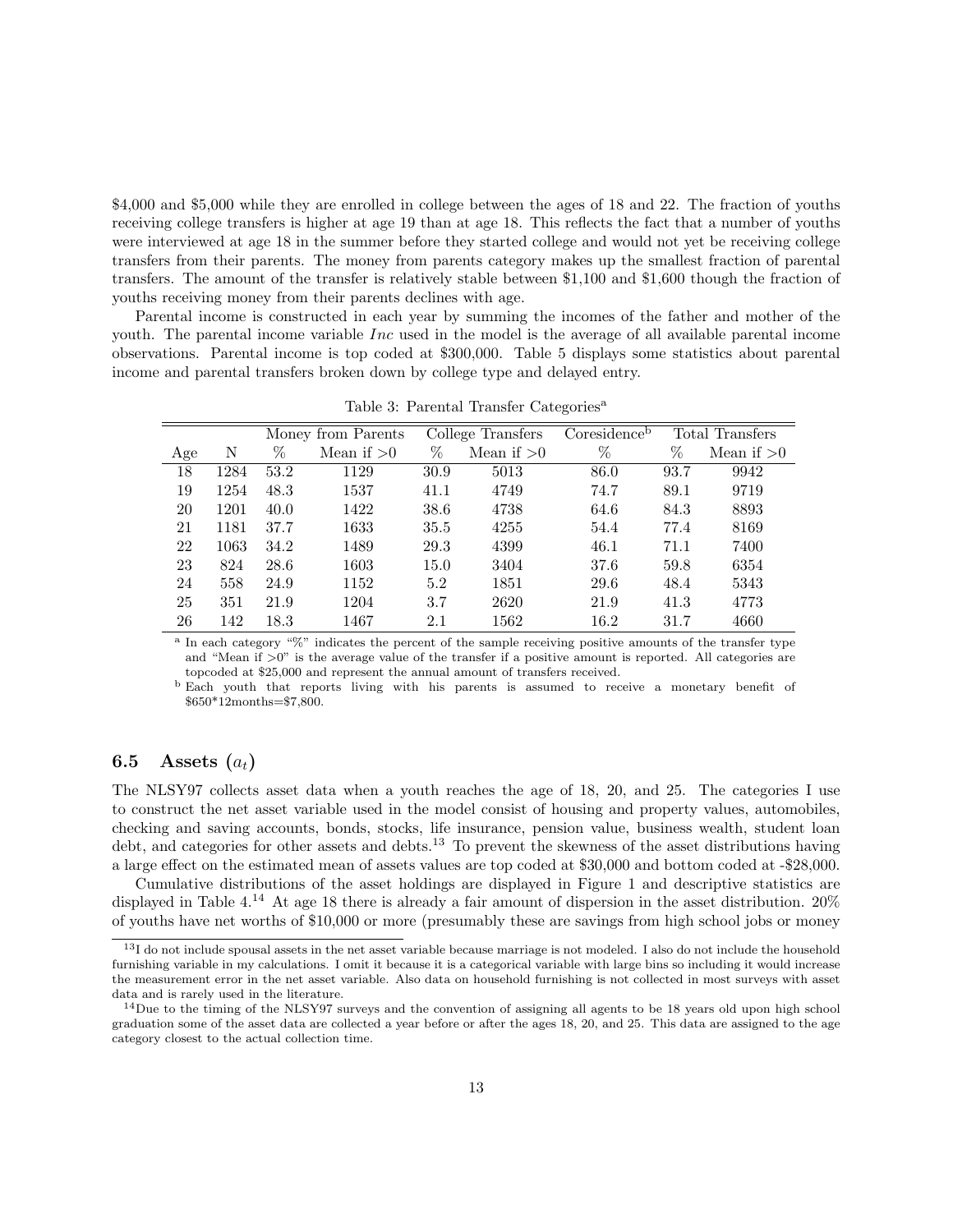given to them by their parents) while less than  $6\%$  are in debt. At age 20, 18.5% of youths have negative net worth. By Age 25 the asset distribution is very skewed with 8.3% of youths borrowing \$28,000 or more and 23.1% saving \$30,000 or more. The standard deviation also increases from 7,932 at age 18 to 16,841 at age 25.



Figure 1: CDF of Net Asset Holdings by Age

Table 4: Asset Statistics by Age

| Age | N    | Median | Mean | Standard Deviation Percent Negative |      |
|-----|------|--------|------|-------------------------------------|------|
| 18  | 1329 | 2411   | 5259 | 7946                                | 5.8  |
| 20  | 1270 | 2518   | 5008 | 9260                                | 14.6 |
| 25  | 622  | 5388   | 7450 | 17575                               | 29.1 |

### 6.6 College Loans and Grants  $(qrant_t)$

The NLSY97 collects data on grants and loans students receive to help finance their college education. The grant variable is constructed from the total grants and scholarship questions asked about each college and term attended. College loans are constructed from the questions about total government subsidized and other loans taken out during each college term.<sup>15</sup> While only net worth is included as a variable in the model, it is interesting to look at loans taken out specifically for college education.<sup>16</sup>

Statistics about college grants and loans by type of college are displayed in Table 5. Students who attend only 2 year colleges are less likely to take out loans to finance college and those who do take out less than

<sup>15</sup>The NLSY97 also collects data on total loans received from family members to help pay for college. These loans are not included in the summary statistics since it is not clear if or when they would need to be payed back and if interest is paid to the family members.

<sup>&</sup>lt;sup>16</sup>It would be too computationally burdensome to allow agents to choose over different types of assets with varying levels of liquidity and interest rates.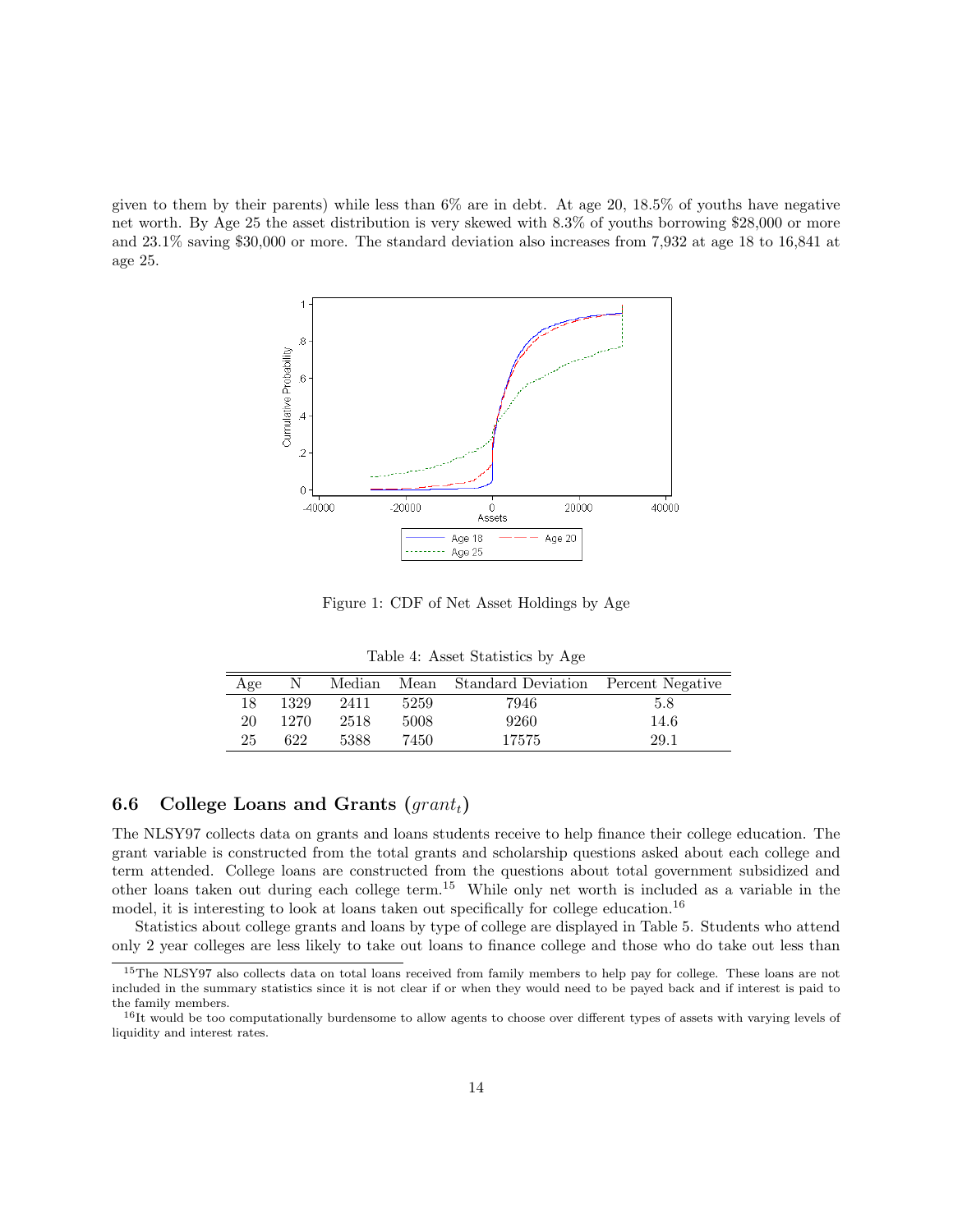students attending 4-year colleges. This is partly because students enrolled in only 2-year colleges spend less time in college and so have less time to accumulate loans. For those who take out loans, the median value of loans per year of college is actually \$2,000 higher for 2-year college students. Students who transfer between 2-year and 4-year colleges appear very similar along the loan dimension to students who attend only 4-year colleges. These students differ when it comes to grants, however. Students who attend only 4-year college are more likely to receive grants than transfer students and they receive larger grants on average. 2-year college students are least likely to receive grants and receive the smallest amounts conditional on receipt.

Students who enroll in both 2-year and 4-year colleges appear similar to those who enroll in only 2-year colleges along many dimensions. The average highest grade completed is exactly the same between these two groups. One large difference between them is the fraction of students completing a bachelor's degree. This is suggestive evidence that while transferring from a 2-year college to a 4-year college may be a less expensive path for higher education, it comes at the cost of a lower probability of bachelor's degree completion. It is also interesting to note that only 62% of students that attend both college types start out at 2-year colleges. This means that over a third of these students begin at 4-year colleges and find them to be too difficult or too expensive to continue on and chose to transfer to a 2-year college.

### 6.7 Ability  $(AFQT)$

Ability is measured by the AFQT score. This is an important measure in the model both for documenting the affects of observed ability on college attendance and for controlling for ability in the wage equation evaluated on NLSY79 data and used as future labor market expectations. This section provides details about the construction of the AFQT variable that is comparable across the NLSY79 and NLSY97 surveys.

The Armed Services Vocational Aptitude Battery (ASVAB) was administered to NSLY79 and NLSY97 respondents. The AFQT score used in this paper is the created from the scores on 4 sections of the ASVAB. The AFQT score is equal to the sum of scores on Arithmetic Reasoning, Word Knowledge, Paragraph Comprehension, and half of the score from Numerical Operations. The AFQT scores are not directly comparable across the NLSY79 and NLSY97 because the NLSY97 respondents took a different version of the ASVAB. The NLSY97 respondents took the ASVAB through a computer administered test (CAT) whereas the NLSY79 respondents took a pencil and paper (P&P) version of the test. In addition the respondents took the test at different ages in the two surveys. I follow the methods used in Altonji et al. (2008) to make the AFQT scores comparable across the surveys. They use a mapping from the P&P version to the CAT version of the test created in Segall (1997) to make the raw AFQT scores equivalent. The scores are then age adjusted using an equipercintile procedure. First each respondent is assigned a percentile score within their age. Then the mapping between age 16 percentiles and age 16 scores are used to map percentiles into scores for all other ages (age 16 is the age of greatest overlap of the number of tests taken in the NLSY79 and NLSY97<sup>17</sup>

Average AFQT score by college type is displayed in Table 5. Students with higher AFQT scores tend to enroll in 4-year colleges more than 2-year colleges, suggesting that students with higher AFQT scores get a higher return from 4-year colleges or that the psychic costs of 4-year college attendance are lower for students with higher AFQT scores.

### 6.8 Wages  $(w_t)$

Each semester wage data for the NLSY97 respondents is constructed from the hourly rate of pay variables for each job held. I use the stop and start dates for each job to generate the hourly wage for each semester

<sup>&</sup>lt;sup>17</sup>See http://www.econ.yale.edu/ $\bar{ }$  fl88/ for the data and methods used in Altonji et al. (2008)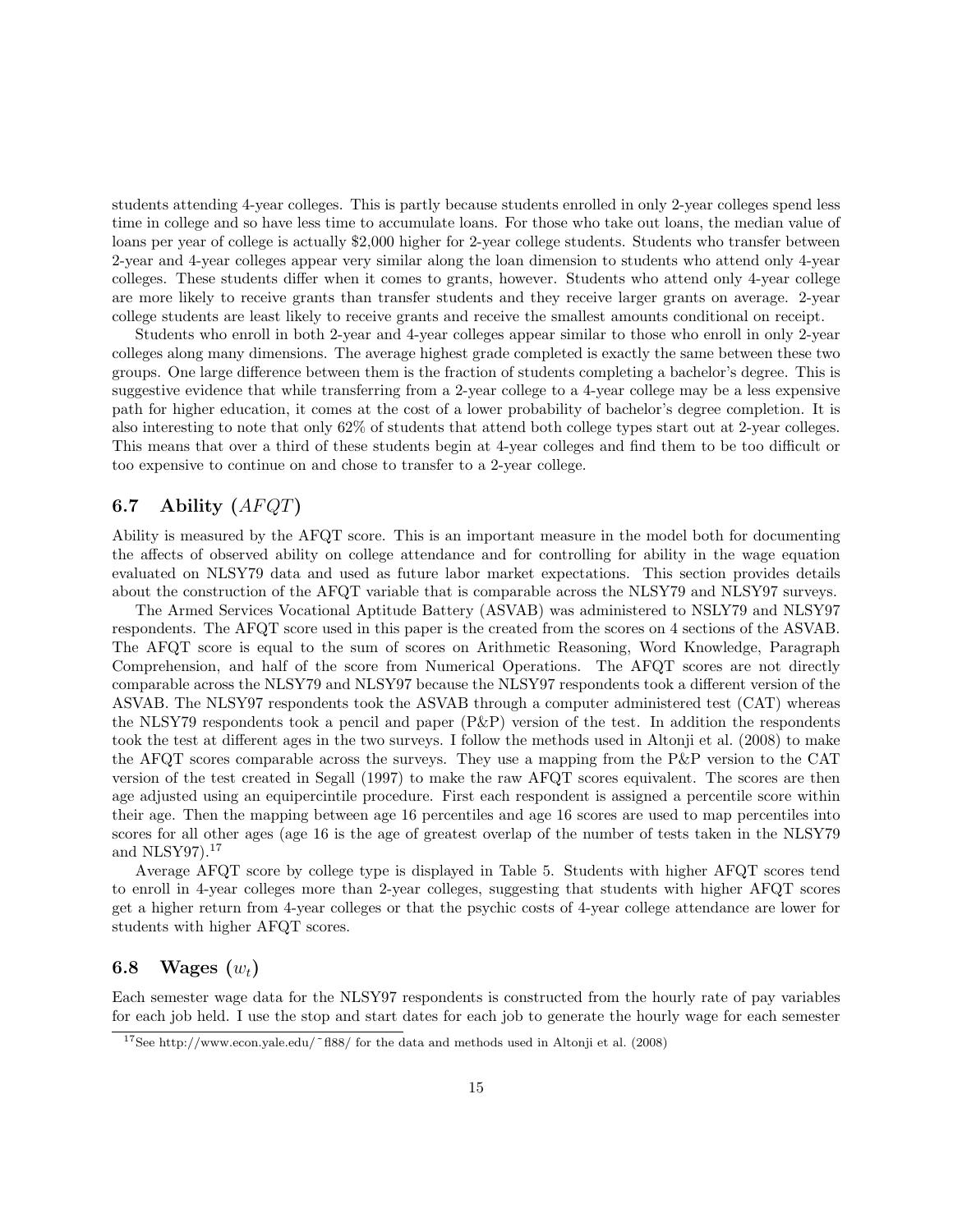|                                      | Only 4-Year       | <b>Both Types</b> | Only 2-Year       | Never | No Delay          | Delay           |
|--------------------------------------|-------------------|-------------------|-------------------|-------|-------------------|-----------------|
| N                                    | 552               | 173               | 232               | 372   | 741               | 216             |
|                                      |                   |                   |                   |       |                   |                 |
| Parental Income and Transfers        |                   |                   |                   |       |                   |                 |
| Average Parental Income <sup>a</sup> | $\overline{110}$  | 98                | $\overline{80}$   | 70    | 104               | $\overline{88}$ |
| Percent with Par. Trans. at 18       | 97.1              | 95.2              | 93.3              | 88.2  | 96.7              | 92.7            |
| Ave Par. Trans. at $18$ if $>0$      | 11233             | 8950              | 8073              | 7335  | 10649             | 8014            |
| Percent with Par. Trans. at 20       | 91.1              | 88.1              | 85.5              | 70.7  | 90.0              | 86.4            |
| Ave Par. Trans. at 20 if $>0$        | 9521              | 7206              | 6723              | 4859  | 8933              | 6765            |
| College Loans and Grants             |                   |                   |                   |       |                   |                 |
| Percent with College Loans           | $\overline{56.3}$ | 59.5              | $\overline{28.4}$ |       | 53.2              | 39.8            |
| Ave College Loans if $>0$            | 9663              | 9116              | 5934              |       | 9500              | 6893            |
| Ave Loans/Year if $>0$               | 2769              | 2452              | 4510              |       | 2676              | 4151            |
| Percent Receiving Grants             | 69.4              | 60.1              | 35.3              |       | 65.3              | $39.4\,$        |
| Ave Grants if $>0$                   | 14171             | 9245              | 3304              |       | 12808             | 5421            |
| Ave Grants/Year if $>0$              | 3796              | 2419              | 2049              |       | 3453              | 2375            |
| College Enrollment and Completion    |                   |                   |                   |       |                   |                 |
| Fraction of Sems at 2-year           | 0.0               | 47.0              | 100.0             |       | $\overline{24.8}$ | 59.9            |
| Enrolled Part-Time <sup>b</sup>      | $7.0\,$           | 13.7              | 30.5              |       | 10.0              | 27.5            |
| Completed BA                         | 57.6              | 28.3              | $0.0\,$           | 0.0   | 46.3              | 11.1            |
| Highest Grade Completed              | 15.8              | 15.8              | 13.6              | 12.0  | 15.6              | 14.0            |
| Ability and Labor Market Outcomes    |                   |                   |                   |       |                   |                 |
| Ave AFQT Score                       | 192               | 183               | 167               | 157   | 187               | 174             |
| Average Hourly Wage at 18            | 10.8              | 9.7               | 10.4              | 11.7  | 10.8              | $\,9.5$         |
| Average Hourly Wage at 20            | 11.9              | 11.5              | 13.7              | 13.0  | 12.2              | 12.7            |
| Average Hourly Wage at 22            | 14.0              | 15.8              | 14.1              | 15.9  | 14.6              | 13.5            |
| Average Hourly Wage at 25            | 19.0              | 19.1              | 17.1              | 16.3  | 18.9              | 17.6            |
| Work PT While Enrolled <sup>b</sup>  | 31.2              | 35.1              | 27.5              |       | 32.0              | 27.7            |
| Work FT While Enrolled <sup>b</sup>  | 27.4              | 33.8              | 51.9              |       | 30.7              | 47.5            |
| Unemployed Before Enrolled           | $6.0\,$           | 6.1               | 6.5               |       | 5.7               | 7.4             |

Table 5: Selected Statistics by Type of College Attended and Delayed Entry

<sup>a</sup> Measured in thousands of dollars

<sup>b</sup> Average over all semesters enrolled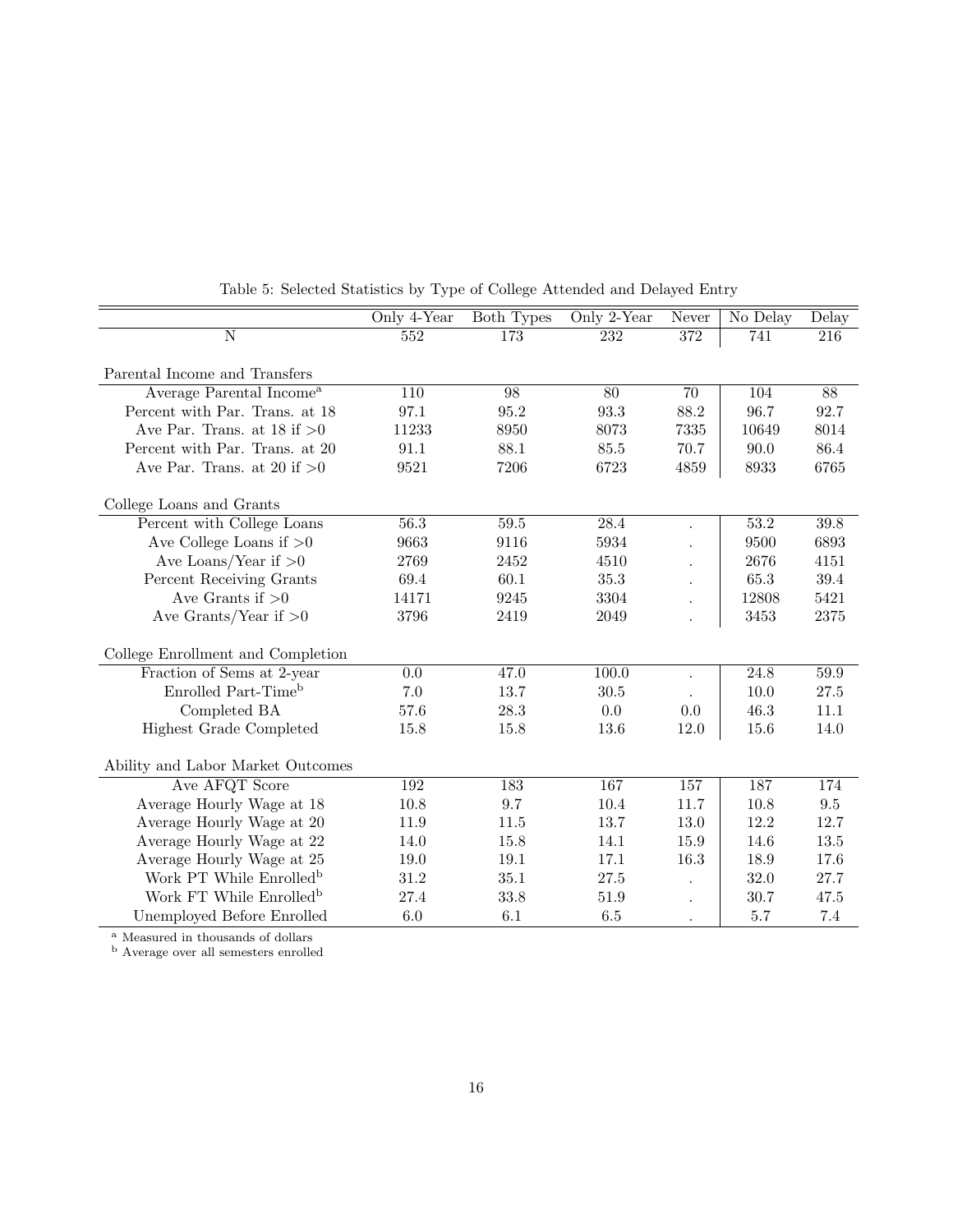during which the youth was working.<sup>18</sup>

Average wages by college type are displayed in Table 5. At age 18 the wages of those who never enroll in college are higher than those who enroll in the various college types. This reflects the fact that many students work at part time jobs while enrolled in school while most youths who are not attending school are working full time. This disparity in wage is still present at ages 20 and 22. By age 25 when most youths have completed their schooling the wages of those who attended 4-year colleges are higher than for those who attended 2-year colleges or never enrolled.

#### 6.9 Delayed Entry

A student is designated as delaying entry to college if he at some point attends college but does not enroll during the first available semester after he graduates from high school.<sup>19</sup> 23% of youths in my sample who eventually enroll in college delay by a semester or more, 15% delay by a year or more, and 8% delay by 2 or more years. Appendix B shows that, holding all else constant, delaying entry to college by one year costs a student more than \$9,000 in lifetime income. It is therefore puzzling that such a large fraction of students delay entry to college.

Summary statistics for students who delay are displayed in Table 5. Students who delay entry to college come from lower income households, are less likely to receive parental transfers, and receive less money from their parents conditional on receipt. Students who delay are less likely to borrow for college expenses, but those who do take out more loans per year on average than those who don't delay.

Students that delay entry to college are less likely to receive grants and receive less money conditional on receipt. This is because a much higher fraction of those who delay enroll in 2-year colleges and also because they are of lower ability and therefore likely earn fewer merit based scholarships. Those who delay are also more likely to work while enrolled in school. The last row of the Table 5 shows the unemployment rate of each group averaged over the semester of first enrollment and semester prior to first enrollment. The unemployment rate for all 18-20 year olds in the sample is 6.7%. The higher rate of unemployment for those who delay entry to college is suggestive evidence that some youths enroll in college when the opportunity cost of enrollment is low due to lack of a job offer.

## 7 Identification

It is unfortunately not possible to provide a rigorous proof of identification for the parameters of the model. I am able to provide intuitive arguments regarding how the parameters are identified and also to run simple simulations to support the intuitive arguments and show identification for some of the parameters that are more difficult to visualize.

In general the g functions in the model relate observable variables to observable outcomes. The NLSY97 provides data on all the outcomes to be estimated, so the identification comes from the functional form I assume for the g functions and the auxiliary models I specify for the Indirect Inference estimation method. The g functions are in general linear functions of their arguments, and the auxiliary models are linear regressions which closely approximate the  $g$  functions, so the  $g$  parameters are identified by the estimation

<sup>18</sup>If more than one job was held during a given semester, the wages are averaged across jobs. Wages are top coded at \$200 per hour and bottom coded at \$3 per hour

 $19$ Almost all of the youths in my sample graduate from high school during the spring. The first available semester for these youths is the fall semester after the model begins.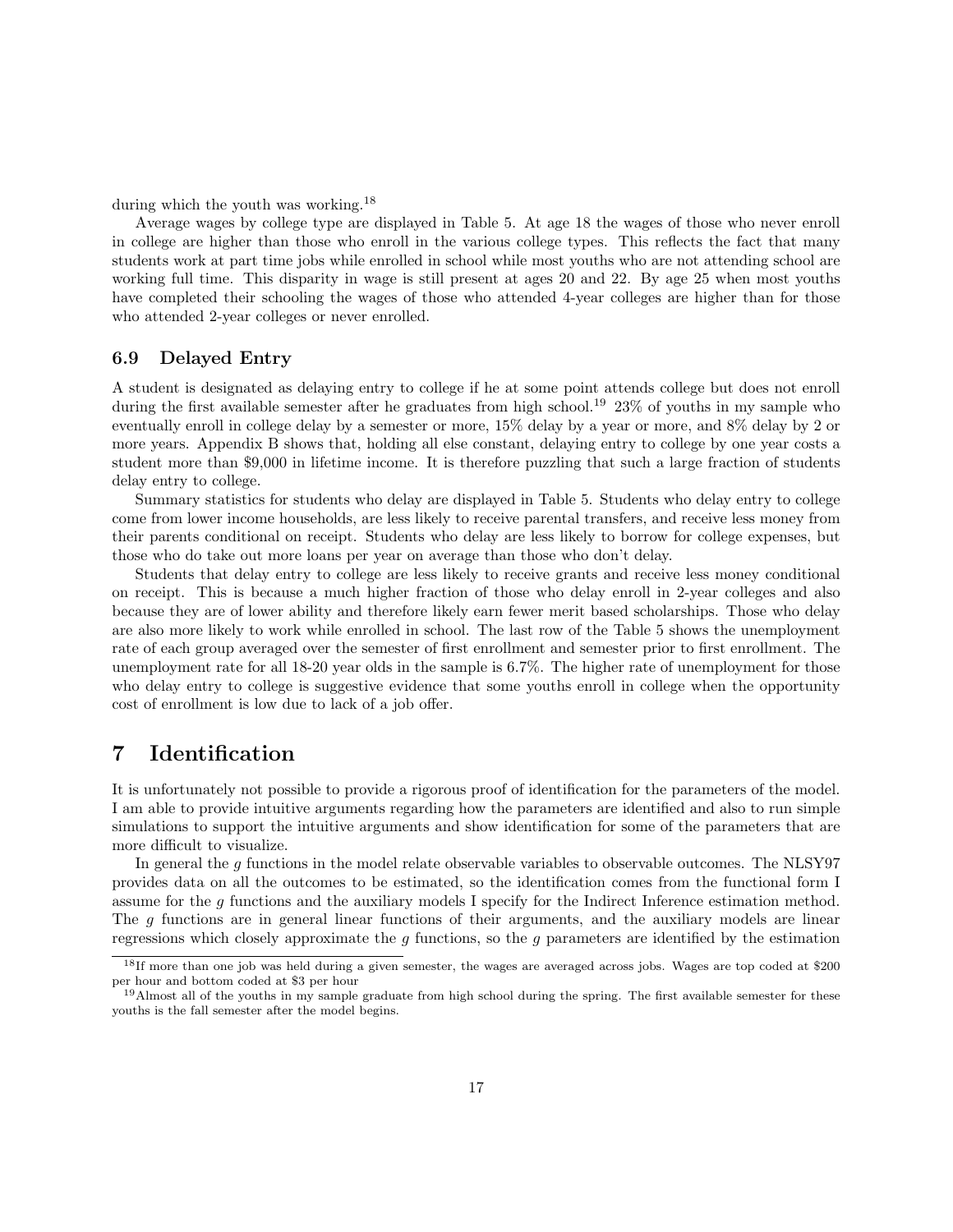algorithm which attempts to make the simulated data as close as possible to the actual data in terms of the parameters of the auxiliary models.

The utility function, however, is unobserved to the econometrician so it is impossible to supply auxiliary models which approximate the utility function itself. But the outcome of the utility function is a set of choices of asset accumulation, school enrollment, and work each period. Therefore specification of auxiliary models that relate the choices of agents to the arguments of the utility function will identify the parameters of  $g^u$ .

The type distribution and coefficients on the type variables in the  $g$  functions are identified by examining the choices of agents each period. See Heckman and Singer (1984) for a proof of identification of unobserved heterogeneity related to duration models. The idea is to allow for agents to differ in permanent ways unobserved to the econometrician and estimate the distribution of types to fit the persistence of various choices and outcomes of the agents. Of course if the number of types were allowed to approach the number of observations and allowed to vary over time then the data could be fit perfectly. (This is similar to a linear regression with n observations and n parameters fitting the data perfectly). Discipline is imposed my fixing a small number of types and requiring that the unobserved heterogeneity to be permanent.

The remaining parameter for which identification may be difficult to visualize is  $\underline{a}_t^o$ , the lower bound of assets for non-school related expenses. I provide some simulation evidence on the identification of  $\underline{a}^o_t$  and then discuss what is driving identification.

To isolate the factors identifying  $\underline{a}_t^o$  in the simulation, I simplify the model drastically by making the following assumptions: There is no schooling and no psychic costs of working so all agents enter the labor market at age 18 and work full time. All agents start with 0 assets and the interest rate is set to 0%. I assume a constant probability of unemployment of 5% each semester. There is no wage wage growth, earnings are constant at \$10, 000 per semester except during semesters when the agent is unemployed when earnings drops to \$1, 000. Agents in this model save for purely precautionary reasons, desiring to smooth consumption between employed and unemployed states. I examine how average asset accumulation varies with  $\underline{a}^o_t$ . The results are displayed in Figure 2.



Figure 2: Average Asset Holdings by Borrowing Limit

As  $\underline{a}_t^o$  increases from -\$23,000 to 0 the average asset accumulation at age 25 in the simulated population increases from -\$4,000 to \$6,000.  $\underline{a}^o_t$  is therefore identified by the assumption of CRRA utility with a precautionary savings motive (positive third derivative) and the asset accumulation patterns of youths in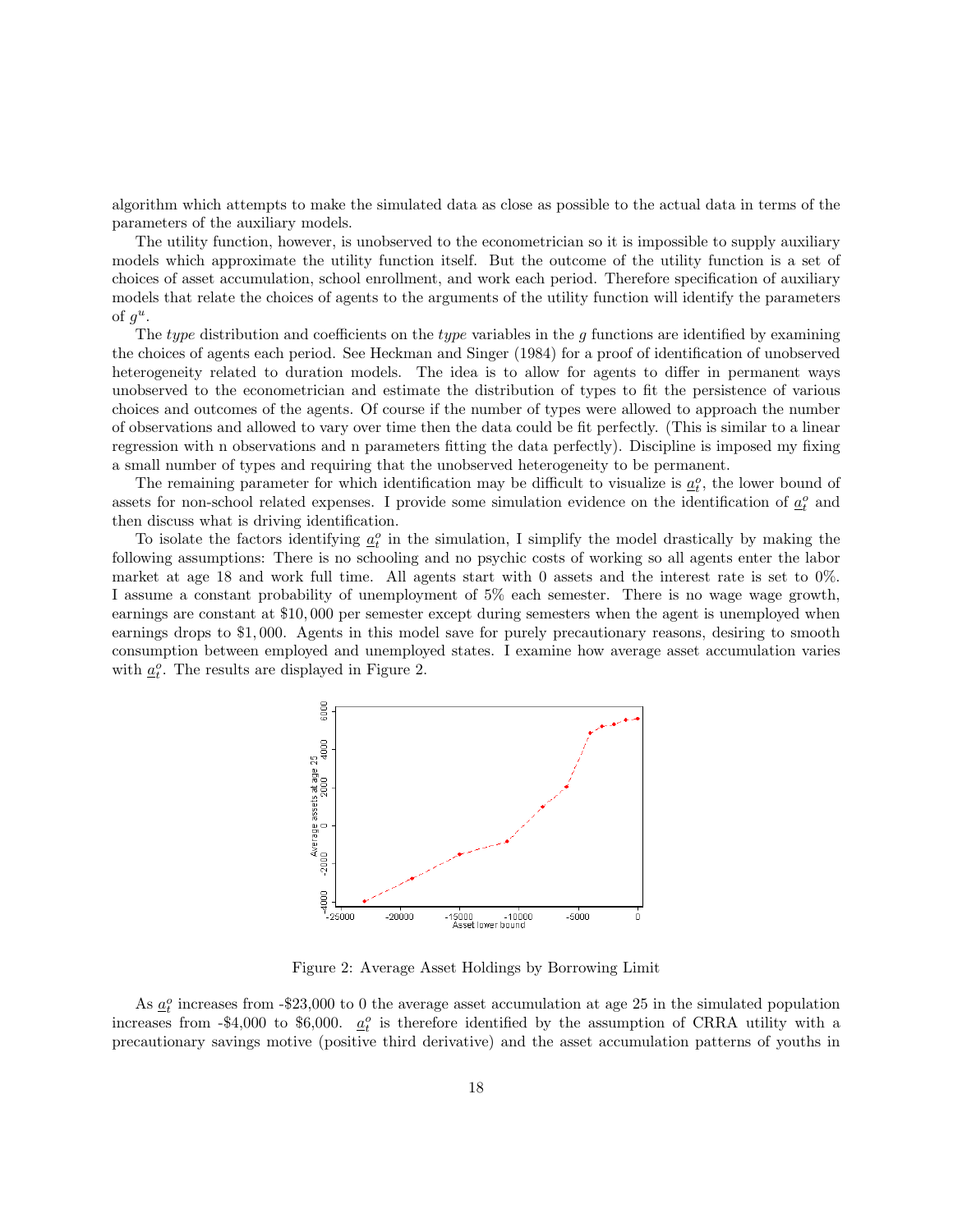the data.

## 8 Model Fit

The parameter estimates are reported in Table 18 in Appendix E.2.<sup>20</sup> For each person in my sample the simulated data consist of 5 agents that have initial conditions that are exactly the same as those of the actual person. Simulated data are generated for these agents from age 18 to age 40.

Overall the model fits the broad patterns of observed educational attainment in the data very well. The simulated data and actual data on 4-year college enrollment, 2-year college enrollment, and degree completion are contrasted in Figures 3, 4, and 5. The model fits 4-year college enrollment better than 2-year college enrollment, mainly because a smaller fraction of the population is enrolled in 2-year colleges and there is less persistence in 2-year college enrollment. The broad pattern of decreasing enrollment with age is matched for both college types. The model fits the fraction of the population completing a bachelor's degree almost exactly. Full-time and part-time enrollment at 4-year and 2-year colleges are displayed in Figures 6 and 7. The model fits the broad patterns of part-time and full-time enrollment well.



Figure 3: University Enrollment by Age

Table 6 shows the percent of students delaying entry to college by number of years of delay along with the percent of students never enrolling in college. The model under predicts the fraction of students delaying entry to college and the fraction of students ever attending college. The fraction of students delaying as the number of years of delay increases does not decline as sharply in the model as in the data. The main element of the model that generates delayed entry to college is the shock to preferences for college attendance. The structure of the shock (iid each period) is fairly simple, however. It appears that a more complicated model that perhaps incorporates learning about ability and preferences for high-school level jobs may be necessary to fully capture delayed entry.

The model matches the labor market outcomes of the sample youths. Graphs of the wage and unemployment rates of the youths by age are displayed in Figures 8 and 9. The age pattern of wages is fit very well,

<sup>20</sup>Standard errors will be estimated by bootstrapping. These calculations have not yet been performed.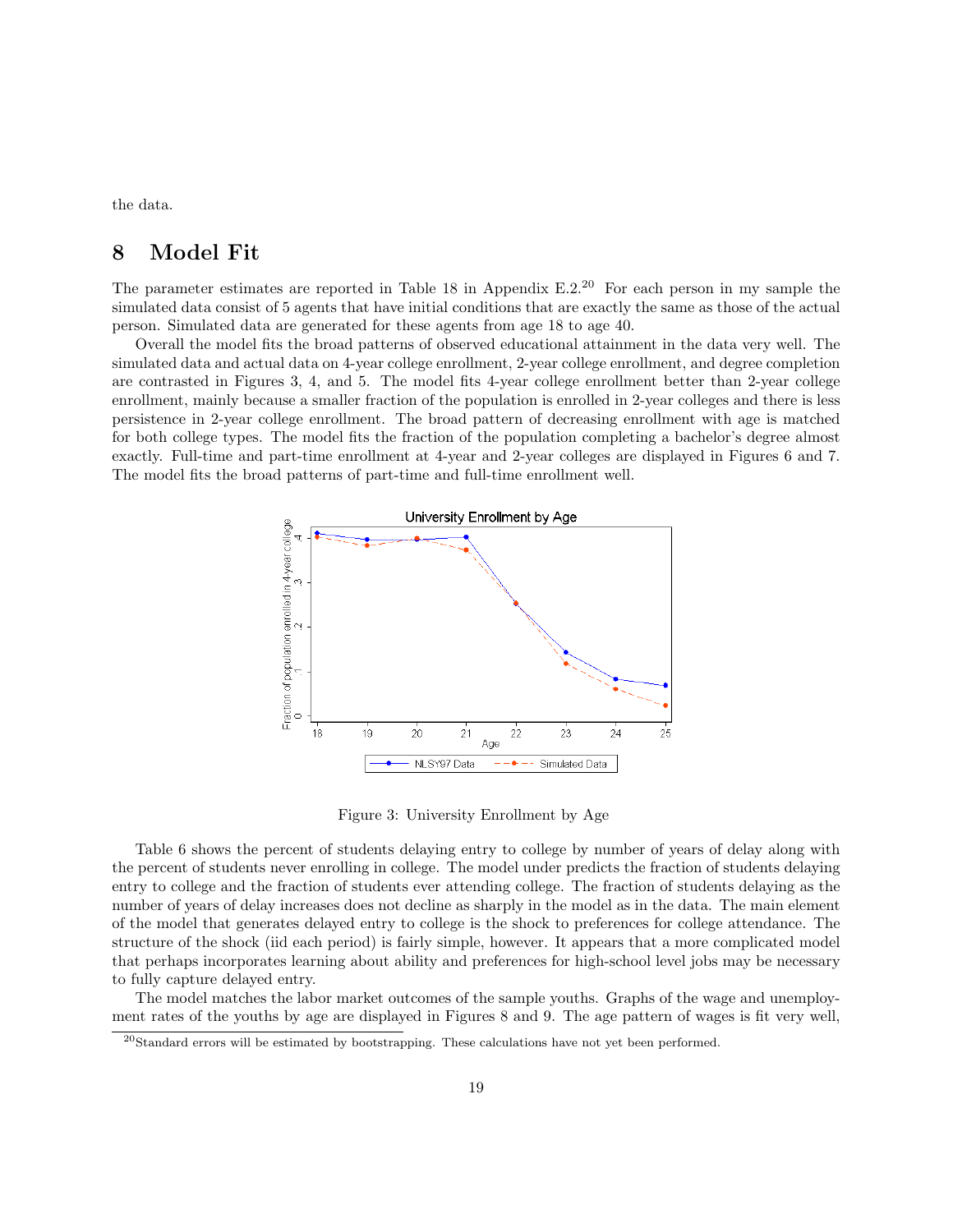

Figure 4: Community College Enrollment by Age



Figure 5: Bachelor's Degree Completion by Age

Table 6: Percentage of students delaying entry to college

| Years after HS graduation |  |                                                    | $2+$ | $3+$ Never |
|---------------------------|--|----------------------------------------------------|------|------------|
| Data                      |  | $75.7\%$ 24.3\% 17.2\% 8.6\% 4.9\%\le 27.3\%       |      |            |
| Simulation                |  | $85.1\%$ $14.9\%$ $12.5\%$ $11.0\%$ $8.8\%$ 34.5\% |      |            |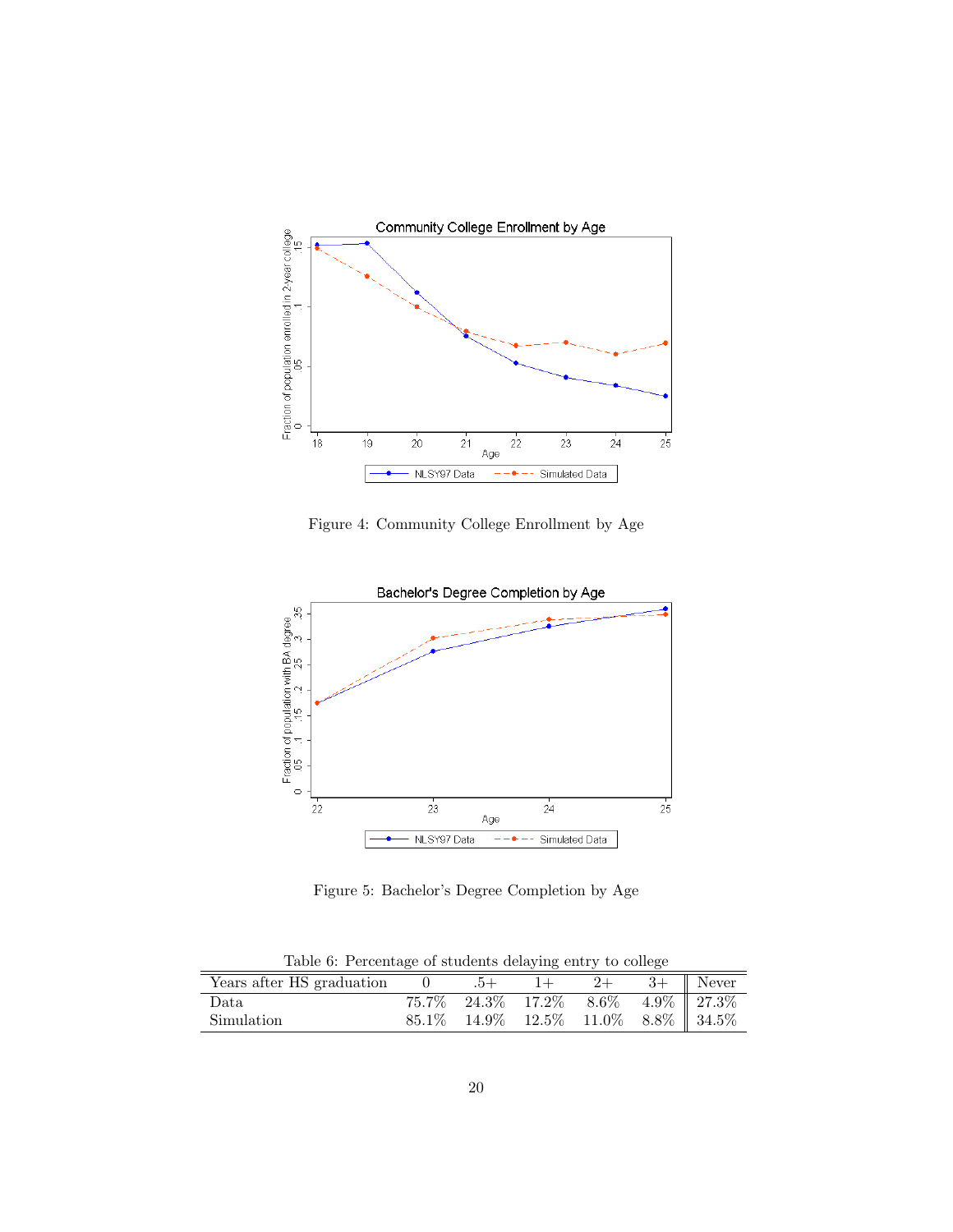

Figure 6: Part-Time and Full-Time 4-Year Enrollment by Age



Figure 7: Part-Time and Full-Time 2-Year Enrollment by Age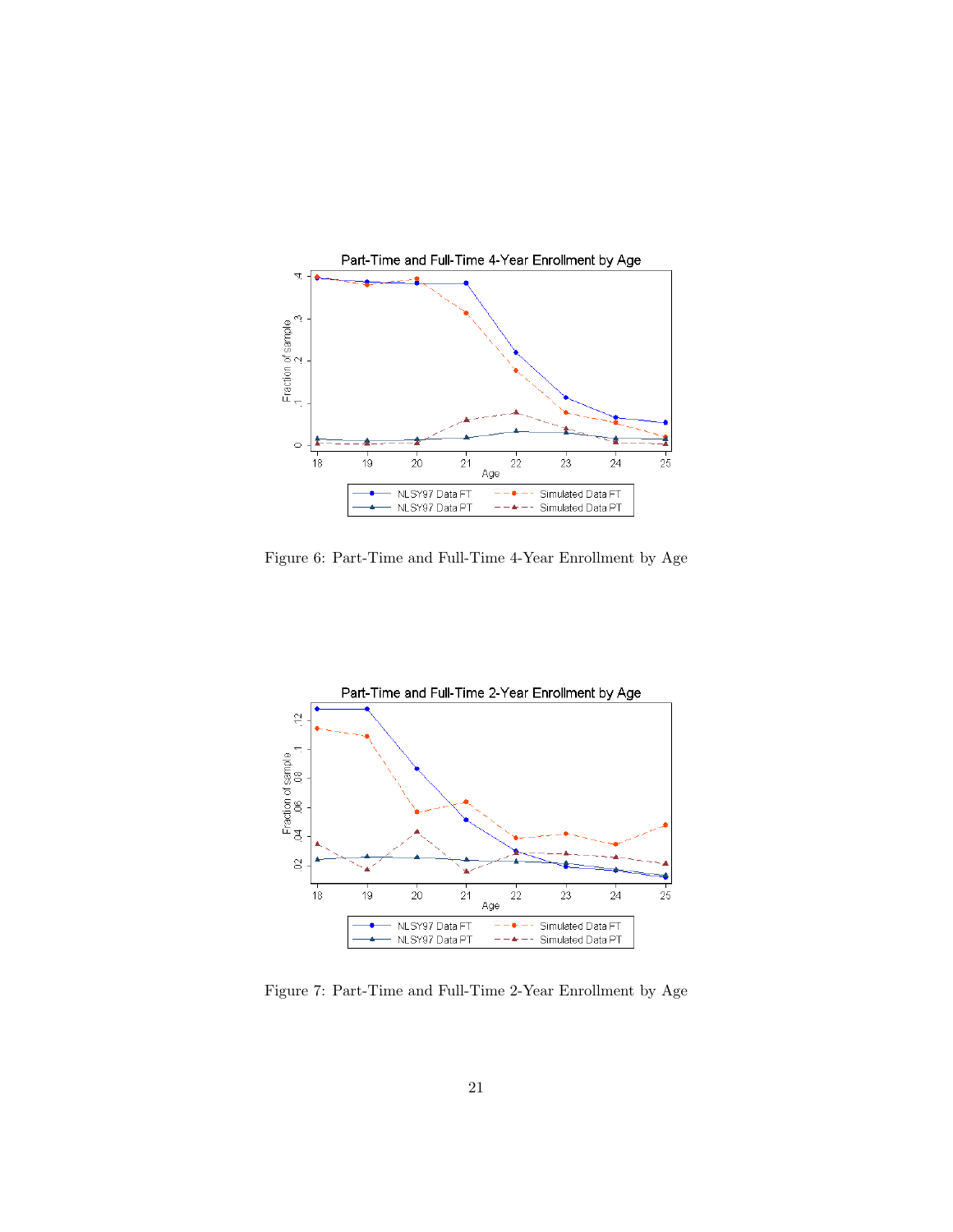while unemployment is slightly under-predicted at younger ages. The fraction of the population working full time and part time by age is displayed in Figure 10. The model fits these patterns, although it over-estimates full-time work at younger ages.



Figure 8: Average Wage by Age

The fraction of the population receiving parental transfers is displayed in Figure 11 and the average amount received is displayed in Figure 12. Overall the parental transfers received by the simulated agents are quite close to those received by the actual agents. Asset holdings are much more difficult to match due to the skewness of the asset distribution. Actual and simulated asset cumulative distribution functions at ages 20 and 25 are displayed in Figures 13 and  $14.<sup>21</sup>$  The fact that the actual and simulated CDFs meet near zero at both ages indicates that the model is matching the fraction of youths with negative net worth well. At both ages, particularly at age 25, the simulated asset distribution does not match the skewness of the actual distribution. See Table 16 in Appendix C.2 for the estimates of  $\underline{a}_t^o$ .  $\underline{a}_t^o$  is larger (more negative) for agents of higher ability and for older agents.

The previous dimensions of model fit discussed are all moments that are explicitly targeted by the auxiliary models (see Appendix C.3 for a list of auxiliary models). The model also fits well along other dimensions. Table 7 shows how well the model fits the various statistics reported in Table 5 broken down by type of college attended and delay status. The model fits the broad patterns of the data in that parental income and transfers, college grants, college enrollment and completion, ability, and labor market outcomes tend to decrease as college quality decreases and with delayed entry to college.

### 9 Results

### 9.1 Borrowing Constraints and Tuition Subsidies

How much do borrowing constraints matter? How effective is relaxing borrowing constraints at increasing educational attainment relative to tuition subsidies? I explore these questions by considering a \$1,500

 $^{21}$ The cdf of the simulated asset jumps discretely at each asset grid point.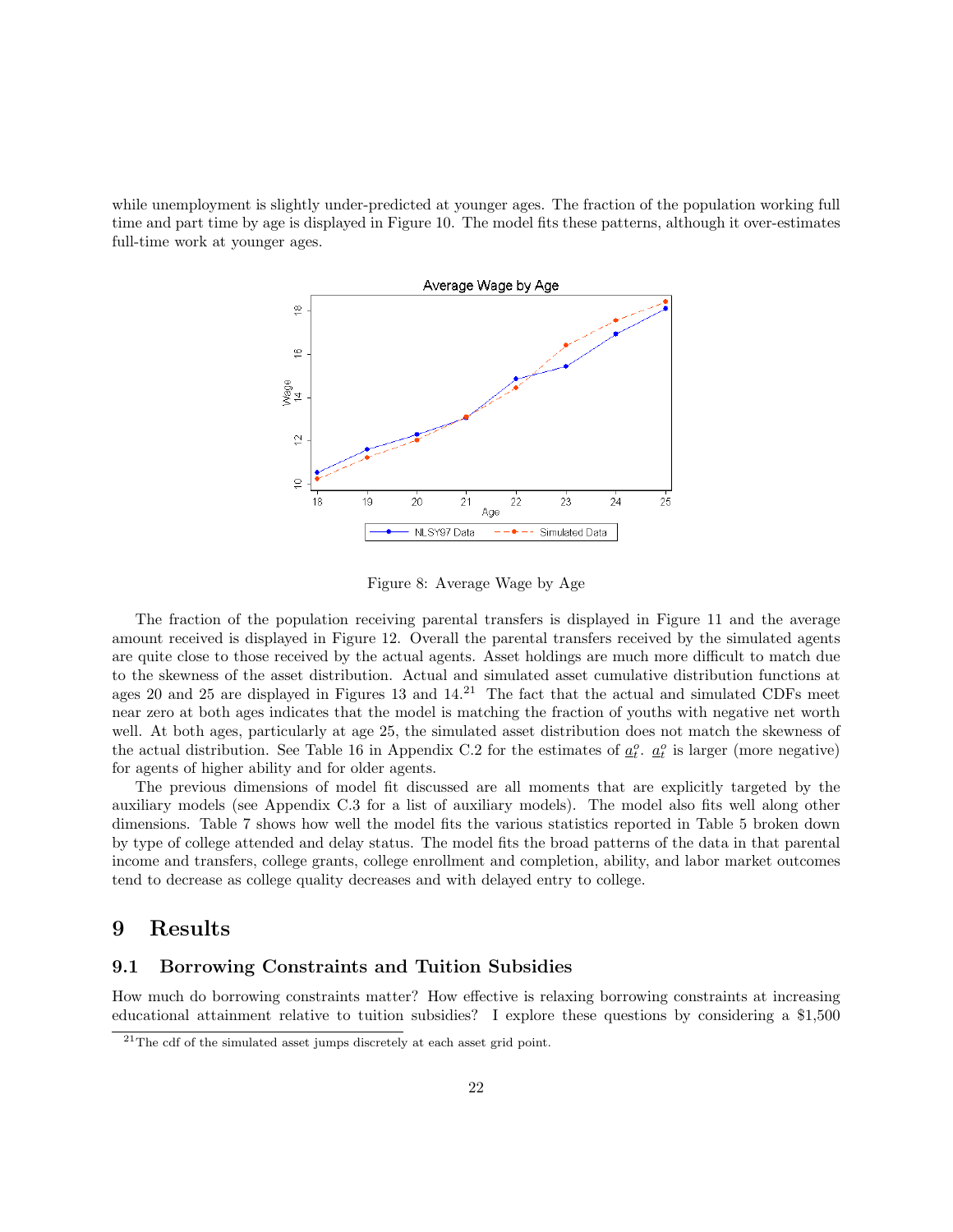

Figure 9: Fraction Unemployed by Age



Figure 10: Work Status by Age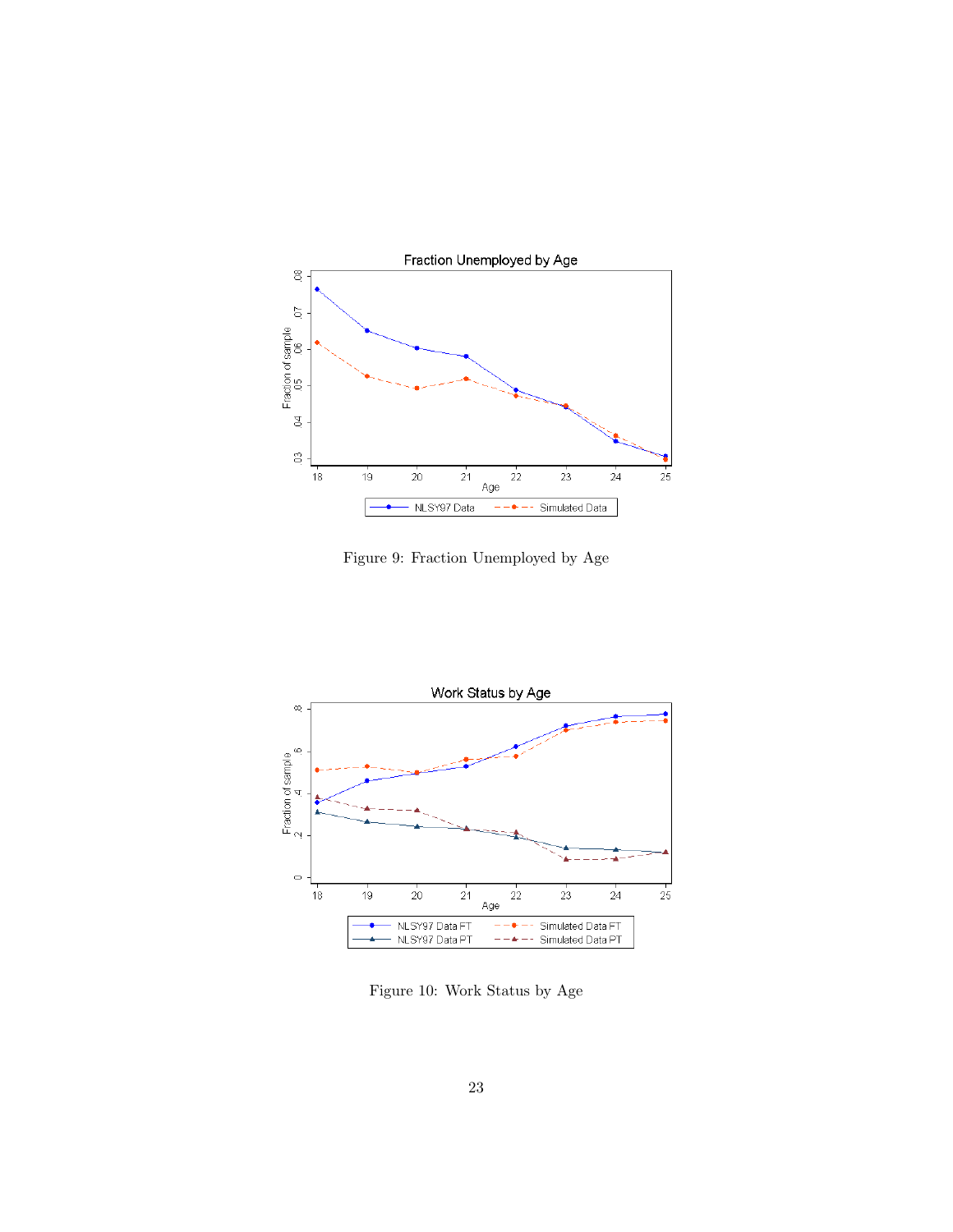

Figure 11: Fraction Receiving Parental Transfers by Age



Figure 12: Average Parental Transfers by Age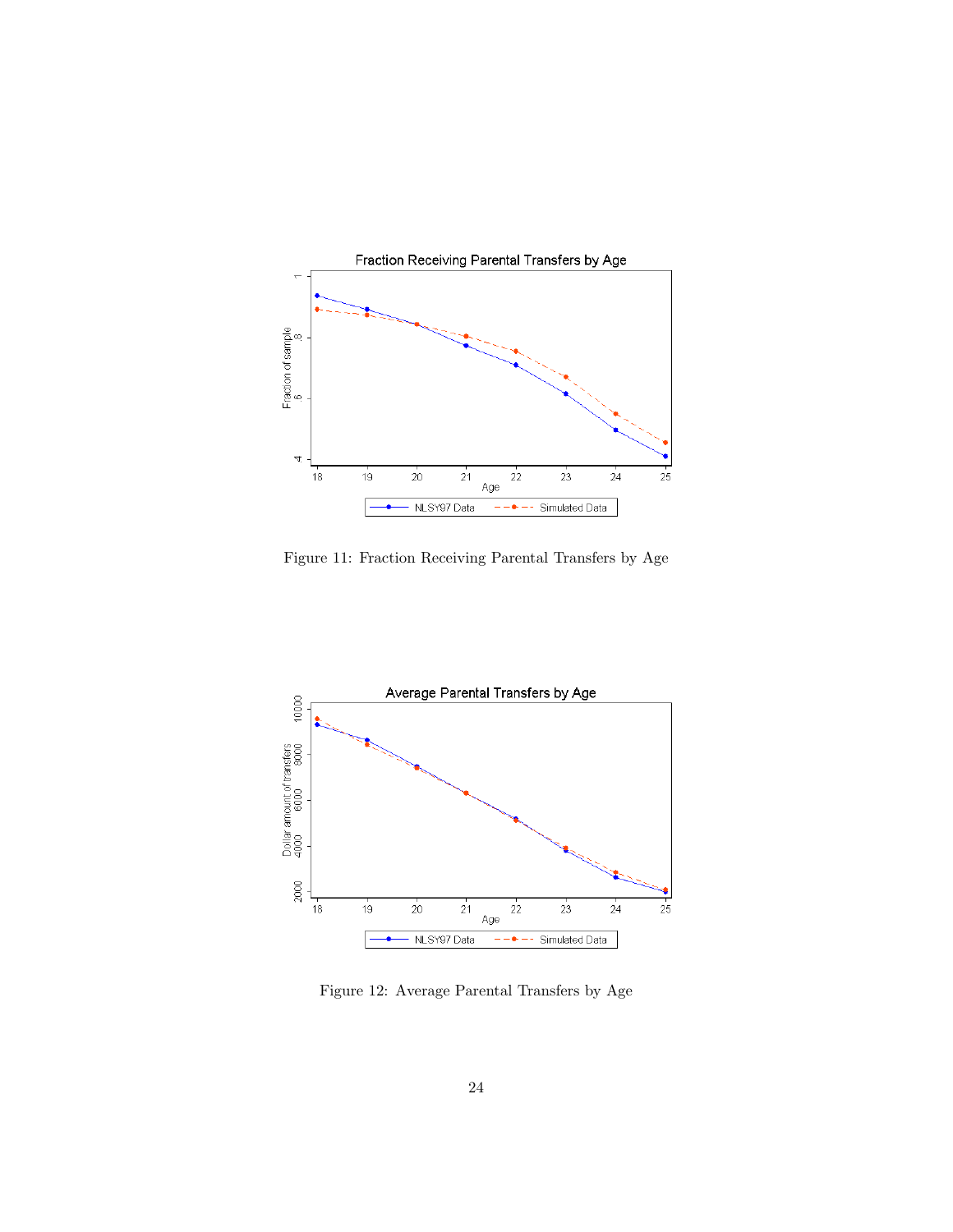

Figure 13: CDF of Asset Holdings at Age  $20^{21}\,$ 



Figure 14: CDF of Asset Holdings at Age 25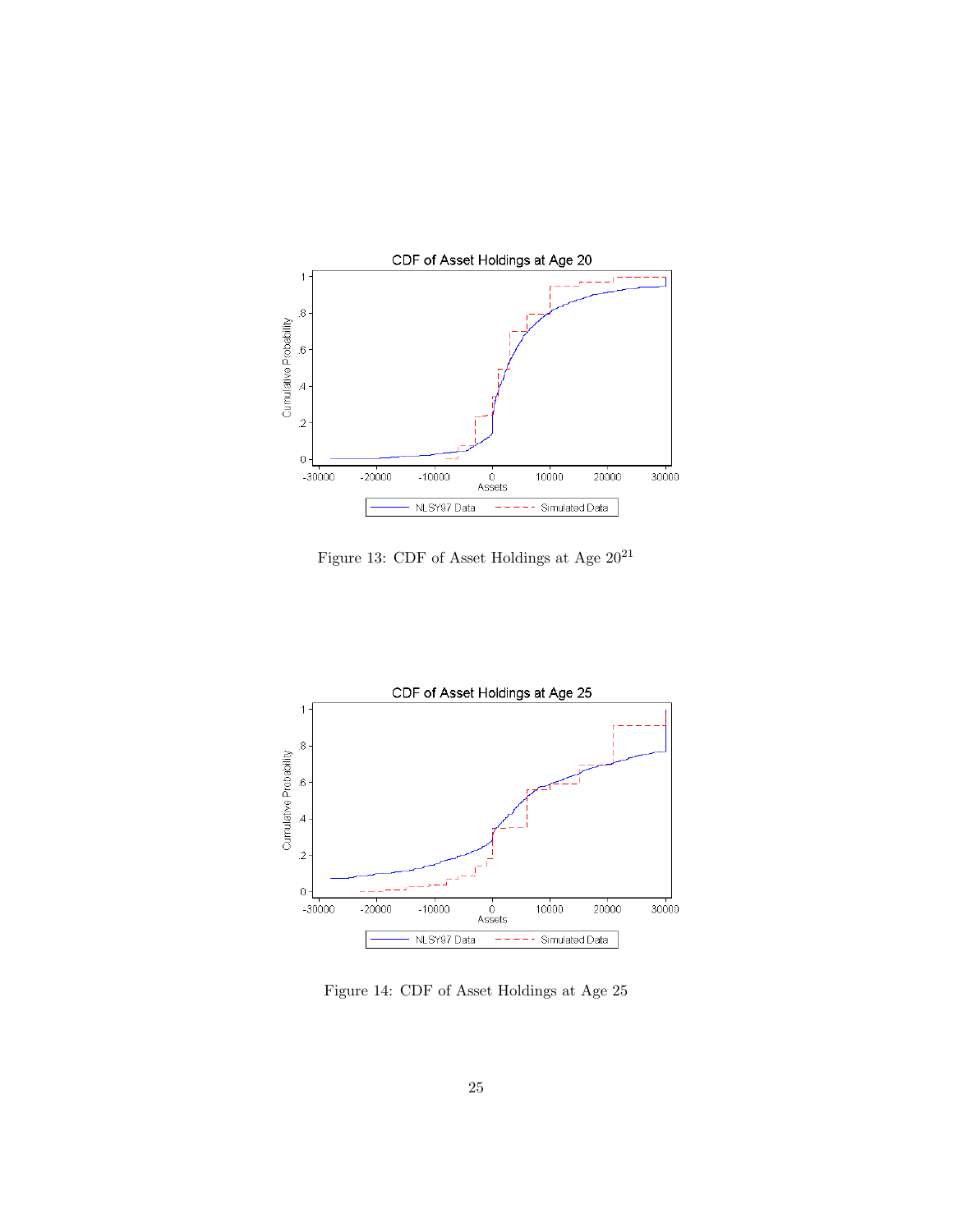|                                      |                  | 4-Year   | Both     | $2$ -Year | Nvr  | No Del   | Del        |
|--------------------------------------|------------------|----------|----------|-----------|------|----------|------------|
| N                                    |                  | $552\,$  | 173      | 232       | 372  | 741      | 216        |
|                                      | D<br>$\mathbf S$ | 2825     |          |           |      |          |            |
|                                      |                  |          | 338      | 1201      | 2281 | 3705     | 659        |
| Parental Income and Transfers        |                  |          |          |           |      |          |            |
| Average Parental Income <sup>a</sup> | D                | 110      | 98       | 80        | 70   | 104      | 88         |
|                                      | $\mathbf S$      | 112      | 97       | 85        | 70   | 107      | 83         |
| Percent with Par. Trans. at 18       | D                | 97.1     | 95.2     | 93.3      | 88.2 | 96.7     | 92.7       |
|                                      | $\mathbf S$      | 94.8     | 90.5     | 88.0      | 85.6 | 94.3     | 82.9       |
| Ave Par. Trans. at $18$ if $>0$      | $\mathbf D$      | 11233    | 8950     | 8073      | 7335 | 10649    | 8014       |
|                                      | $\mathbf S$      | 9325     | 6999     | 5758      | 5281 | 8630     | 5540       |
| Percent with Par. Trans. at 20       | D                | 91.1     | 88.1     | 85.5      | 70.7 | 90.0     | 86.4       |
|                                      | $\mathbf S$      | 92.7     | 84.5     | 86.8      | 72.5 | 91.3     | 85.4       |
| Ave Par. Trans. at 20 if $>0$        | $\mathbf D$      | 9521     | 7206     | 6723      | 4859 | 8933     | 6765       |
|                                      | S                | 9914     | 7905     | 6189      | 4839 | 9025     | 7095       |
|                                      |                  |          |          |           |      |          |            |
| College Loans                        |                  |          |          |           |      |          |            |
| Ave Grants/Year if $>0$              | D                | 3796     | 2419     | 2049      |      | 3453     | $\bf 2375$ |
|                                      | $\mathbf S$      | 5628     | 3464     | 1048      |      | 4521     | 3155       |
|                                      |                  |          |          |           |      |          |            |
| College Enrollment and Completion    |                  |          |          |           |      |          |            |
| Fraction of Sems at 2-year           | D                | 0.0      | 47.0     | 100.0     |      | 24.8     | 59.9       |
|                                      | $\mathbf S$      | 0.0      | 45.6     | 100.0     |      | 26.6     | 56.3       |
| Enrolled Part-Time <sup>b</sup>      | D                | 7.0      | 13.7     | 30.5      |      | 10.0     | $27.5\,$   |
|                                      | $\mathbf S$      | 7.8      | 19.9     | 27.5      |      | 14.0     | 15.1       |
| Completed BA                         | D                | 57.6     | 28.3     | 0.0       | 0.0  | 46.3     | 11.1       |
|                                      | $\mathbf S$      | 79.8     | 24.6     | 0.0       | 0.0  | 60.7     | 13.2       |
| Highest Grade Completed              | D                | 15.8     | 15.8     | 13.6      | 12.0 | 15.6     | 14.0       |
|                                      | S                | 16.2     | 16.1     | 14.7      | 12.0 | 16.1     | 14.1       |
|                                      |                  |          |          |           |      |          |            |
| Ability and Labor Market Outcomes    |                  |          |          |           |      |          |            |
| Ave AFQT Score                       | D                | 192      | 183      | 167       | 157  | 187      | 174        |
|                                      | $\mathbf S$      | 191      | 178      | 165       | 164  | 186      | 168        |
| Average Hourly Wage at 18            | D                | 10.8     | 9.7      | 10.4      | 11.7 | 10.8     | $\,9.5$    |
|                                      | $\mathbf S$      | 9.7      | $9.8\,$  | 10.1      | 11.1 | $\,9.5$  | 11.5       |
| Average Hourly Wage at 20            | D                | 11.9     | 11.5     | 13.7      | 13.0 | 12.2     | 12.7       |
|                                      | S                | 11.2     | 11.9     | 12.0      | 12.6 | 11.4     | 12.0       |
| Average Hourly Wage at 22            | $\mathbf D$      | 14.0     | 15.8     | 14.1      | 15.9 | 14.6     | 13.5       |
|                                      | $\mathbf S$      | 14.0     | 14.2     | 14.2      | 14.2 | 14.1     | 14.1       |
| Average Hourly Wage at 25            | D                | $19.0\,$ | 19.1     | 17.1      | 16.3 | 18.9     | 17.6       |
|                                      | $\mathbf S$      | $20.1\,$ | 16.9     | 16.8      | 16.9 | 19.3     | 16.7       |
| Work PT While Enrolled <sup>b</sup>  | D                | $31.2\,$ | 35.1     | $27.5\,$  |      | 32.0     | 27.7       |
|                                      | $\mathbf S$      | 33.4     | $25.8\,$ | $29.4\,$  |      | 34.1     | 18.6       |
| Work FT While Enrolled <sup>b</sup>  | D                | 27.4     | 33.8     | $51.9\,$  |      | 30.7     | 47.5       |
|                                      | $\mathbf S$      | 33.7     | 35.5     | 36.6      |      | $35.5\,$ | $30.1\,$   |
| Unemployed Before Enrolled           | D                | $6.0\,$  | 6.1      | $6.5\,$   |      | 5.7      | $7.4\,$    |
|                                      | $\mathbf S$      | 26.3     | 5.0      | $8.9\,$   |      | $7.5\,$  | 12.1       |

Table 7: Selected Statistics by Type of College Attended and Delayed Entry\*

\* "D" represents the statistics from the actual data and "S" denotes the simulated data.

<sup>a</sup> Measured in thousands of dollars

<sup>b</sup> Average over all semesters enrolled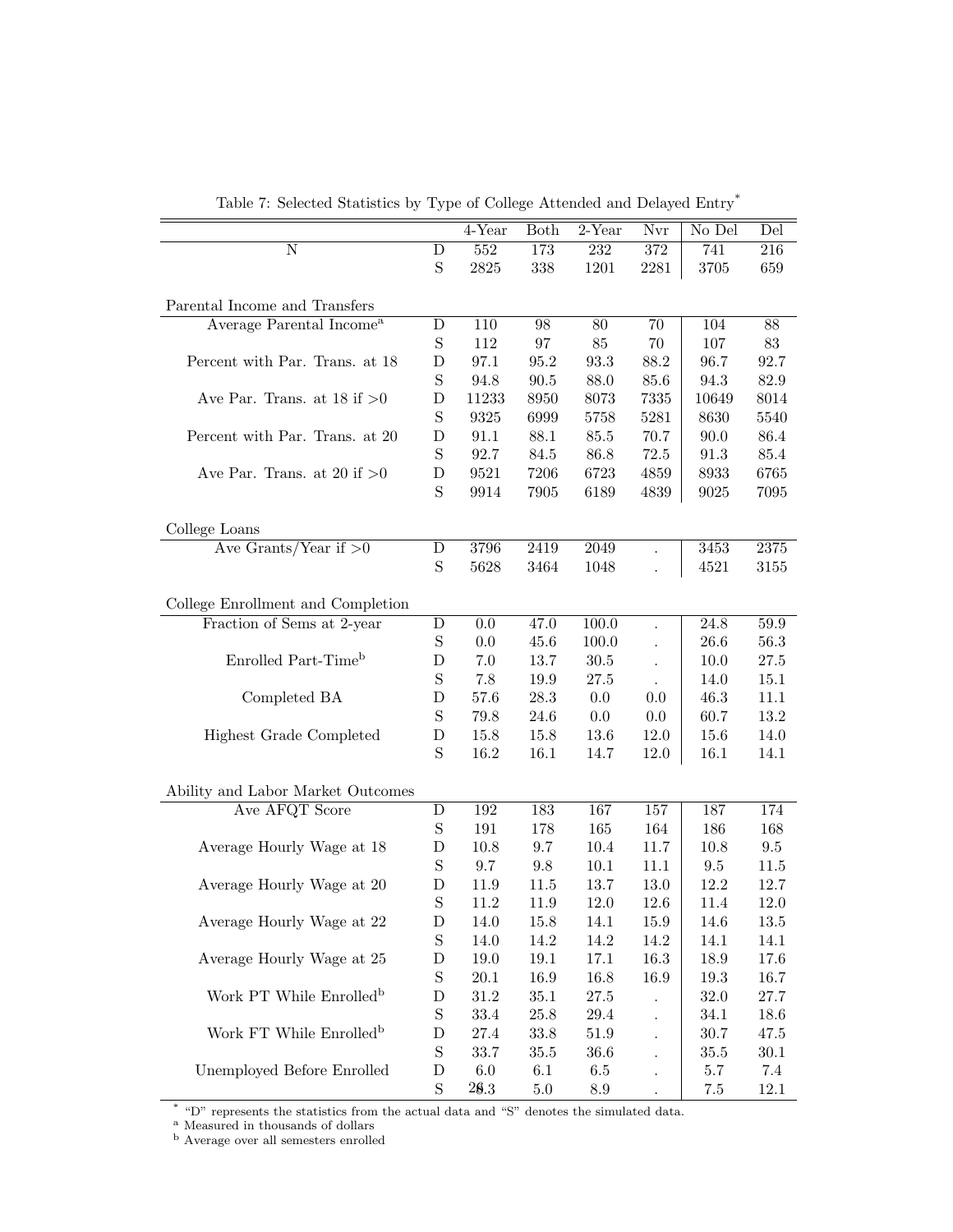decrease in the cost of tuition at 2-year and 4-year colleges and a \$1,500 increase in the maximum students are allowed to borrow each year from the GSL program.<sup>22</sup> The results are displayed in Figures 15, 16, and 17. The relaxation of borrowing constraints causes very small increases in 2-year and 4-year college enrollment. The increase in loan limits causes an increase in bachelor's degree completion by age 25 of 1.1 percentage points.



Figure 15: University Enrollment by Age

A tuition subsidy equal in dollar terms to the loan limit increase is much more effective at increasing enrollment and degree completion. Enrollment in 2-year colleges decreases slightly as students substitute toward 4-year colleges. Overall college enrollment increases on average 5.8 percentage points for ages 18-21 in response to a \$1,500 decrease in tuition at both college types. This estimate is in line with estimates in other papers of the effect of changes in the cost of college on enrollment. Kane (2006) surveys the literature on the effects of tuition changes on enrollment and finds that a change of  $$1,000$  (in 1990 dollars<sup>23</sup>) is associated with a change in enrollment of 5 percentage points. Under the tuition subsidy bachelor's degree completion increases by 7.4 percentage points.

Why are tuition subsidies more effective at increasing enrollment and degree completion? In part this is because students do not have to repay tuition subsidies. If a youth is currently choosing not to attend school but is close to the margin when he weighs the return to education against the opportunity cost and psychic costs of schooling, then allowing him to borrow more money is unlikely to change his decision and cause him to attend school. Giving him \$1,500 each year attends school is much more likely to influence his decision. The only cases in which relaxing borrowing constraints would change a youth's decision is when he is unable to smooth consumption because he can not borrow enough during school and therefore chooses to work instead. Even though borrowing constraints are tight, $^{24}$  Since future labor market outcomes are

 $^{22}$ All policy experiments relaxing borrowing constraints also increase the cumulative maximum students are allowed to borrow through the GSL program from \$23,000 to \$28,000

 $23$ This is equivalent to \$1,445 in 2004 dollars

<sup>&</sup>lt;sup>24</sup>The average youth attending school can only borrow  $$4,011$  at age 18; he can borrow \$1,386 from other sources and \$2,625 from the GSL program. (See Table 16 and Appendix C.2). youths are balancing their desire to smooth consumption with a precautionary savings motive. The cost of tuition, room, and board at a 4-year college is \$12,445. (See Table 17)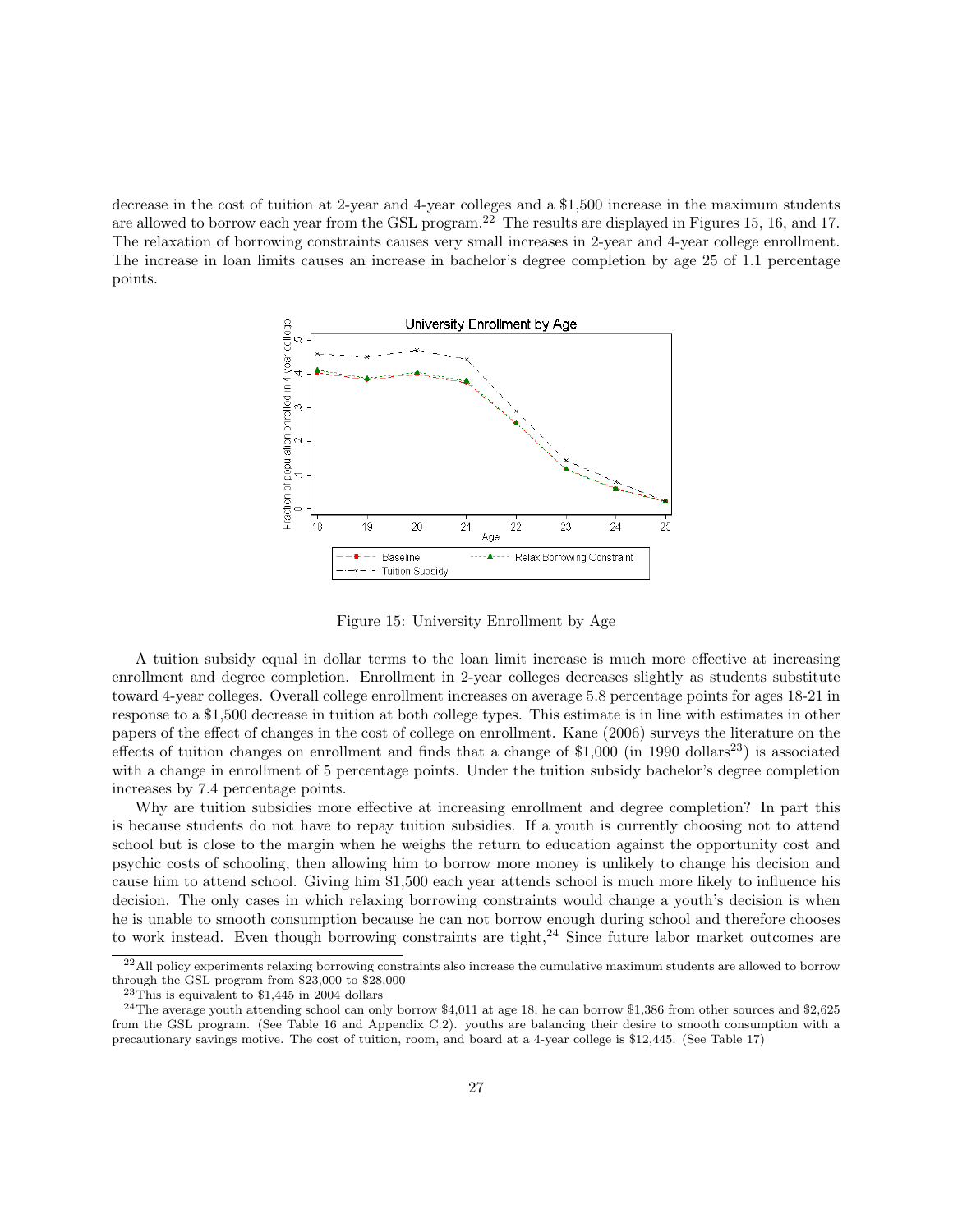

Figure 16: Community College Enrollment by Age



Figure 17: Bachelor's Degree Completion by Age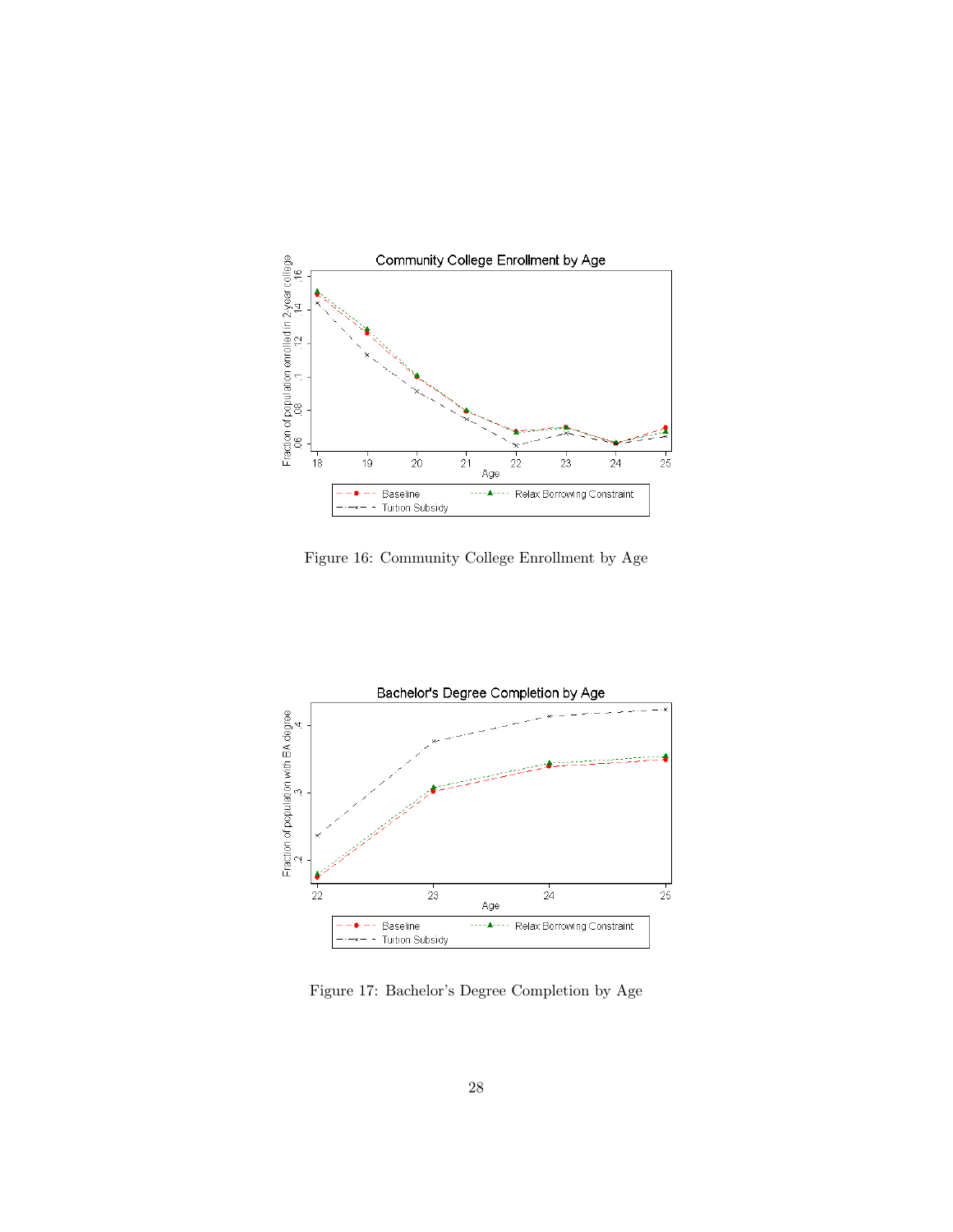uncertain youths choose to borrow much less than if they were simply smoothing consumption. Few youths, therefore, are affected by the increase in loan limits.

It is important to note that increases in loan limits in the GSL program are much less expensive for the government to implement than tuition subsidies. Ignoring administrative costs to the government the costs of the student loan program are the amount of interest the government pays on subsidized loans while students are enrolled in school and the amount that the government must pay to lenders if students default on the loans. In contrast, the government must pay each dollar of tuition subsidy to all students enrolling in college (unless the subsidies are targeted; targeted subsidies are considered in section 9.2). The added cost to the government of completely removing education related borrowing constraints is \$298 per youth in my sample. This number is calculated by simulating a version of the model in which students are allowed to borrow up to the full cost of schooling (tuition, room, and board) each period from the GSL program. The added cost to the government from implementing these changes is the increase in loans taken out by students multiplied by the default rate on student loans multiplied by the fraction of the loan the government must repay to the lender.<sup>25</sup> To this total I add the subsidized interest the government pays while students are enrolled in school. The default rate in these calculations is assumed to be 5%, which is the average cohort default rate during the years 2001-2005.<sup>26</sup> The government repays 97% of the value of a loan to lenders if a student defaults. When a tuition subsidy with the same cost to the goverment is considered the effects on enrollment and degree completion are much smaller than those of relaxing educational borrowing constraints. This indicates that the optimal policy for the government is to increase loan limits if the objective is to increase enrollment and degree completion by a small amount. Tuition subsidies are needed to implement larger increases in enrollment and degree completion. Given that tuition subsidies are effective at implementing larger increases in educational attainment, it is important that the government implement the most cost-effective subsidies. Various designs of tuition subsidies are considered in the next section.

### 9.2 Tuition Subsidy Design

The tuition subsidy considered in the previous section subsidized tuition at 2-year and 4-year colleges for all students. Given the high labor market returns to bachelor's degree completion and that 4-year colleges are much more expensive than 2-year colleges, it is likely to be more cost-effective to increase tuition subsidies at 4-year colleges only. Tuition subsidies targeted at certain groups of students may also be more cost effective than a subsidy that reduces tuition for all students.

Many government aid programs are currently targeted towards low income households. Only students who have parents with low incomes are eligible to receive Pell grants and subsidized Stafford loans. If the policy goal of the government is to reduce inequality, then programs targeted toward low income households are the most effective. The government may, however, desire to pursue other policy objectives such as increasing the average productivity of the workforce or increasing college completion rates. In these cases it is unclear what the most cost-effective tuition subsidy would be; it depends on how many people in each section of the family income distribution are close to the margin of college attendance and completion. The government can offer higher subsidy levels to lower income household while holding the cost of the subsidy constant since fewer youths from low income households attend college. However, these youths may be farther from the margin of attendance. The optimal tuition subsidy design is very difficult to determine

<sup>&</sup>lt;sup>25</sup>The actual payment the government makes to lenders is more complicated. The government guarantees that the lenders will earn an interest rate equal to the three-month commercial paper rate plus a fixed premium. See Delisle (2008) for details. The government also pays small amounts of money to loan guaranty agencies. For simplicity these factors are ignored in the calculations of the cost to the government of increasing loan limits.

<sup>26</sup>Cohort default rates are obtained from the US Department of Education Office of Student Financial Assistance Programs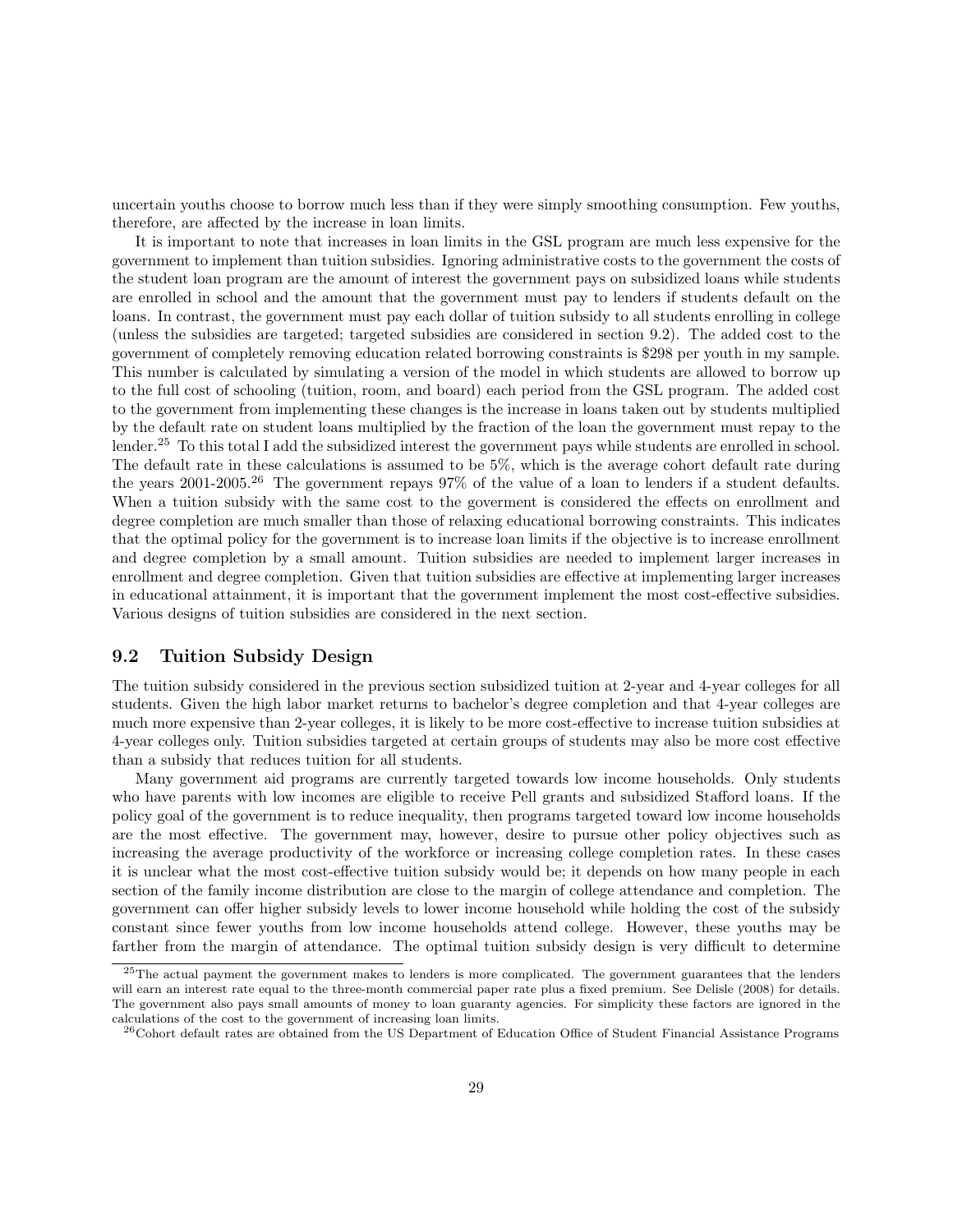analytically for the reasons noted above. My model is well suited to answer this question by simulating various levels of tuition subsidies targeted towards youths who come from different sections of the parental income distribution.<sup>27</sup>

I simulate increases in tuition subsidies at 4-year colleges for all students simultaneously and for students in each parental income tercile. All of the subsidy schemes cost the government approximately \$1000 per capita for my sample.<sup>28</sup> The untargeted subsidy is \$425, the low income subsidy is \$1,725, the subsidy targeted toward the second income tercile is \$1,550, and the high income subsidy is \$800. The results of the experiments are displayed in Table 8 where the effects are broken down by ability tercile. The tuition subsidies are also compared to the effects of completely removing education related borrowing constraints.

Tuition subsidies targeted to high income households are more effective at increasing degree completion and earnings in the sample. The effects of the tuition subsidies on higher education outcomes are concentrated in the top two AFQT terciles, with the largest effects most often taking place in the second tercile. This indicates that students in the second AFQT tercile are most likely to be close to the margin of attendance.

To evaluate the return the government receives (in terms of increased productivity of the work force) from the increased tuition subsidies I examine the changes in the present discounted value of lifetime income youths experience under the various policies. The returns in terms of income outweigh the costs for all the tuition subsidy programs. The cost per person for each subsidy is approximately \$1000 whereas the return in each case is more than \$3,000. The targeted tuition subsidy has the largest payoff, increasing average lifetime income by \$3,270.<sup>29</sup>

### 9.3 Delayed Entry

Table 9 shows the effect of the various policies considered in the previous section on the fraction of students delaying entry to college. All of the policies slightly increase the fraction of students attending college and slightly decrease the fraction of those students delaying entry to college. The small magnitude of these effects, however, indicate that borrowing constraints and the price of college are not the main reasons behind the large number of students delaying entry to college. Other candidate explanations for delayed entry to college are shocks to preferences for schooling and changes in the opportunity cost of schooling caused by unemployment or negative wage shocks. My results indicate that shocks to preferences are the largest contributor to delayed entry to college. When shocks to 2-year and 4-year college enrollment are set to zero, the fraction of students delaying entry to college by a year or more drops to 0 (results not shown). The effect of unemployment and wage shocks on delayed entry will be explored in future work.

### 9.4 Determinants of Educational Attainment: Parental Resources

Parental resources affect the educational attainment of their children through investments made when the children are young and through financial support provided during college years. Early childhood investment by parents enter in this model through the AFQT score and through unobserved heterogeneity. Investments

<sup>&</sup>lt;sup>27</sup>Subsidies targeted toward youths with differing levels of ability could also be considered. Here I restrict my attention to targeting different levels of parental income. Parental income is easier for the government to observe than ability (all students who fill out the Free Application for Federal Student Aid (FAFSA) are required to report the income of their parents).

 $^{28}$ It is difficult to design a subsidies that represent the exact same cost to the government because ex ante I do not know how responsive students will be to the various subsidies. The current approximate cost to the government is chosen by iterating between changing the amount of the subsidies, running the simulation, and evaluating how much the subsidy cost the government ex post.

<sup>&</sup>lt;sup>29</sup>These calculations do not incorporate the dead-weight loss that could arise through an increase in taxes to pay for the tuition subsidy programs.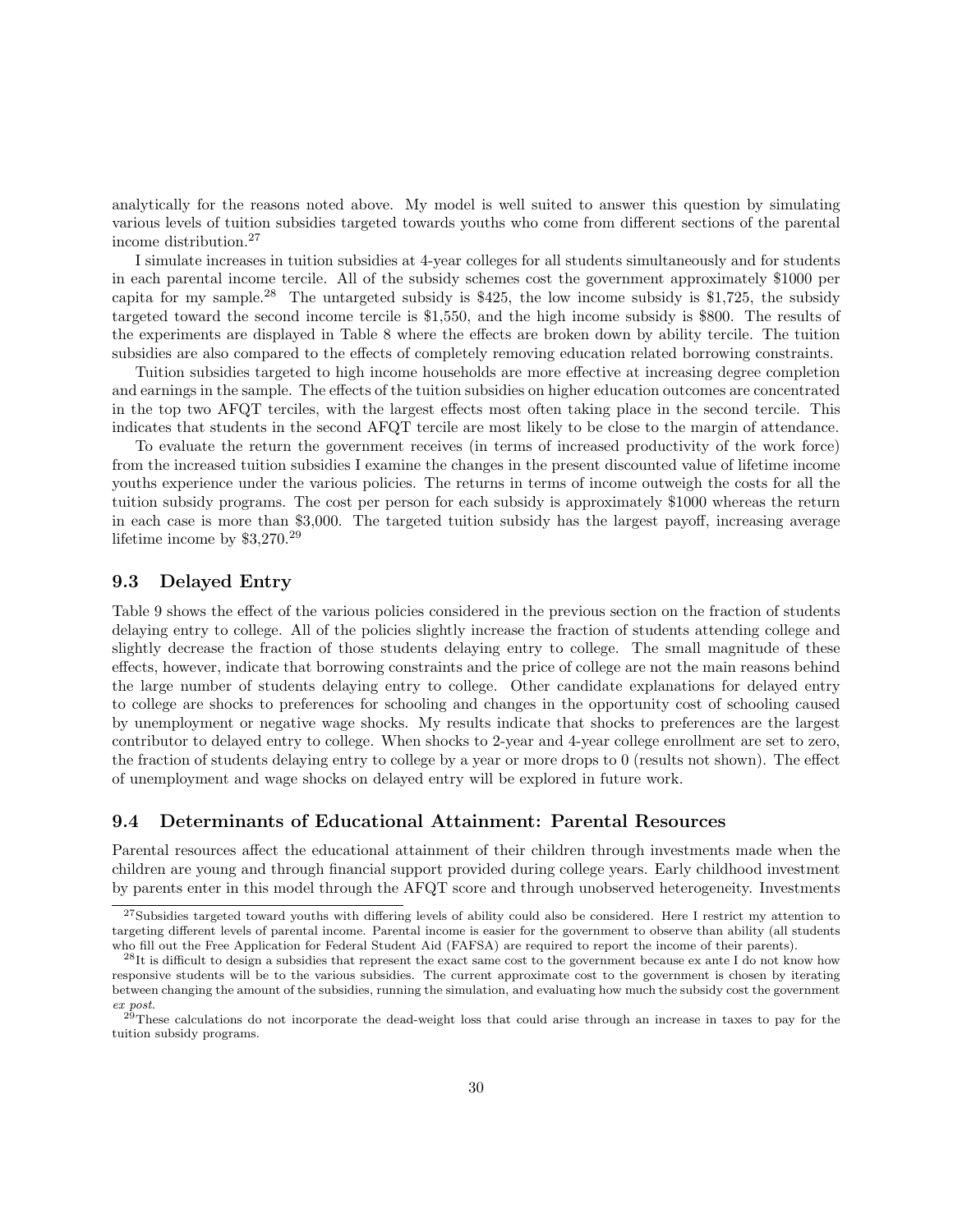|                                                 | $AFGT_1$ | $AFGT_2$ | $AFGT_3$ | All      |
|-------------------------------------------------|----------|----------|----------|----------|
| Highest grade completed                         |          |          |          |          |
| <b>Baseline</b>                                 | 13.24    | 14.42    | 15.72    | 14.45    |
| Relax Borrowing Constraint                      | 0.07     | 0.16     | 0.20     | $0.14\,$ |
| Untargeted Tuition Subsidy                      | 0.06     | 0.16     | 0.20     | 0.14     |
| Low Income Subsidy                              | 0.11     | 0.14     | 0.17     | 0.14     |
| Medium Income Subsidy                           | 0.08     | 0.19     | 0.16     | 0.14     |
| High Income Subsidy                             | 0.03     | 0.15     | 0.22     | 0.13     |
| Percent Completing Bachelor's Degree            |          |          |          |          |
| <b>Baseline</b>                                 | 8.61     | 31.70    | 64.93    | 34.90    |
| Relax Borrowing Constraint                      | 1.29     | 3.93     | 2.98     | 2.73     |
| Untargeted Tuition Subsidy                      | 2.48     | 5.83     | 5.75     | 4.68     |
| Low Income Subsidy                              | 3.41     | $5.32\,$ | 4.89     | 4.53     |
| Medium Income Subsidy                           | 1.29     | 4.28     | 3.68     | 3.08     |
| High Income Subsidy                             | 3.44     | 6.43     | 6.10     | 5.32     |
| Wages at 30                                     |          |          |          |          |
| <b>Baseline</b>                                 | 15.22    | 19.46    | 23.39    | 19.33    |
| Relax Borrowing Constraint                      | 0.08     | 0.22     | 0.23     | 0.17     |
| Untargeted Tuition Subsidy                      | 0.10     | 0.25     | 0.23     | 0.19     |
| Low Income Subsidy                              | 0.15     | 0.22     | 0.20     | 0.19     |
| Medium Income Subsidy                           | 0.07     | 0.24     | 0.19     | 0.17     |
| High Income Subsidy                             | 0.10     | 0.25     | 0.24     | 0.20     |
| Present Discounted Value of Income <sup>b</sup> |          |          |          |          |
| <b>Baseline</b>                                 | 540.51   | 643.39   | 735.20   | 639.12   |
| Relax Borrowing Constraint                      | 1.55     | 5.37     | 5.23     | 4.04     |
| Untargeted Tuition Subsidy                      | 2.17     | 5.75     | 4.94     | 4.28     |
| Low Income Subsidy                              | 3.38     | 4.97     | 4.43     | 4.26     |
| Medium Income Subsidy                           | 1.33     | 5.22     | 3.64     | 3.39     |
| High Income Subsidy                             | 2.37     | 5.94     | 5.18     | 4.49     |

Table 8: Changes in Youth Outcomes Under Various Policies<sup>a</sup>

<sup>a</sup> Changes in outcome relative to the baseline are displayed in each category.

<sup>b</sup> Measured in thousands of dollars

|                            | Table 0. I creditate of beautiful delaying enery to conce |          |          |         |         |       |  |  |  |  |
|----------------------------|-----------------------------------------------------------|----------|----------|---------|---------|-------|--|--|--|--|
| Years after HS graduation  | $\cup$                                                    | +6.      | $1+$     | $2+$    | $3+$    | Never |  |  |  |  |
| Baseline                   | 85.1\%                                                    | 14.9%    | $12.5\%$ | 11.0%   | 8.8%    | 34.5% |  |  |  |  |
| Relax Borrowing Constraint | 85.7%                                                     | 14.3%    | 12.5%    | 10.9%   | 8.4%    | 31.6% |  |  |  |  |
| Tuition Subsidy            | 86.3%                                                     | 13.7%    | 11.4\%   | $9.7\%$ | 7.8%    | 33.2% |  |  |  |  |
| Low Income Subsidy         | 86.6%                                                     | $13.4\%$ | 11.3\%   | $9.7\%$ | 7.4%    | 32.8% |  |  |  |  |
| Medium Income Subsidy      | 86.0%                                                     | 14.0\%   | 11.6%    | 10.1%   | 7.9%    | 31.8% |  |  |  |  |
| High Income Subsidy        | 85.9%                                                     | $14.1\%$ | 11.8%    | $9.9\%$ | $8.1\%$ | 33.9% |  |  |  |  |

Table 9: Percentage of students delaying entry to college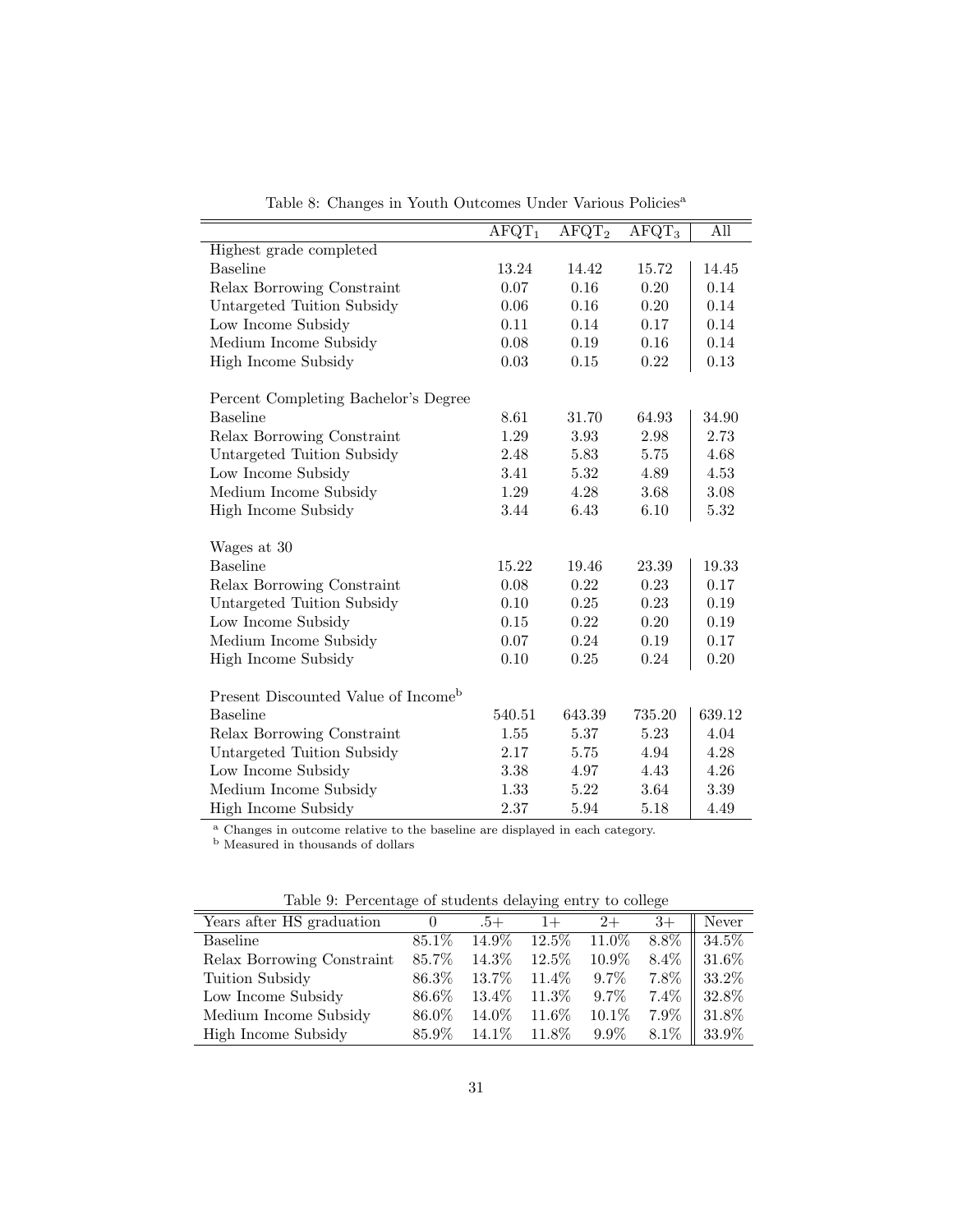made by parents during college years enter directly through parental transfers. Tables 10 and 11 replicate and extend the results in Belley and Lochner (2007) to assess the effect of parental income on educational attainment.

| -- 200             |           |             |            |
|--------------------|-----------|-------------|------------|
|                    | Data      | Simulation  | Simulation |
| AFQT Q2            | $0.244**$ | $0.211**$   | $0.193**$  |
|                    | (0.033)   | (0.015)     | (0.012)    |
| AFQT Q3            | $0.350**$ | $0.352**$   | $0.288**$  |
|                    | (0.032)   | (0.015)     | (0.012)    |
| AFQT Q4            | $0.445**$ | $0.419**$   | $0.315**$  |
|                    | (0.035)   | (0.016)     | (0.013)    |
| Parental Income Q2 | $0.101**$ | $\,0.015\,$ | 0.004      |
|                    | (0.033)   | (0.015)     | (0.012)    |
| Parental Income Q3 | $0.162**$ | $0.103**$   | $0.044**$  |
|                    | (0.033)   | (0.015)     | (0.012)    |
| Parental Income Q4 | $0.223**$ | $0.321**$   | $0.156**$  |
|                    | (0.034)   | (0.015)     | (0.013)    |
| Type 2             |           |             | $-0.425**$ |
|                    |           |             | (0.011)    |
| Type 3             |           |             | $-0.636**$ |
|                    |           |             | (0.011)    |
| Constant           | $0.334**$ | $0.276**$   | $0.647**$  |
|                    | (0.029)   | (0.013)     | (0.012)    |
| R-squared          | 0.193     | $0.209\,$   | 0.502      |
| Ν                  | 1247      | 6645        | 6645       |

Table 10: Regression of Indicator for College Attendance by Age  $21^a$ 

<sup>a</sup> Standard errors appear in parentheses below coefficients. \*\*  $p<0.01$ , \*  $p<0.05$ 

Belley and Lochner (2007) regress various indicators for educational attainment on AFQT, parental income, and other controls for family background. Table 10 uses this methodology to asses the effect of parental income and ability on whether a youth has entered college by the age of 21. The first two columns display the results of the regression run on actual and simulated data. The results in the first column match the broad patterns found in Belley and Lochner (2007).<sup>30</sup> The coefficients from the regression run on the simulated data match the AFQT coefficients very well and the broad pattern of the effects of parental income. The model slightly over predicts the effect of the highest parental quartile and under predicts the effect of the second parental income quartile. Table 11 displays a similar set of results where the outcome of interest is if a youth completed four or more years of college by age 23. The third column of both tables adds controls for the unobserved heterogeneity types. When these controls are added, the effect of parental income on educational attainment is greatly diminished. This indicates that much of the correlation between parental income and educational outcome is due to the correlation between parental income and unobserved

<sup>&</sup>lt;sup>30</sup>The magnitude of the coefficients found in Belley and Lochner (2007) are smaller since they add additional controls for family background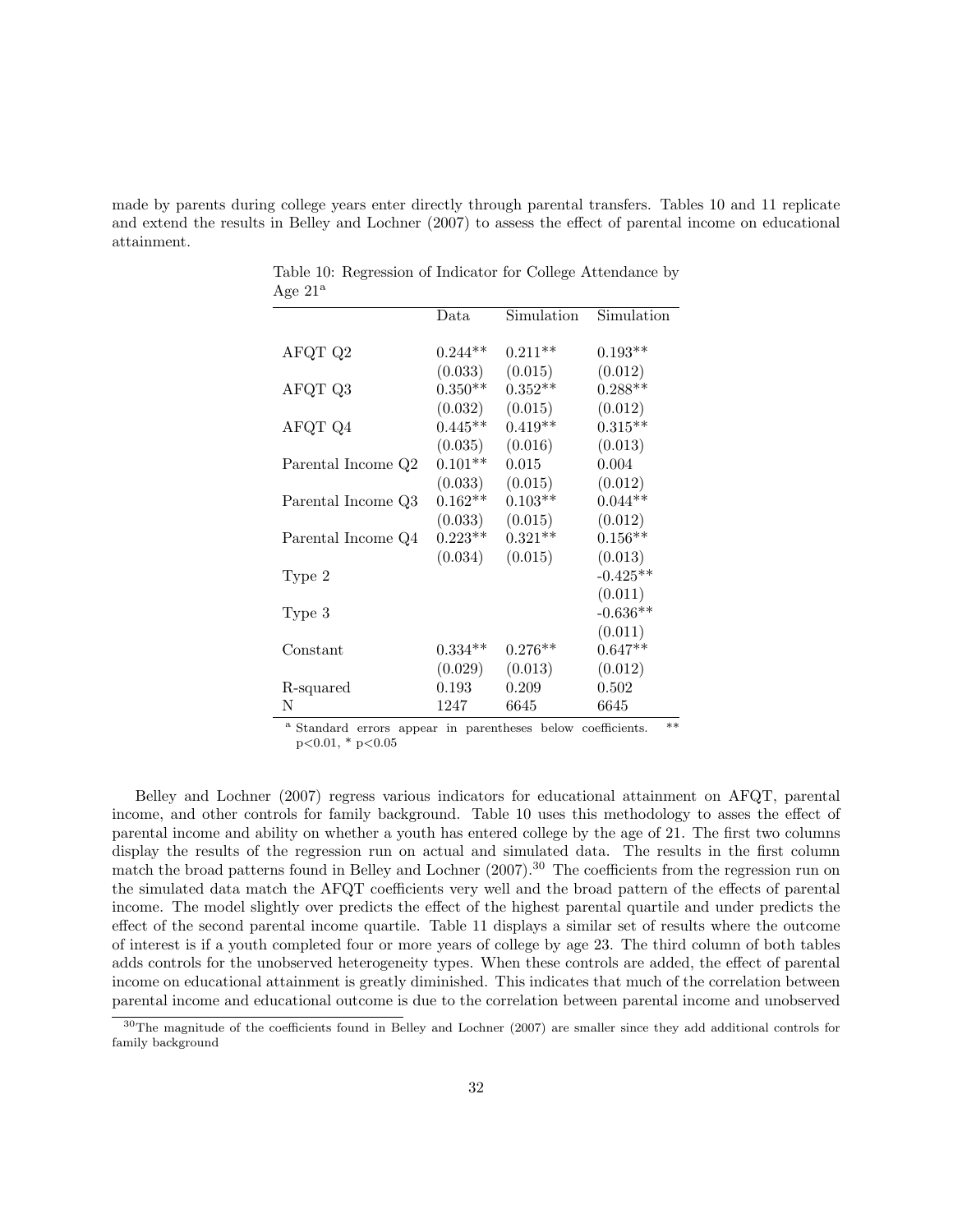|                    | $_{\text{Data}}$ | Simulation | Simulation |
|--------------------|------------------|------------|------------|
|                    | $0.218**$        |            | $0.167**$  |
| AFQT Q2            |                  | $0.176**$  |            |
|                    | (0.045)          | (0.015)    | (0.012)    |
| AFQT Q3            | $0.346**$        | $0.356**$  | $0.305**$  |
|                    | (0.044)          | (0.014)    | (0.012)    |
| AFQT Q4            | $0.520**$        | $0.516**$  | $0.416**$  |
|                    | (0.046)          | (0.015)    | (0.012)    |
| Parental Income Q2 | $0.100*$         | $-0.006$   | 0.004      |
|                    | (0.043)          | (0.015)    | (0.012)    |
| Parental Income Q3 | 0.083            | $0.077**$  | $0.047**$  |
|                    | (0.044)          | (0.015)    | (0.012)    |
| Parental Income Q4 | $0.222**$        | $0.338**$  | $0.191**$  |
|                    | (0.046)          | (0.015)    | (0.012)    |
| Type 2             |                  |            | $-0.484**$ |
|                    |                  |            | (0.010)    |
| Type 3             |                  |            | $-0.579**$ |
|                    |                  |            | (0.011)    |
| Constant           | 0.008            | $0.066**$  | $0.414**$  |
|                    | (0.038)          | (0.013)    | (0.012)    |
| R-squared          | 0.197            | 0.265      | 0.534      |
| Ν                  | 801              | 6645       | 6645       |
|                    |                  |            |            |

Table 11: Regression of Indicator for 4+ Years of College by Age $23^{\rm a}$ 

<sup>a</sup> Standard errors appear in parentheses below coefficients. \*\* p<0.01, \* p<0.05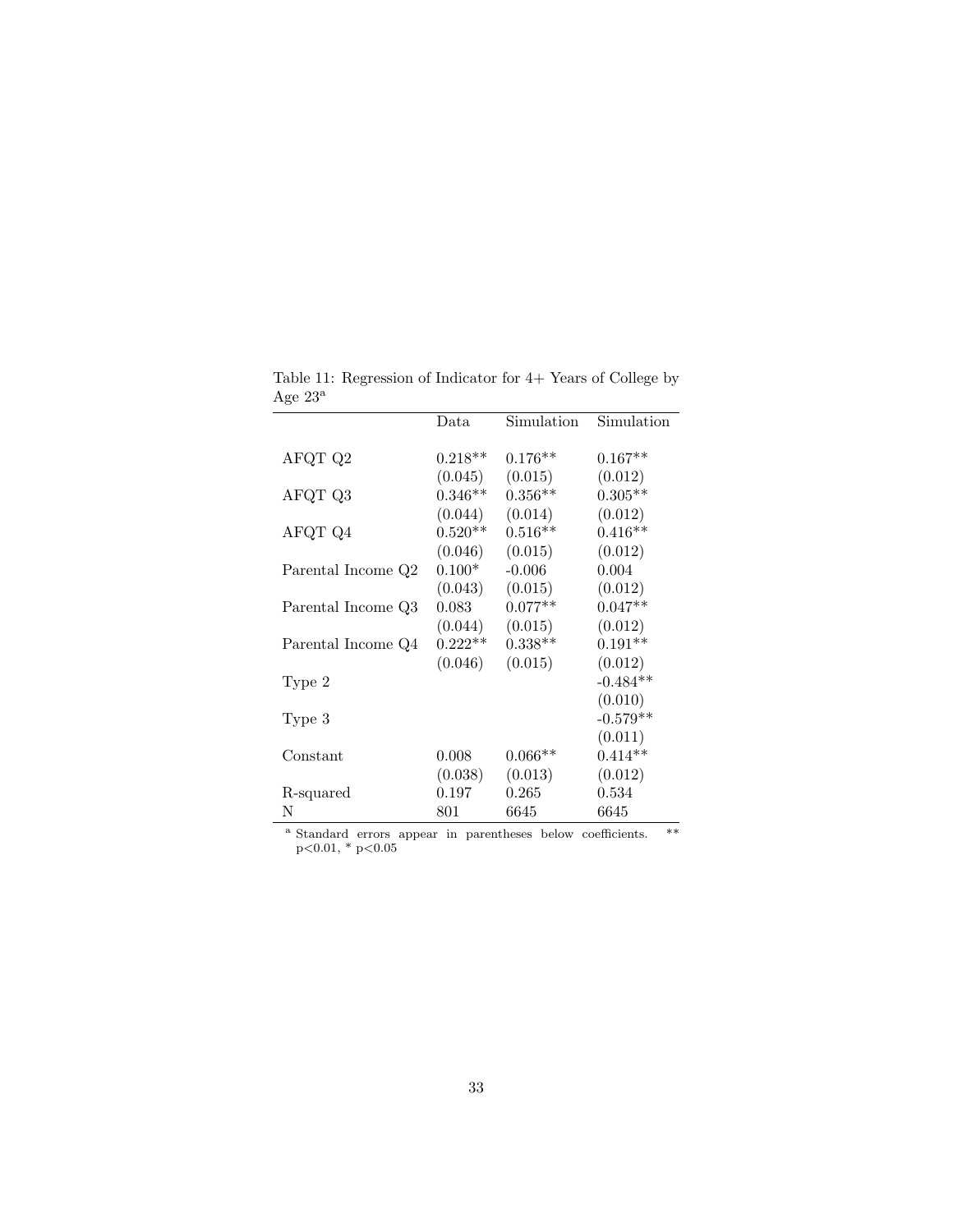ability of youths. Parental income still has a direct effect effect on the educational attainment of youths after controlling for observed and unobserved ability. Youths from households in the highest income quartile are 15.6% more likely to attend college by age 21 and 19.1% more likely to have completed four or more years by age 23.

According to Belley and Lochner (2007) if parental income helps predict college outcomes after controlling for ability and family background then this may indicate that borrowing constraints are binding. The results in this paper show that this is not the case and that educational borrowing constraints have almost no impact on college attainment. The results are consistent with an observation made by Kane (2006) that direct transfers from parents during college years can explain a large fraction of the gap in educational attainment between youths from low and high income households. The direct effect of parental income on educational outcomes is explored further in Table 12.

|                                      | $AFGT_1$ | $AFQT_2$ | $AFGT_3$ | $Inc_1$ | Inc <sub>2</sub> | $Inc_3$  | All     |
|--------------------------------------|----------|----------|----------|---------|------------------|----------|---------|
| Highest grade completed              |          |          |          |         |                  |          |         |
| Baseline                             | 13.24    | 14.42    | 15.72    | 13.75   | 13.93            | 15.69    | 14.45   |
| Grants Independent of Income         | $-0.12$  | $-0.06$  | 0.15     | $-0.22$ | $-0.03$          | 0.22     | $-0.01$ |
| Equalize Parental Transfers          | 0.41     | 0.36     | $-0.04$  | 0.83    | 0.49             | $-0.60$  | 0.25    |
|                                      |          |          |          |         |                  |          |         |
| Percent Completing Bachelor's Degree |          |          |          |         |                  |          |         |
| <b>Baseline</b>                      | 8.61     | 31.70    | 64.93    | 21.18   | 27.32            | 56.55    | 34.90   |
| Grants Independent of Income         | 0.10     | 0.58     | 4.92     | $-1.22$ | 1.02             | 5.85     | 1.85    |
| Equalize Parental Transfers          | 0.63     | 1.62     | $-4.96$  | 8.49    | 4.48             | $-15.84$ | $-0.88$ |

Table 12: Counterfactual Changes in Youth Outcomes<sup>a</sup>

<sup>a</sup> Changes in outcome relative to the baseline are displayed in each category.

The design of government programs to sponsor higher education favors lower income households. Youths from high income households are not eligible to receive Pell grants or subsidized loans. The first counterfactual experiment in Table 12 makes grant receipt independent of income by treating each youth as if he had the average family income in the sample for the purposes of equation (8). This counter-factual also changes the Stafford loan eligibility rules so that all students are eligible for subsidized loans. Students from the highest income tercile benefit from these changes and students from the lowest income tercile are hurt the most.

The direct effect of parental transfers is explored in Table 12 by inserting the average parental income in the sample for all youths into equations (12) and (13). These changes have large effects on educational attainment across income terciles. Educational attainment increase for youths from the lowest family income terciles and decrease dramatically for youths from the highest family income tercile. The effects across AFQT terciles are in general similar to those across parental income tercie due to the correlation between ability and parental income. This counterfactual exercise provides evidence that a substantial fraction of the correlation between parental income and educational attainment is due to the direct parental transfers youths receive while in college.

#### 9.5 Determinants of Educational Attainment: Ability

(To be written)

This section will contain an analysis of the return to schooling for different ability levels in terms of wages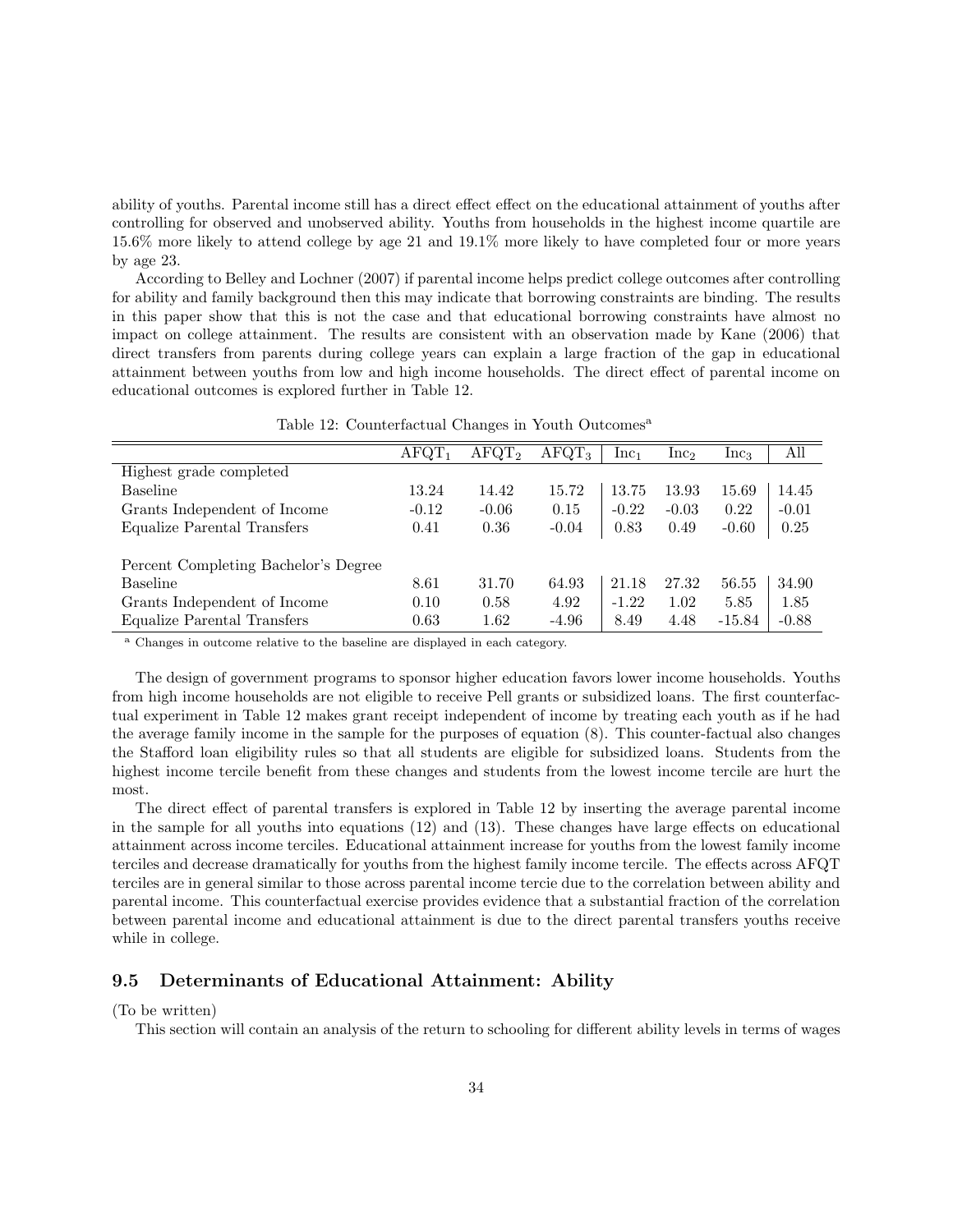and PDV of lifetime income. I will then compare this with the differential psychic costs for students of lower ability to show that psychic costs are a large deterrent to educational attainment.

## 10 Conclusion

In this paper I have solved and estimated a dynamic structural model of the education, work, and asset accumulation decisions of students after they graduate from high school. The model allows for heterogeneity in both observed and unobserved ability, family income, and parental transfers. I explicitly modeled the uncertainty students face about degree completion and about future labor market outcomes. I estimated the model using Indirect Inference and used the estimates to perform various policy and counter-factual experiments.

I showed that borrowing constraints have a very small impact on overall educational attainment. Simulated increases in the availability of student loans increase bachelor's degree completion by at most 2.7 percentage points. Increases in tuition subsidies have larger impacts on educational attainment. Tuition subsidies targeted towards high income households are shown to be the most cost-effective method for the government to increase the average level of degree completion and earnings in the population.

Recent papers have proposed borrowing constraints as a possible explanation for why parental income matters for educational outcomes after conditioning on ability. I have shown that borrowing constraints are not behind the effect of parental income and that the transfers youths receive from their parents while in college can explain a large portion of the correlation between parental income and education.

In future work I will incorporate minorities into the estimation of the model presented in this paper. I will test for differences across groups in the coefficients estimates and use the model to explore the lower educational attainment of minorities. I will also extend the current model to include marriage and fertility decisions. I will then estimate the model separately for men and women and look for gender differences in the effects of borrowing constraints and tuition subsidies.

## References

- Akyol, A. and K. Athreya (2005). Risky higher education and subsidies. Journal of Economic Dynamics and Control 29, 979–1023.
- Altonji, J. G., P. Bharadwaj, and F. Lange (2008). Changes in the characteristics of american youth: Implications for adult outcomes. NBER Working Paper w13883.
- Altonji, J. G., A. A. Smith, and I. Vidangos (2009). Modeling earnings dynamics. NBER Working Paper w14743.
- Belley, P. and L. Lochner (2007). The changing role of family income and ability in determining educational achievement. Journal of Human Capital  $1(1)$ , 37-89.
- Cameron, S. V. and C. Taber (2004). Estimation of educational borrowing constraints using returns to schooling. Journal of Political Economy  $12(1)$ , 132–182.
- Carneiro, P. and J. J. Heckman (2002). The evidence on credit constraints in post-secondary schooling. The Economic Journal 112 (482), 705–734.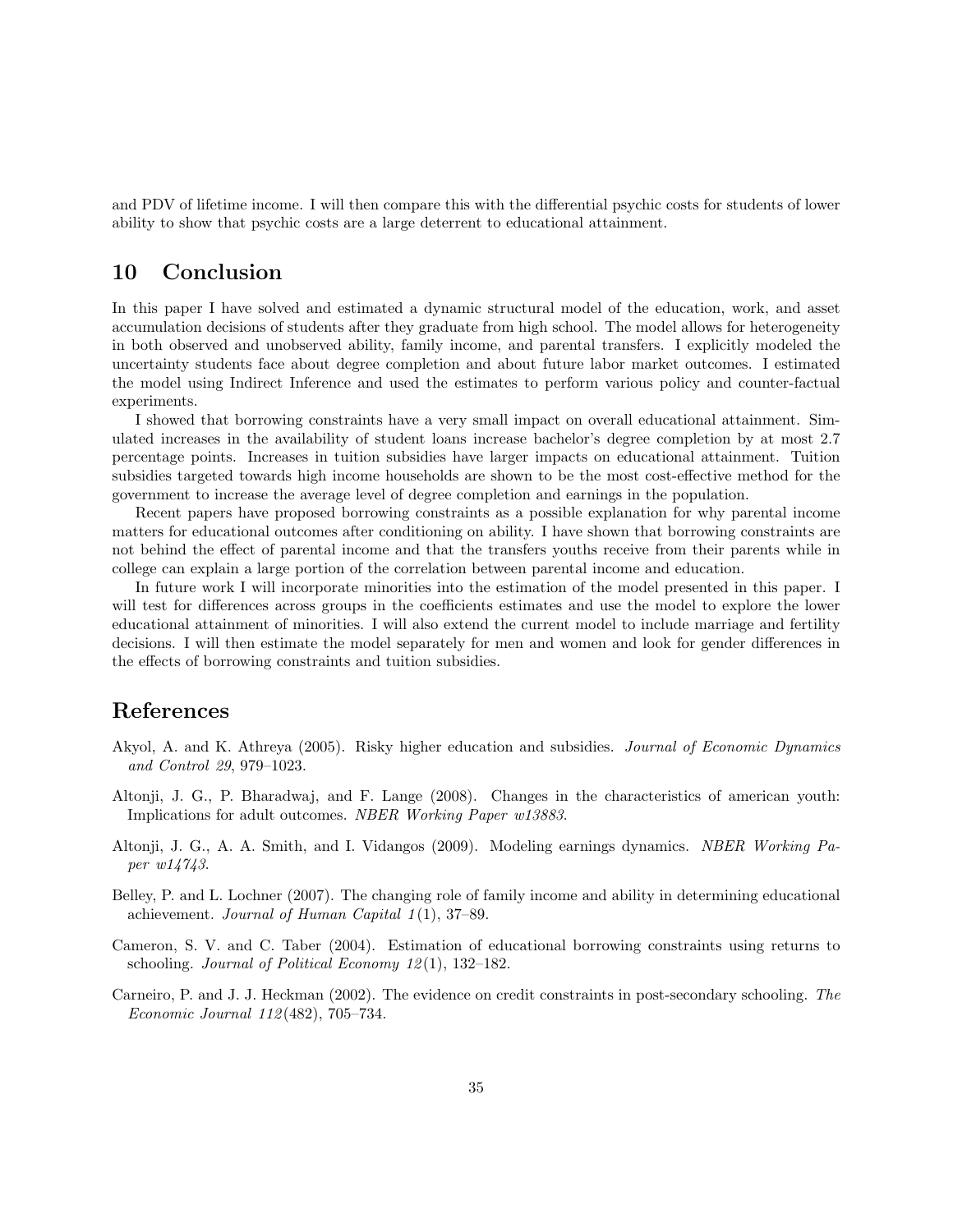- Carroll, C. D. (1997). Buffer-stock saving and the life cycle/permanent income hypothesis. The Quarterly Journal of Economics  $112(1)$ , 1–55.
- Carroll, C. D., K. E. Dynan, and S. D. Krane (2003). Unemployment risk and precautionary wealth: Evidence from households' balance sheets. The Review of Economics and Statistics 85 (3), 586–604.
- Delisle, J. (2008, October). Cost estimates for federal student loans. New America Foundation.
- Fortin, N. M. (2006). Higher-education policies and the college wage premium: Cross-state evidence from the 1990s. The American Economic Review 96 (4), 959–987.
- Gallipoli, G., C. Meghir, and G. L. Violante (2007). Equilibrium effects of education policies: a quantative evaluation. Mimeo.
- Garriga, C. and M. P. Keightley (2007). A general equilibrium theory of college with education subsidies, in-school labor supply, and borrowing constraints. Federal Reserve Bank of St. Louis Working Paper Series 2007-051A.
- Gouriéroux, C. and A. Monfort (1996). Simulation-Based Econometric Methods. Oxford University Press.
- Guvenen, F. and A. A. Smith (2009). Inferring labor inocme risk from economic choices: an indirect inference approach. Mimeo.
- Heckman, J. J. and B. Singer (1984). A method for minimizing the impact of distributional assumptions in econometric models for duration data. *Econometrica*  $52(2)$ , 271–320.
- Ionescu, F. (2008). Risky college investment under alternative bankruptcy regimes for student loans. Mimeo.
- Ionescu, F. (2009). The federal student loan program: Quantative implications for college enrollment and default rates. Review of Economic Dynamics 12, 205–231.
- Jaeger, D. A. and M. E. Page (1996). Degrees matter: New evidence on sheepskin effects in the returns to education. The Review of Economics and Statistics 78 (4), 733–740.
- Kane, T. J. (1996). College cost, borrowing constraints and the timing of college entry. Eastern Economic Journal 22 (2), 181–194.
- Kane, T. J. (2006). Public intervention in post-secondary education. In E. A. Hanushek and F. Welch (Eds.), Handbook of the Economics of Education, Volume 2, pp. 1370–1401. Washington, DC: Elsevier B.V.
- Kane, T. J. and C. E. Rouse (1995). Labor-market returns to two- and four-year college. The American Economic Review 85 (3), 600–614.
- Kaplan, G. (2009). Moving back home: Insurance against labor market risk. Mimeo.
- Keane, M. P. and K. I. Wolpin (2001). The effect of parental transfers and borrowing constraints on educational attainment. International Economic Review 42 (4), 1051–1103.
- Light, A. (1995). The effects of interrupted schooling on wages. The Journal of Human Resources  $30(3)$ , 472–502.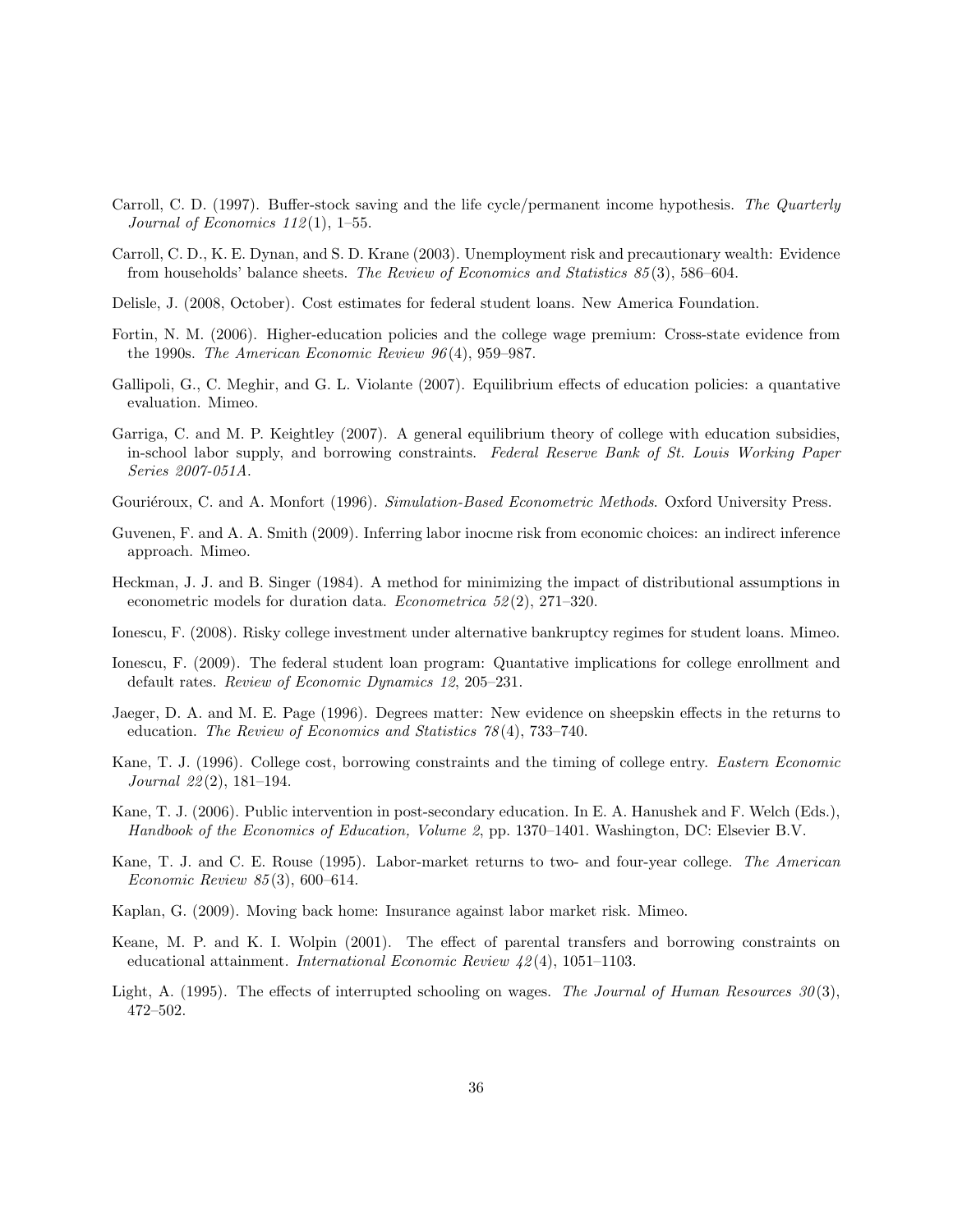- Lochner, L. J. and A. Monge-Naranjo (2008). The nature of credit constraints and human capital. NBER Working Paper w13912.
- Nagypál, E. (2007). Learning by doing vs. learning about match quality: Can we tell them apart? Review of Economic Studies 74, 537–566.
- Rothstein, J. and C. E. Rouse (2008). Constrained after college: Student loans and early career occupational choices. Mimeo.
- Rube, K. (2003). Private loans: Who's borrowing and why? Washington, DC: The State PIRG's Higher Education Project.
- Segall, D. O. (1997). Equating the cat-asvab. In W. A. Sands, B. K. Waters, and J. R. McBride (Eds.), Computerized Adaptive Testing: From Inquiry to Operation, pp. 10–119. Washington, DC: American Psychological Association.
- Smith, A. A. (1993). Estimating nonlinear time-series models using simulated vector autoregressions. Journal of Applied Econometrics 8, S63–S84.
- Stinebrickner, R. and T. Stinebrickner (2008). The effect of credit constraints on the college drop-out decision: A direct approach using a new panel study. American Economic Review 98(5), 2163–2184.
- Stoops, N. (2004). Educational attainment in the united states: 2003. U.S. Census Bureau.
- Taniguchi, H. (2005). The influence of age at degree completion on college wage premiums. Research in Higher Education  $46(8)$ , 861–881.
- Tartari, M. (2007). Divorce and the cognitive achievement of children. Mimeo.
- van der Klaauw, W. and K. I. Wolpin (2006). Social security and the retirement savings behavior of low income households. Mimeo.
- Wei, C. C. and L. Berkner (1997). Trends in undergraduate borrowing ii: Federal student loans in 1996- 96, 1999-2000, and 2003-2004. Washington, DC: National Center for Education Statistics, Institute of Education Sciences, U.S. Department of Education.
- Winter, C. (2009). Accounting for the changing role of family income in determining college entry. Institute for Empirical Research in Economics University of Zurich Working Paper Series 402.

## A NLSY79 Data and Sample Selection

I use data from the NLSY 1979-2004. Then NLSY79 surveys 12,686 youths aged 14-22 in 1979. I use the same sample selection criteria as I do for the NLSY97, namely I use only white males from the cross-sectionally representative sample. I include only youths that complete a high school degree between the ages 16 and 19 and exclude GED recipients and youths that ever serve in the military. I additionally exclude youths who received a high school degree before the first survey in 1979. The NLSY79 did not collect detailed retrospective college attendance histories before the first survey date, but I need this data to construct the years of schooling variables at 2-year and 4-year colleges to be consistent with the NLSY97 data. After imposing the additional restriction that youths need to be aged 25 or older and surveyed in year 1990 or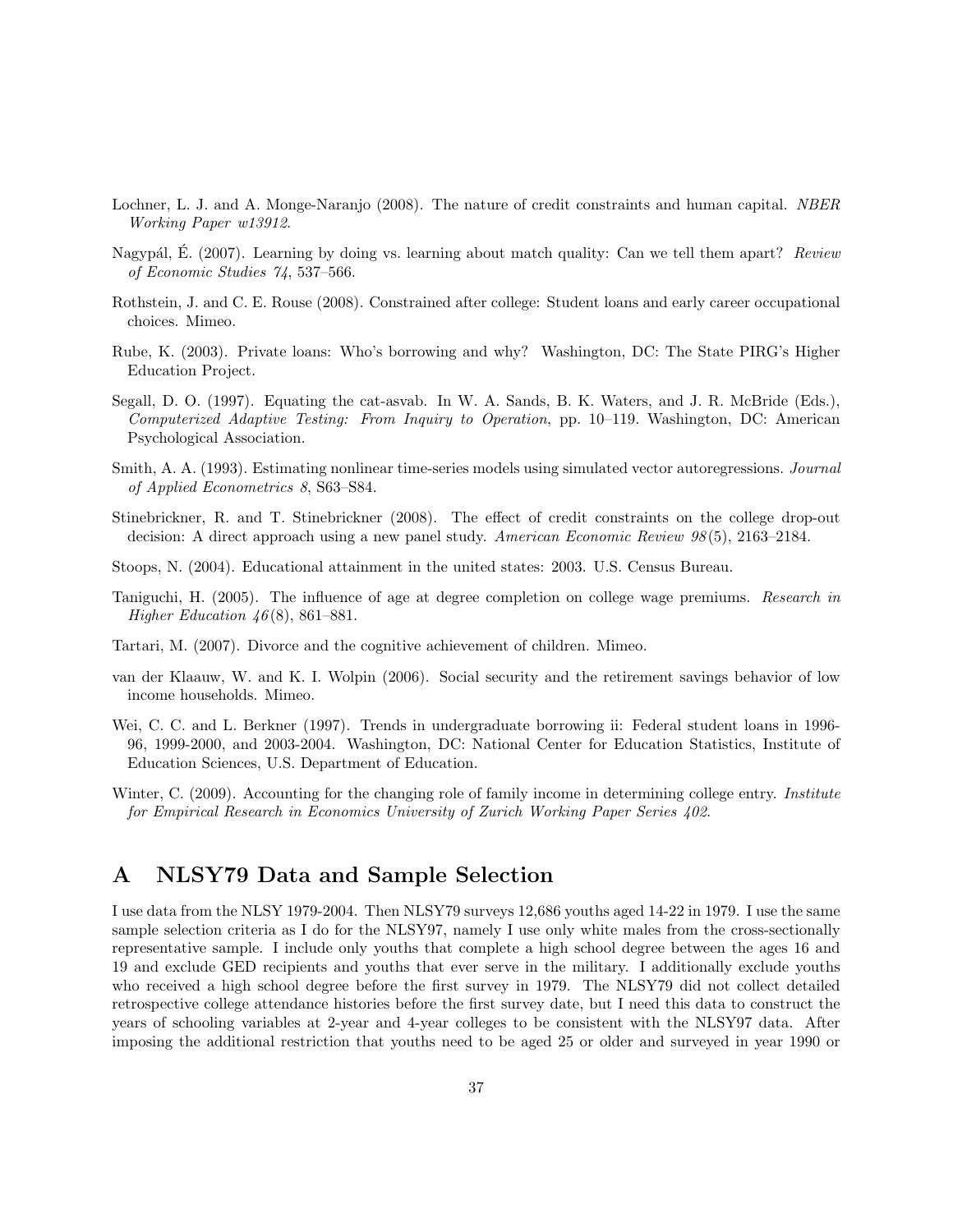later I am left with a sample size of 840 youths and 31,684 person-semester cells of valid data. The data is transformed into model equivalents the same way as the NLSY97 data. College attendance history is constructed using the monthly enrollment history variables in the NLSY79. Work status and unemployment are constructed using the weekly employment history variables.

The wage and unemployment probability equations estimated on NLSY79 data are used as auxiliary models to identify the structural parameters of the wage and unemployment functions by providing data at ages higher than 25. I assume that the distribution of types in the NLSY79 is the same as in the NLSY97. I draw the types from this distribution and use the other initial conditions of NLSY79 respondents at age 25 to simulate wage and unemployment data. This estimation has not yet been performed, however. In this version of the paper I estimate the wage and unemployment processes outside the model.

The parameters of the wage equation that are used as the wage process for ages 25 and higher are reported in Table 13. The coefficients are consistent with what one would expect to find in a standard Mincer earnings equation. The returns to years of schooling at 2-year and 4-year colleges are quite similar, with a large payoff coming from completion of a Bachelor's Degree. This is consistent with the findings of Kane and Rouse (1995) about the similar return to credits at 2-year and 4-year colleges.

| <b>VARIABLES</b>           | Log Wage     |
|----------------------------|--------------|
|                            |              |
| Years at University        | $0.0460**$   |
|                            | [0.0130]     |
| Years at Community College | $0.0460**$   |
|                            | [0.0156]     |
| Bachelor's Degree          | $0.154**$    |
|                            | [0.0552]     |
| Years of Experience        | $0.0705**$   |
|                            | [0.00606]    |
| Experience Squared         | $-0.00149**$ |
|                            | [0.000189]   |
| ${\rm AFQT}$               | $0.00467**$  |
|                            | [0.000555]   |
| Part Time Work             | $-0.0983*$   |
|                            | [0.0463]     |
| Enrolled in School         | $-0.274**$   |
|                            | [0.0435]     |
| Constant                   | $1.303**$    |
|                            | [0.103]      |
| Observations               | 27477        |
| R-squared                  | 0.237        |

Table 13: NLSY79 Log Wage Regression<sup>a</sup>

<sup>a</sup> Standard errors appear in brackets below coefficients and are clustered at the person level. \*\*  $p<0.01$ , \*  $p<0.05$ 

The parameters of the equation used to determine the probability of unemployment at ages 25 and higher are reported in Table 14. The probability of unemployment decreases with experience and is lower for those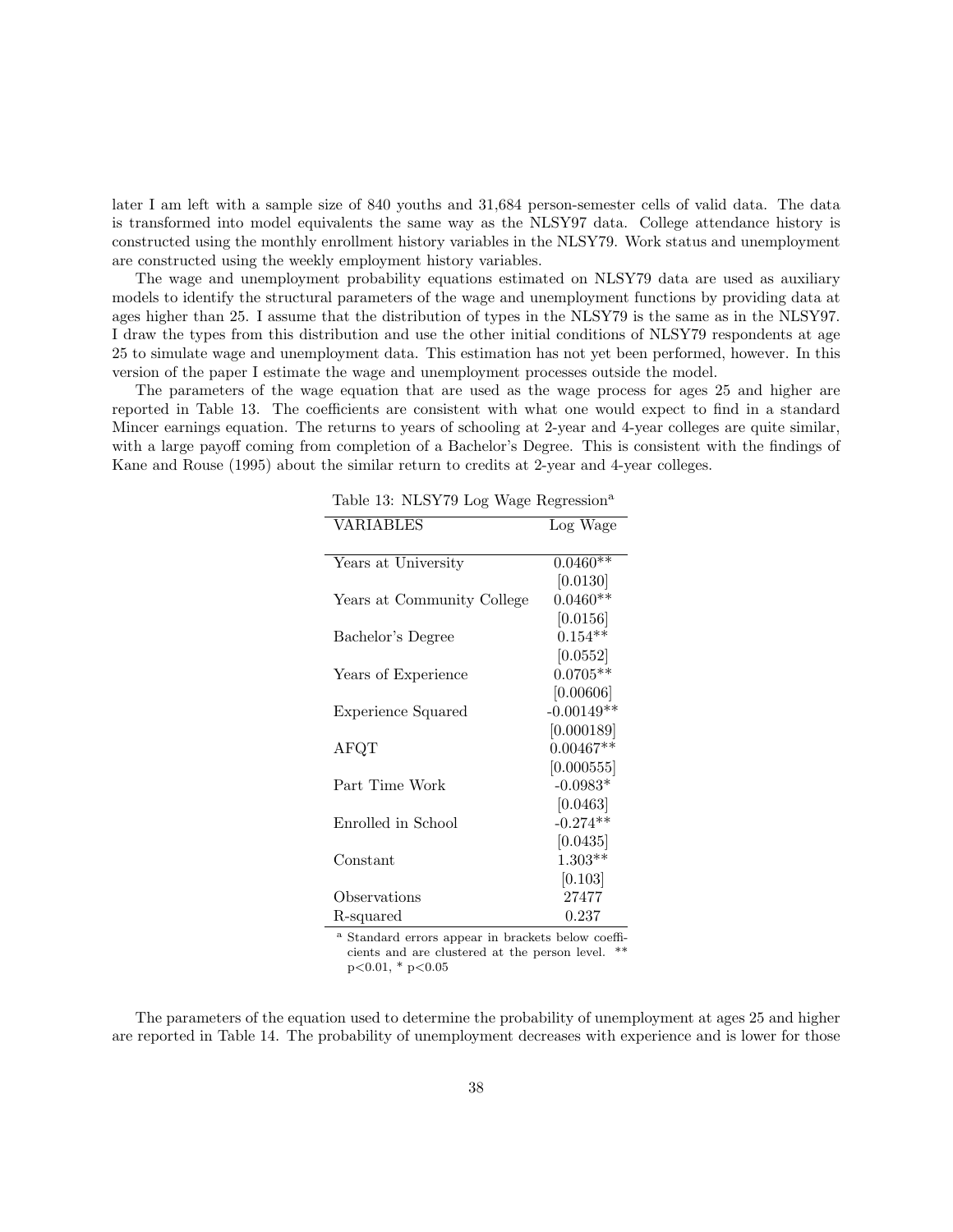with a Bachelor's degree. The probability of unemployment in a given semester is much larger for someone who did not work in the previous semester. I added years of schooling at 2-year and 4-year colleges and AFQT to the unemployment probit, but none of the coefficients was significantly different from zero so these variables are omitted from the equation.

| Table 14: NLSY79 Unemployment Probit <sup>a</sup> |               |  |  |
|---------------------------------------------------|---------------|--|--|
| VARIABLES                                         | Unemployment  |  |  |
|                                                   |               |  |  |
| Years of Experience                               | $-0.000470**$ |  |  |
|                                                   | [0.000152]    |  |  |
| Bachelor's Degree                                 | $-0.00362*$   |  |  |
|                                                   | [0.00159]     |  |  |
| Not Working Previous Semester                     | $0.137**$     |  |  |
|                                                   | [0.0172]      |  |  |
| Observations                                      | 31684         |  |  |
| <b>PREPTION</b>                                   |               |  |  |

<sup>a</sup> Marginal effects coefficients reported. Standard errors appear in brackets below coefficients and are clustered at the person level. \*\*  $p<0.01$ , \*  $p<0.05$ 

## B Delayed Entry

Table 15 illustrates the life cycle income profile of the same agent under two possible scenarios. In the first scenario the agent enters college directly after high school and in the second the agent delays entry by one year and works during that year. A number of simplifying assumptions are made to make the comparison easier to interpret. I assume that the agent does not work while enrolled in college, that he completes college in 4 years, and that he retires at age 60. The earnings at the high school level job,  $W^H$ , are assumed to be \$17,000. The earnings at the college level job,  $W^C$ , initially start at \$23,000 and grow at rate  $g = 2\%$  per year. Future income is discounted at an annual rate of  $r = 5\%$ .

| Table 15: Life Cycle Income Profile by Timing of College Entry |  |    |      |    |                       |                               |                           |          |
|----------------------------------------------------------------|--|----|------|----|-----------------------|-------------------------------|---------------------------|----------|
| Age                                                            |  | 20 | - 21 | 22 | 23                    | 24                            | 25                        | 26       |
| No Delay                                                       |  |    |      |    | $\frac{W^C}{(1+r)^4}$ | $(1+g)W^C$<br>$(1+r)^5$       | $(1+g)^2W^C$<br>$(1+r)^6$ | $\cdots$ |
| Delay By 1 Year $W^H$                                          |  |    |      |    |                       | $W^{\mathbb{C}}$<br>$(1+r)^5$ | $(1+g)W^C$<br>$(1+r)^6$   | $\cdots$ |

Under these assumptions the agent loses \$9,037 in present discounted value of lifetime income by delaying entry to college by one year. Some papers indicate that delaying entry to college itself might cause earnings to decrease. This could arise if older students do not benefit as much from college education or if employers statistically discriminate against students who delay entry to college because they believe that delayed entry is correlated with unobservable traits that decrease productivity. Taniguchi (2005) finds that students who earn bachelor's degrees at ages 25 and older earn lower premiums than students who earn the degrees at traditional ages. Light (1995) shows that students who interrupt their schooling between high school and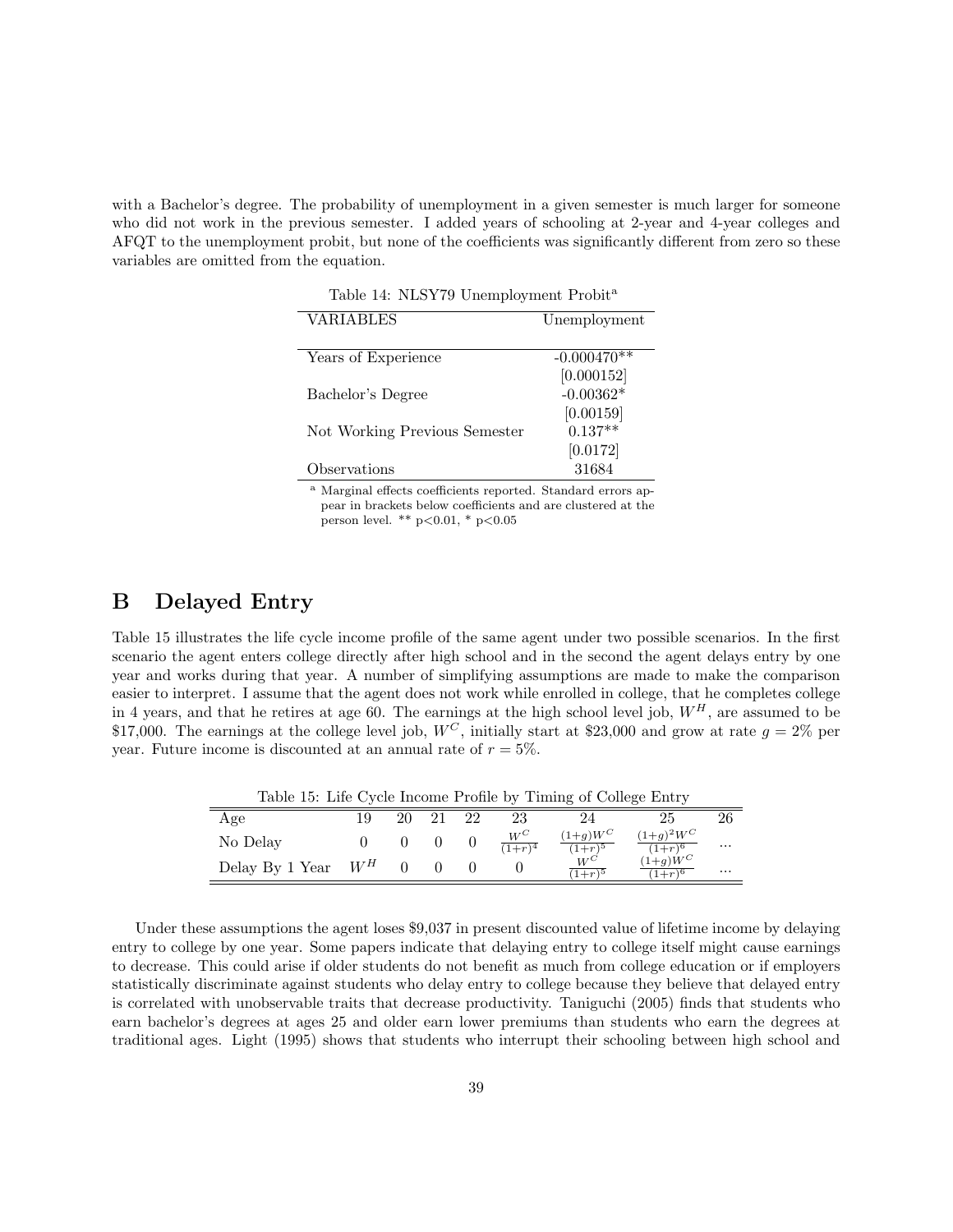college earn lower wage premiums. Under the assumption that post school earnings for those who delay entry to college are reduced by 10% each year for 4 years after graduation (near the middle of the range found by Light (1995)) the present discounted value of the loss in lifetime income in the previous example becomes \$15,775.

The exercise performed in this section provides a useful benchmark for thinking about the costs of delayed entry to college. It is important to note, however, that the assumptions made in this section do not hold for many students. As shown in Table 5 students who delay entry to college are more likely to enroll in 2-year colleges and less likely to complete a bachelor's degree.

## C Additional Model Details

#### C.1 Model Solution

The model is solved through backward recursion starting from the terminal value function  $V^{TERM}$  at age 40.  $V^{TERM}$  consists of  $v_1a_t$ , the value of assets at age 40, and PDV which denotes the present discounted consumption value of wages between ages 41 and 65. The  $v_1a_t$  term is designed to partially capture retirement savings incentives and is also in place to prevent agents from wanting to borrow the maximum amount in the terminal period.  $v_1$  is identified by adding the average asset holdings of respondents in my NLSY79 sample between ages  $38-40$  as an auxiliary model. *PDV* is calculated by assuming that the state variables of the agent remain constant after age 40 and that the agent always works full time (unemployment is abstracted from after age 40).

During each period prior to the last the Emax functions are approximated using linear regressions. Each period variables in the state space are used as independent variables in the regression approximations. There are indicator variables for each asset gridpoint and indicator variables for each type. Each of the following variables also enters the regression, along with interactions between it and the level of assets: years completed at each college type, Bachelor's degree completion, experience, AFQT, indicator for not working in the previous period, parental income, and lagged receipt of parental transfers. There are also interactions between the type indicators and the level of assets, experience, years completed at each college type, Bachelor's degree completion, lagged enrollment at each college type, and lagged work status. The remaining variables are the square of AFQT, the square of parental income, lagged school enrollment, lagged school enrollment interacted with the years completed at each college type, lagged school enrollment interacted with AFQT, AFQT tercile indicators interacted with years of school at each college type, parental income interacted with lagged parental transfers, and parental income tercile indicators interacted with years of schooling completed at each college type.

In total there are 72 independent variables used each period in the Emax approximation regressions. The Emax values are evaluated at 300 randomly drawn state vectors each period and these points are used as data for the approximation regressions. The R-squared value of the approximation regressions is 0.99 or higher for each period.

The multivariate integrals necessary to take expectations with respect to the vector of shocks each period are approximated using Monte Carlo integration. 50 draws from the joint distribution of shocks are taken for each integral approximation.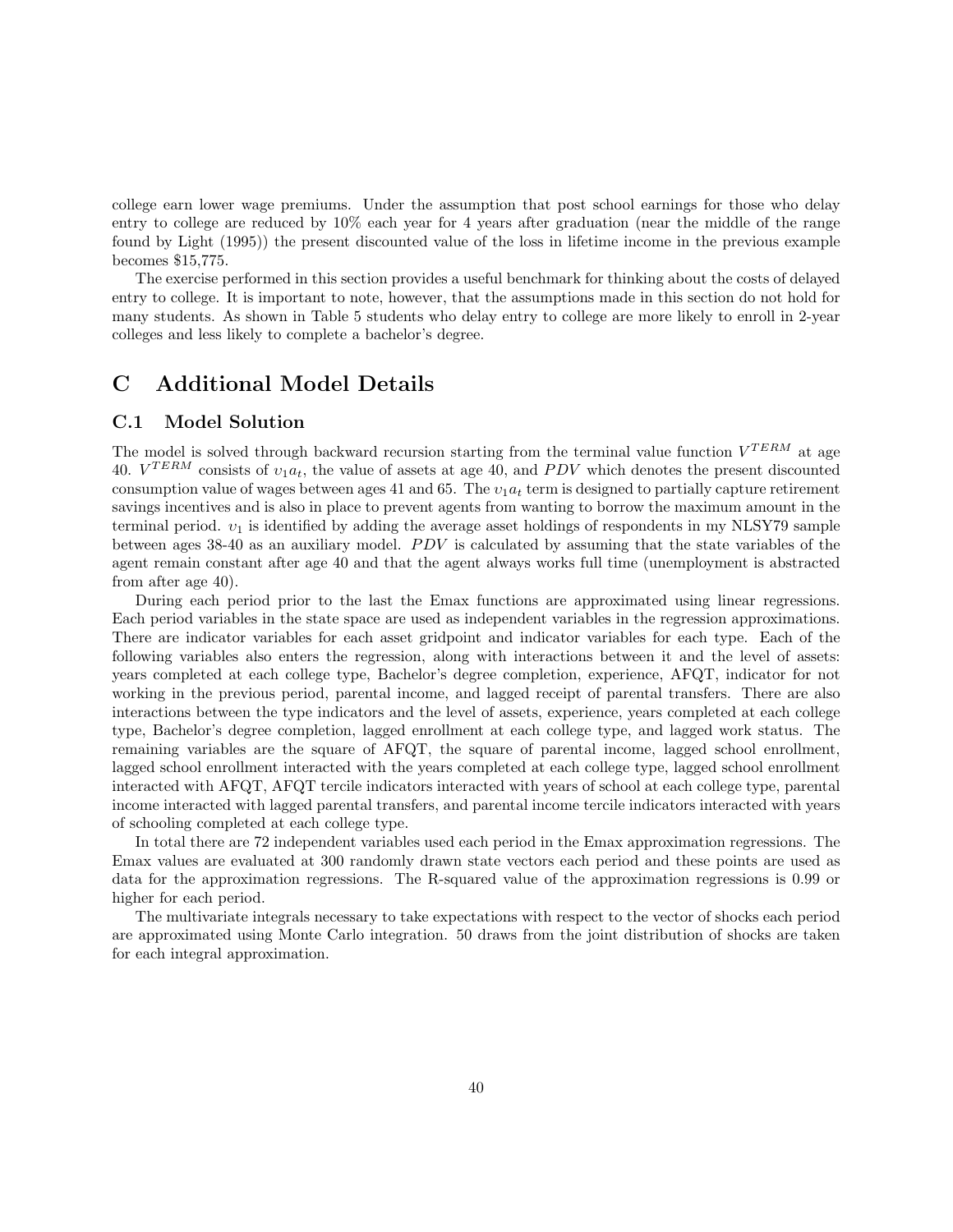### C.2 Borrowing Constraint Details

Recall from equation (9) that the lower bound on assets is the sum of the lower bound on schooling related assets  $\underline{a}_t^s$  and the lower bound on other assets  $\underline{a}_t^o$ .  $\underline{a}_t^o$  evolves according to equation (22).  $\underline{a}_t^s$  is set according to the rules of the GSL program.<sup>31</sup> From 1993-2007 the loan limits for the Stafford loan program students were constant in nominal terms and set according to the following rules: Dependent undergraduates were allowed to borrow \$2,625 during the first year of enrollment, \$3,500 during the second year of enrollment, and \$5,500 during subsequent years up to a cumulative maximum of \$23,000. Independent undergraduates were allowed to borrow \$6,625 during the first year of enrollment, \$7,500 during the second year of enrollment, and \$10,500 during subsequent years up to a cumulative maximum of \$46,600.<sup>32</sup> Under the Stafford loan program students are allowed to borrow up to the full cost of schooling related expenses (tuition, room, and board) until the yearly maximum is reached. Students that have a cost of schooling greater then their expected family contribution (EFC) are eligible for subsidized loans. When a loan is subsidized the government pays interest on the loan while the student is enrolled in school. The EFC is a calculated from the parental income and assets, student income and assets, and the number of other children from the family attending college. Since parental assets and number of siblings attending college are outside my model I am unable to calculate the EFC for each student. For simplicity I assume that students from households with incomes below the median income in my sample are eligible for subsidized loans since Wei and Berkner (1997) show that subsidized loans make up the majority of loans for students from households with below median income.

The borrowing constraint is enforced in model in the following way: Each youth is able to borrow up to his  $\underline{a}_t$  each period (subject to the discretization of assets).<sup>33</sup> If the agent is in debt and  $\underline{a}_{t+1}$  is closer to zero than his current debt level he is not forced to repay the debt during that period and  $a_{t+1}$  remains at the level it was during the previous period. This is designed to capture the fact that students are not forced to repay their debts immediately. If the agent leaves school and is not borrowing then the asset lower bound returns to the level of  $\underline{a}_t^o$ .

| Age | $AFGT_1$ | AFQT <sub>2</sub> | $AFGT_3$ | Type 1   | Type 2   | Type 3   | All      |
|-----|----------|-------------------|----------|----------|----------|----------|----------|
| 18  | $-1192$  | -1379             | $-1591$  | $-1727$  | $-1196$  | $-913$   | -1386    |
| 19  | $-1806$  | $-2094$           | $-2416$  | $-2629$  | $-1820$  | $-1362$  | $-2104$  |
| 20  | $-2712$  | $-3161$           | $-3592$  | -3897    | $-2804$  | $-2048$  | $-3152$  |
| 21  | $-4022$  | $-4675$           | $-5188$  | $-5629$  | $-4204$  | $-3084$  | $-4625$  |
| 22  | $-6062$  | $-8087$           | $-10806$ | $-10623$ | -7334    | -4742    | $-8304$  |
| 23  | $-10440$ | $-14837$          | $-19795$ | $-19751$ | $-12727$ | -7979    | $-14995$ |
| 24  | $-14727$ | $-19284$          | $-23444$ | $-23963$ | $-17221$ | $-11577$ | $-19126$ |
| 25  | $-19663$ | $-23464$          | $-25838$ | $-26619$ | $-22699$ | $-16084$ | $-22971$ |

Table 16: Estimates of  $\underline{a}^o_t$  by Ability and Type

<sup>32</sup>See Wei and Berkner (1997) for a details on Stafford loan limits

<sup>31</sup>The Parent Loan for Undergraduate Students (PLUS) program is not modeled since loans parents take out are assumed to be part of parental transfers. The Perkins loan program is also not modeled for simplicity since it only makes up about 3% of total loan aid (Rube (2003)). Private education loans are assumed to be part of the other borrowing limit Only 3.6% of students took out loans from private lenders for education in 2000 (Rube (2003)).

<sup>33</sup>There are 19 asset grid points located at -\$28,000, -\$23,000, -\$19,000, -\$15,000,-\$11,000, -\$8,000,-\$6,000,-\$4,000,-\$3,000, -\$2,000, -\$1,000, \$0, \$1,000, \$3,000, \$6,000, \$10,000, \$15,000, \$21,000, and \$30,000. The grid points are clustered near \$0 on the negative side to better capture the effects of the borrowing constraint. The actual lower bound is rounded down to the nearest grid point each period.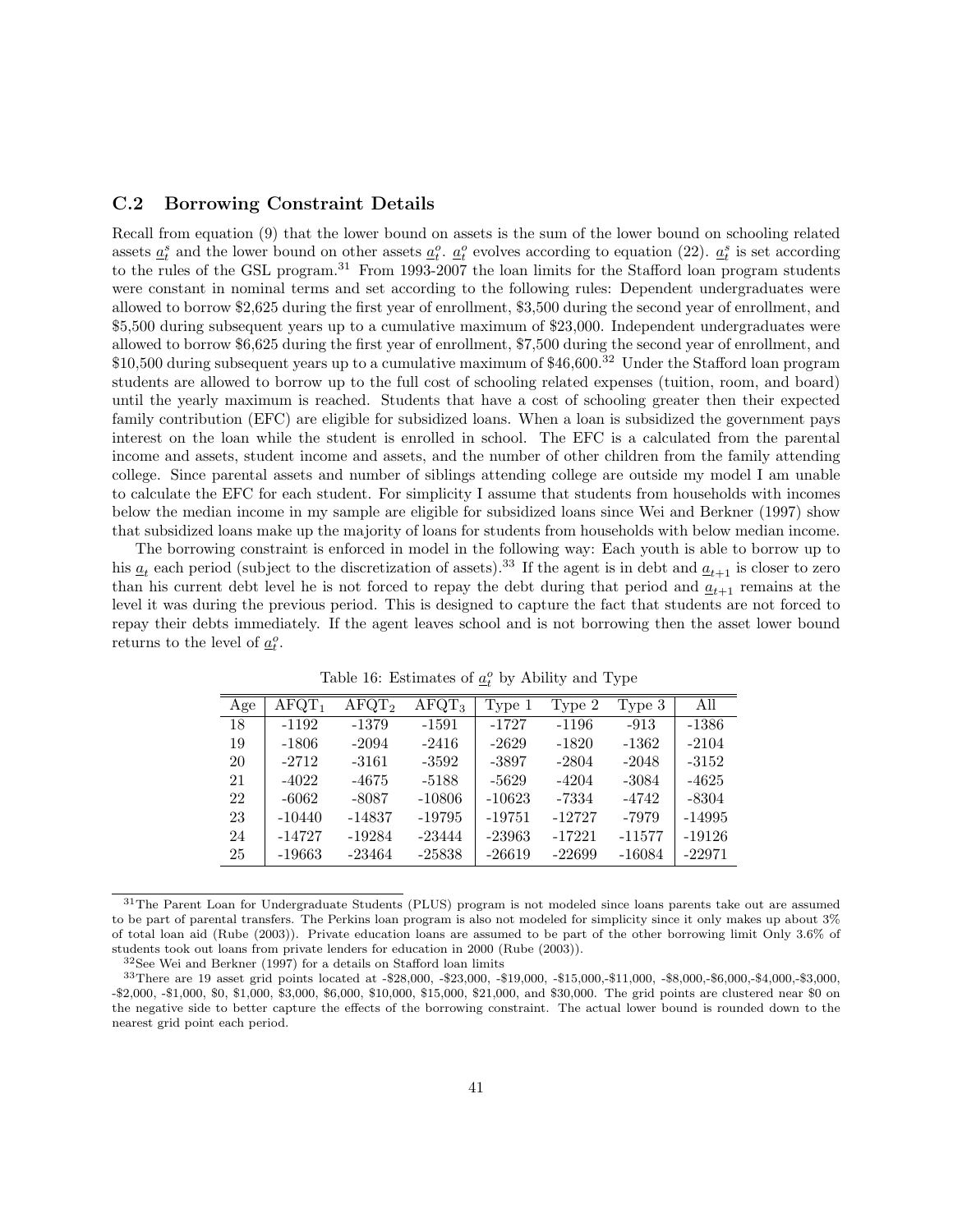### C.3 Auxiliary Models

The auxiliary models consist of moments and regressions evaluated on the actual and simulated data and are designed to give a rich enough statistical description of the data to identify the structural parameters. The models are:

- 1. Moments
	- Fraction of sample enrolled in each college type at each age<sup>34</sup>
	- Fraction of sample enrolled part time in each college type at each age
	- Fraction of sample completing a Bachelor's degree at each age for ages 22-25
	- Fraction of population never enrolling in college, enrolling directly from high school, delaying by a semester or more, by a year or more, by two years or more, and by 3 or more years.
	- Average highest grade completed at age 25
	- Fraction of sample working full-time, part-time, and not working while enrolled in 2-year and 4-year colleges full-time and part-time.
	- Fraction of sample working full-time, part-time, and not working while not enrolled in school
	- Fraction unemployed at each age, average wage if working at each age, and fraction working part time and full time at each age
	- Person specific variance of wages
	- Fraction receiving parental transfers at each age, average amount of transfers received if positive at each age
	- Fraction of population in debt, average asset holdings, and average asset holdings if borrowing at ages 20 and 25. Another set of the same moments evaluated only for those who have not enrolled in school.
	- Average asset holdings between ages 38 and 40 in the NLSY79
- 2. Regressions
	- Three equations of enrollment in 4-year college, enrollment in 2-year college, and not enrolling in college on AFQT tercile
	- Two equations of enrollment in 4-year college and 2-year college on previous period enrollment in each college type and age
	- BA degree completion on years of 2-year college completed, years of 4-year college completed, and AFQT tercile
	- Log wage on years of schooling at each college type, BA degree completion, experience, experience squared, AFQT, part time work, and school attendance
	- Log wage on previous period log wage
	- Unemployment on experience, experience squared, AFQT, and not working in the previous semester

 $^{34}$  "Each age" refers to the ages for which I have enough NLSY97 data for inference, namely  $18\text{-}25$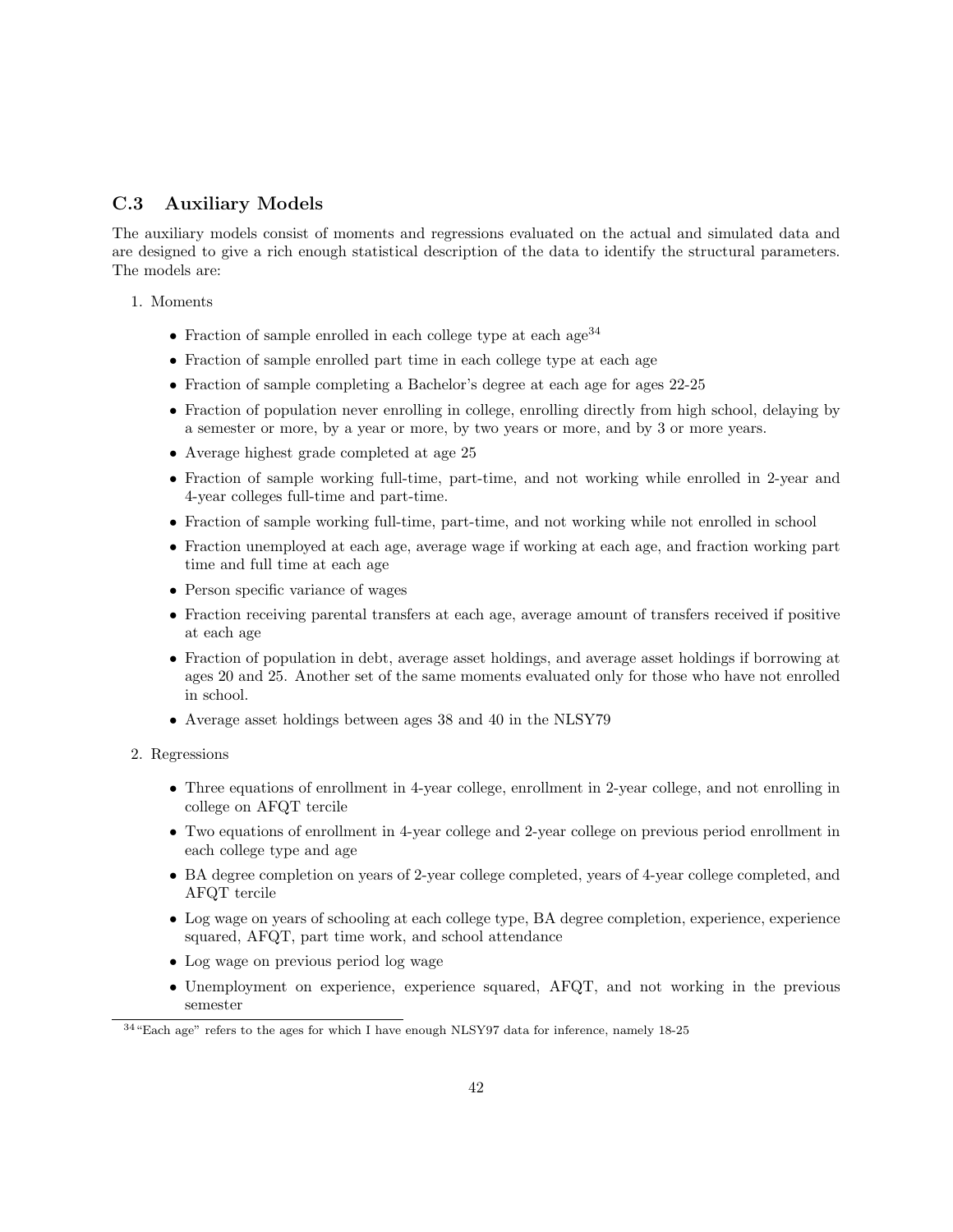- Receipt of parental transfers on family income, family income squared, age, previous semester school attendance, previous school attendance interacted with family income, and receipt of parental transfers during previous year
- Amount of parental transfers received if positive on family income, family income squared, years of school completed, age, enrollment in 4-year college, and enrollment in 4-year college interacted with family income
- Average 2-year grant amount on family income and family income squared
- Average 4-year grant amount on AFQT, AFQT squared, family income, and family income squared
- Assets at 25 on assets at 20, and assets at 20 on assets at 18
- Enrolled in college by age 21 on AFQT quartile and family income quartile, and only on family income quartile
- Completed 4 or more years of college by age 23 on AFQT quartile and family income quartile, and only on family income quartile

Recall from equation (15) that the estimated structural parameters  $\hat{\eta}$  are chosen to minimize the weighted sum of squared scores of the auxiliary models evaluated at the simulated data. The  $\beta$ parameters in equation are the coefficients of the linear regressions. The weighting matrix  $\Lambda$  for each regression is the inverse of the Hessian matrix. Λ gives higher weight to the more precisely estimated  $\beta$  coefficients in each regression. The likelihood contributions of each regression model are summed to generate the likelihood function in equation  $(15)$ .<sup>35</sup> In total there are 211 auxiliary parameters (there are 103 structural parameters being estimated).<sup>36</sup>

### D Exact Functional Forms

**D.1** Utility Function  $(g^u)^{37}$ 

 $+$ 

$$
u_{t} = \frac{c_{t}^{1-\rho}}{1-\rho} + [\gamma_{1}A F Q T_{3} + \gamma_{2}A F Q T_{2} + \gamma_{3}A F Q T_{1} + \epsilon_{t}^{U}] [I(s_{t}^{U} = .5) + \gamma_{4} I(s_{t}^{U} = 1)] \qquad (16)
$$

$$
+ [\gamma_{5}A F Q T_{3} + \gamma_{6}A F Q T_{2} + \gamma_{7}A F Q T_{1} + \epsilon_{t}^{C}] [I(s_{t}^{C} = .5) + \gamma_{8} I(s_{t}^{C} = 1)]
$$

$$
+ \gamma_{9}age_{t} s_{t}^{U} I(age_{t} \ge 22) + \gamma_{10} age_{t} s_{t}^{C} I(age_{t} \ge 20) + \gamma_{11} I(s_{t}^{U} > 0) I(s_{t-1}^{U} > 0)
$$

$$
\gamma_{12} I(s_{t}^{C} > 0) I(s_{t-1}^{C} > 0) + \gamma_{13} I(s_{t}^{U} > 0) I(s_{t-1}^{U} > 0) I(sem = 1) + \gamma_{14} I(s_{t}^{C} > 0) I(s_{t-1}^{C} > 0) I(sem = 1)
$$

$$
+ \gamma_{15} I(s_{t}^{U} + s_{t}^{C} > 0) I(BA_{t} = 1) + [\gamma_{16} + \epsilon_{t}^{w}] [I(h_{t} = .5) + \gamma_{17} I(h_{t} = 1)]
$$

$$
+ \gamma_{18} I(h_{t} = 1) age_{t} + \gamma_{19} I(h_{t} = 1) age_{t} + \gamma_{20} I(h_{t} = 1) I(age \ge 23)
$$

<sup>&</sup>lt;sup>35</sup>The likelihood contributions of the auxiliary models are weighted in the final sum to generate the likelihood function. Greater weight given to the models that describe the more important features of the data such as school enrollment and degree completion. The weighting matrices within and across auxiliary models are available upon request.

<sup>36</sup>Estimates of the auxiliary model parameters are available upon request

 $37 A F Q T_i$  and  $Inc_i$  indicate that the youth's ability and parental income fall in tercile i. sem indicates the semester;  $1 = \text{Summer}, 2 = \text{Fall}, \text{and } 3 = \text{Spring}.$  The first term in the utility function is multiplied by  $10^6$  to avoid dealing with very small coefficients in the remainder of the utility function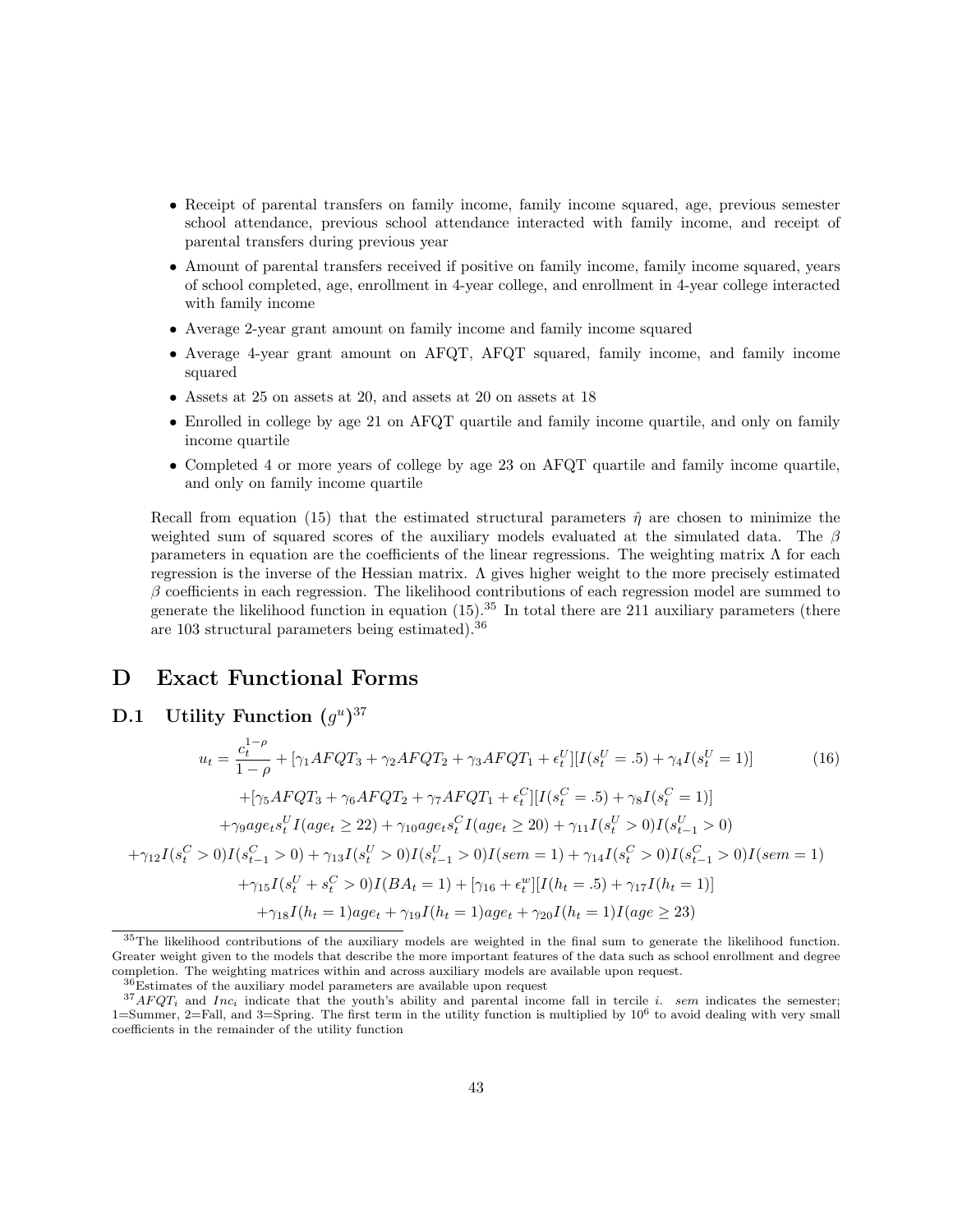$$
+ \gamma_{21}I(h_t = 1)I(s_t^U = 1) + \gamma_{22}I(h_t = .5)I(s_t^U = 1)
$$
  
\n
$$
+ \gamma_{23}I(h_t = 1)I(s_t^C = 1) + \gamma_{24}I(h_t = .5)I(s_t^C = 1) + \gamma_{25}I(h_t = 1)I(s_t^U = .5) + \gamma_{26}I(h_t = .5)I(s_t^U = .5)
$$
  
\n
$$
+ \gamma_{27}I(h_t = 1)I(s_t^C = .5) + \gamma_{28}I(h_t = .5)I(s_t^C = .5) + [\gamma_{29}I(s_t^U > 0)AFQT_3
$$
  
\n
$$
+ \gamma_{30}I(s_t^U > 0)AFQT_2 + \gamma_{31}I(s_t^U > 0)AFQT_1 + \gamma_{32}I(s_t^C > 0)AFQT_3 + \gamma_{33}I(s_t^C > 0)AFQT_2
$$
  
\n
$$
+ \gamma_{34}I(s_t^C > 0)AFQT_1]I(age_t = 18)I(sem = 2) + \gamma_{35}I(s_t^U > 0)I(S_t^U > 2.5)
$$
  
\n
$$
+ \gamma_{36}I(s_t^U > 0)I(age \ge 24) + \sum_{k=2}^K \gamma_{37,k}I(type = k)I(s_t^C + s_t^U > 0)
$$

### D.2 Human Capital Function  $(g^{\Psi})^{38}$

$$
\Psi_t = \exp\{\phi_0 + \phi_1 S_t^U + \phi_2 S_t^C + \phi_3 BA_t + \phi_4 H_t + \phi_5 H_t^2 +
$$
\n
$$
\phi_6 A F Q T + \sum_{k=2}^K \phi_{7,k} I(t y p e = k) \}
$$
\n(17)

**D.3** Wage Function  $(g^w)$ 

$$
w_t = \Psi_t \exp\{\alpha_1 I(h_t = .5) + \alpha_2 I(s_t^C + s_t^U > 0) + \epsilon_t^w\}
$$
\n(18)

## $\mathbf{D.4} \quad$  Unemployment Probability  $(J_t)^{39}$

$$
Pr(J_t = 1) = \Phi[\xi_0 + \xi_1 \Psi_t + \xi_2 I(h_{t-1} = 0)]
$$
\n(19)

### **D.5** Grant Functions  $(g^{grant})$

D.5.1 Grants at 4-year college

$$
grant_{t} = \zeta_{0}^{U} + \zeta_{1}^{U} A F Q T + \zeta_{2}^{U} \frac{A F Q T^{2}}{1000} + \zeta_{3}^{U} Inc
$$
\n
$$
+ \zeta_{4}^{U} \frac{Inc^{2}}{1000} + \sum_{k=2}^{K} \zeta_{5,k} I(type = k)
$$
\n(20)

D.5.2 Grants at 2-year college<sup>40</sup>

$$
grant_t = \zeta_0^C + \zeta_1^C Inc + \zeta_2^C \frac{Inc^2}{1000}
$$
\n(21)

D.6 Asset Lower Bound  $(g^{\underline{a}^o})$ 

$$
\underline{a}^{\circ} = -\exp\{\mu_0 + \mu_1 \Psi_t + \mu_2 \Psi_t^2 + \mu_3 I(\text{age}_t \ge 23)\}\tag{22}
$$

 $38H_t$  denotes years of work experience

 $^{39}\Phi$  indicates the normal cumulative distribution function.

<sup>40</sup>In the data grants at 2-year colleges do not appear to depend on AFQT. This indicates that most merit based scholarships are awarded at 4-year colleges and that the Pell grant program is responsible for most of the grants at 2-year colleges.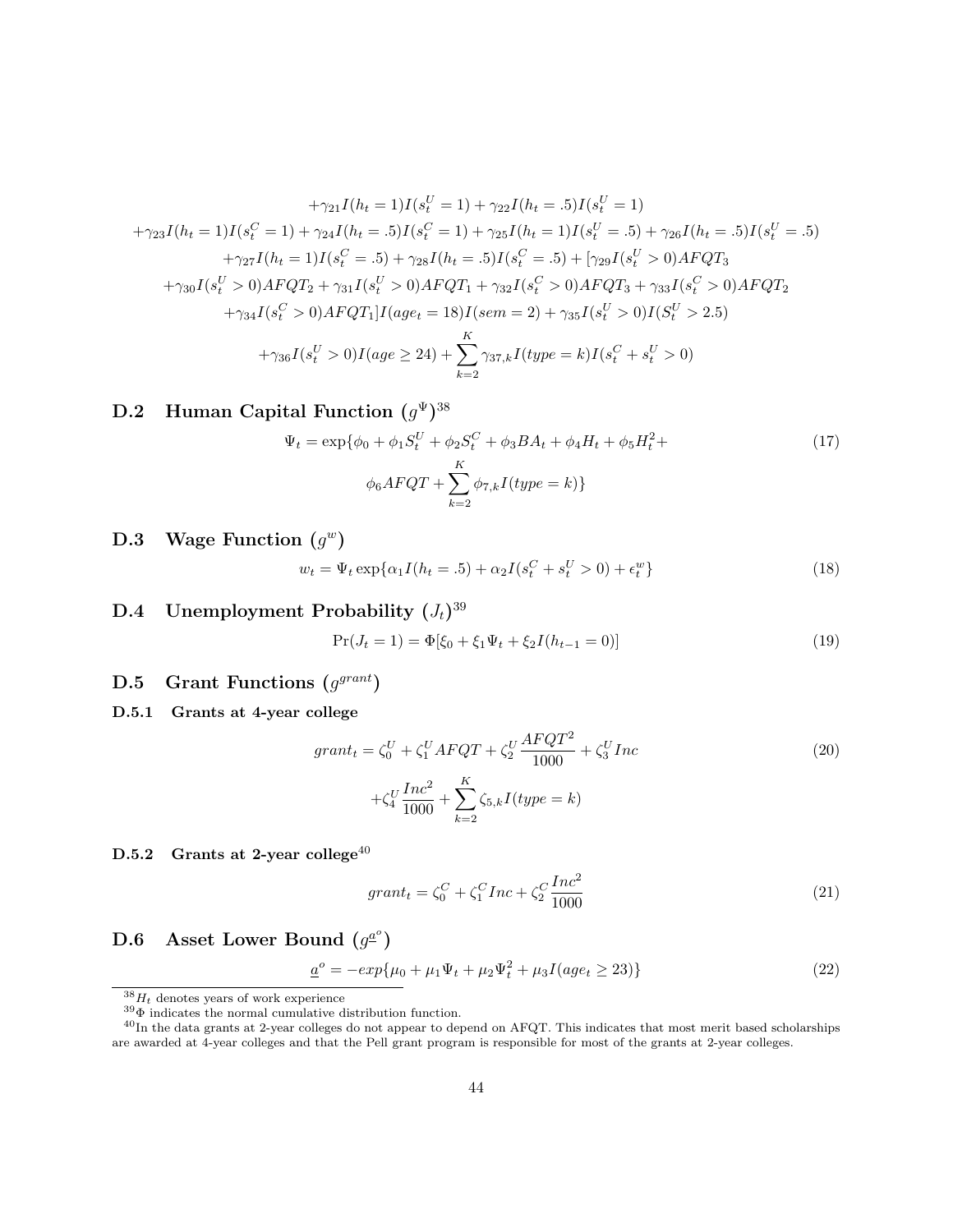D.7 Degree Completion  $(BA_t)$ 

$$
Pr(BA_t = 1|Eligible) = \Phi[\nu_0 + \nu_1 S_t^U I(S_t^U > 4.5) + \nu_2 S_t^U I(S_t^U > 5.5) + \nu_3 \Psi_t + \nu_4 \Psi_t^2]
$$
\n(23)

## D.8 Parental Transfers Probability  $(P_t)$

$$
\Pr(P_t = 1) = \Phi[\lambda_0 + \lambda_1 Inc + \lambda_2 \frac{Inc^2}{1000} + \lambda_3 I(s_{t-1}^C + s_{t-1}^U > 0) + \lambda_4 I(s_{t-1}^C + s_{t-1}^U > 0)Inc
$$
\n
$$
+ \lambda_5 I(P_{t-1} = 1) + \lambda_6 age_t + \lambda_7 \Psi_t + \lambda_8 I(age_t > 23)]
$$
\n(24)

## D.9 Amount of Parental Transfers  $(tr_t)$

$$
tr_{t} = \exp\{\chi_{0} + \chi_{1}I(s_{t}^{U} > 0) + \chi_{2}I(s_{t}^{U} > 0)Inc + \chi_{3}(S_{t}^{U} + S_{t}^{C} + 12) + \chi_{4}age_{t} + \chi_{5}Inc + \chi_{6}\frac{Inc^{2}}{1000} + \chi_{7}\Psi_{t}\}
$$
\n
$$
(25)
$$

# D.10 Type Probability Distribution<sup>41</sup>

$$
Pr(type = k) = \frac{\exp{\{\pi_{0,k} + \pi_{1,k}AFQT_1 + \pi_{2,k}AFQT_2 + \pi_{3,k}Inc_1 + \pi_{4,k}Inc_2\}}{1 + \sum_{m=2}^{K} \exp{\{\pi_{0,m} + \pi_{1,m}AFQT_1 + \pi_{2,m}AFQT_2 + \pi_{3,m}Inc_1 + \pi_{4,m}Inc_2\}}\tag{26}
$$

 $\textbf{D.11}$  Terminal Value Function  $(V^{TERM})^{42}$  $V^{TERM} = PDV + v_1 a_t$  (27)

### D.12 Distribution of Shocks<sup>43</sup>

$$
\begin{pmatrix}\n\epsilon_t^C \\
\epsilon_t^U \\
\epsilon_t^h \\
\epsilon_t^w\n\end{pmatrix}\n\sim N\left[\n\begin{pmatrix}\n0 \\
0 \\
0 \\
0\n\end{pmatrix},\n\begin{pmatrix}\n\sigma_C^2 \\
\sigma_{CU}^2 & \sigma_U^2 \\
\sigma_{Ch}^2 & \sigma_{Uh}^2 & \sigma_h^2 \\
\sigma_{Cu}^2 & \sigma_{Uw}^2 & \sigma_{lw}^2 & \sigma_w^2\n\end{pmatrix}\n\right]
$$

# E Parameter Values

- E.1 Calibrated Parameter Values
- E.2 Estimated Parameter Values

 $\rm ^{41}Coefficients$  for type 1 are all normalized to  $0$ 

 $42$ See Appendix C.1 for details about *PDV*, the present discounted value of future wages

<sup>43</sup>Currently all covariances between shocks are set to zero.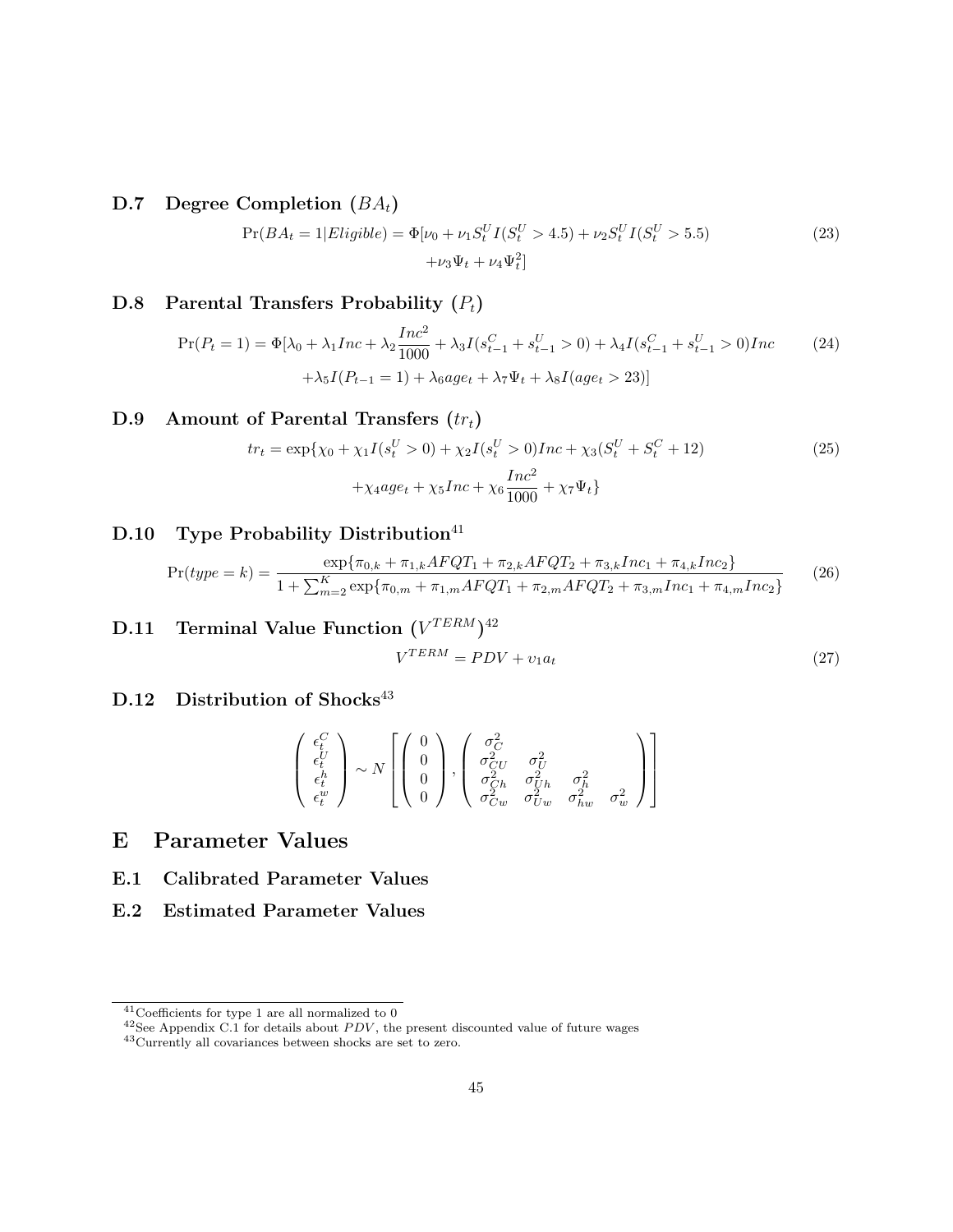| Description                              | Symbol           | Value          | Source                                    |
|------------------------------------------|------------------|----------------|-------------------------------------------|
| Tuition at 2-year college                | $\kappa^U$       | \$1,698        | IPEDS data on enrollment weighted aver-   |
|                                          |                  |                | age tuition at 2-year colleges from 2001- |
|                                          |                  |                | 2005                                      |
| Tuition at 4-year college                | $\kappa^U$       | \$7,219        | IPEDS data on enrollment weighted aver-   |
|                                          |                  |                | age tuition at 4-year colleges from 2001- |
|                                          |                  |                | 2005                                      |
| Cost of room and board at 2-year college |                  | \$3,631        | IPEDS data on room and board at 2-year    |
|                                          |                  |                |                                           |
|                                          |                  |                | colleges from $2001-2005$                 |
| Cost of room and board at 4-year college |                  | \$5,226        | IPEDS data on room and board at 4-year    |
|                                          |                  |                | colleges from $2001-2005$                 |
| Risk aversion parameter                  | $\rho$           | $\overline{2}$ | Standard value from the literature        |
| Annual discount rate                     | $\delta$         | .97            | Standard value from the literature        |
| Interest rate                            | $\boldsymbol{r}$ | $6\%$          | Average interest rate on Stafford Loans   |
|                                          |                  |                | from $2001 - 2005^{\rm a}$                |
| Minimum Level of Earnings                | $w^{MIN}$        | \$1,035        | Estimated using NLSY97 data on average    |
|                                          |                  |                | unemployment insurance and welfare bene-  |
|                                          |                  |                |                                           |
|                                          |                  |                | fits received by youths in my sample      |

Table 17: Calibrated Parameter Values

<sup>a</sup> The average variable interest rate quoted on Stafford Loans over this time period is 4.2%. In 2008 the variable interest rate on Stafford loans was 4.21% whereas the fixed interest for the subsidized loans was 6%. Since I do not model interest rate uncertainty, I set the interest rate to 6% in the model.

| Table 18: Estimated Parameters |  |
|--------------------------------|--|
|--------------------------------|--|

| Description                                        | Symbol     | Estimate  |
|----------------------------------------------------|------------|-----------|
|                                                    |            |           |
| Utility Function                                   |            |           |
| Psychic costs of 4-year college attendance         |            |           |
| $AFQT_3$                                           | $\gamma_1$ | -78.104   |
| $AFQT_2$                                           | $\gamma_2$ | $-92.845$ |
| $AFQT_1$                                           | $\gamma_3$ | $-113.29$ |
| Psychic costs for 4-year college full time shifter | $\gamma_4$ | 1.2332    |
| Psychic costs of 2-year college attendance         |            |           |
| $AFQT_3$                                           | $\gamma_5$ | -68.444   |
| $\bigcap_{i=1}^n$ in the set of $\bigcap_{i=1}^n$  |            |           |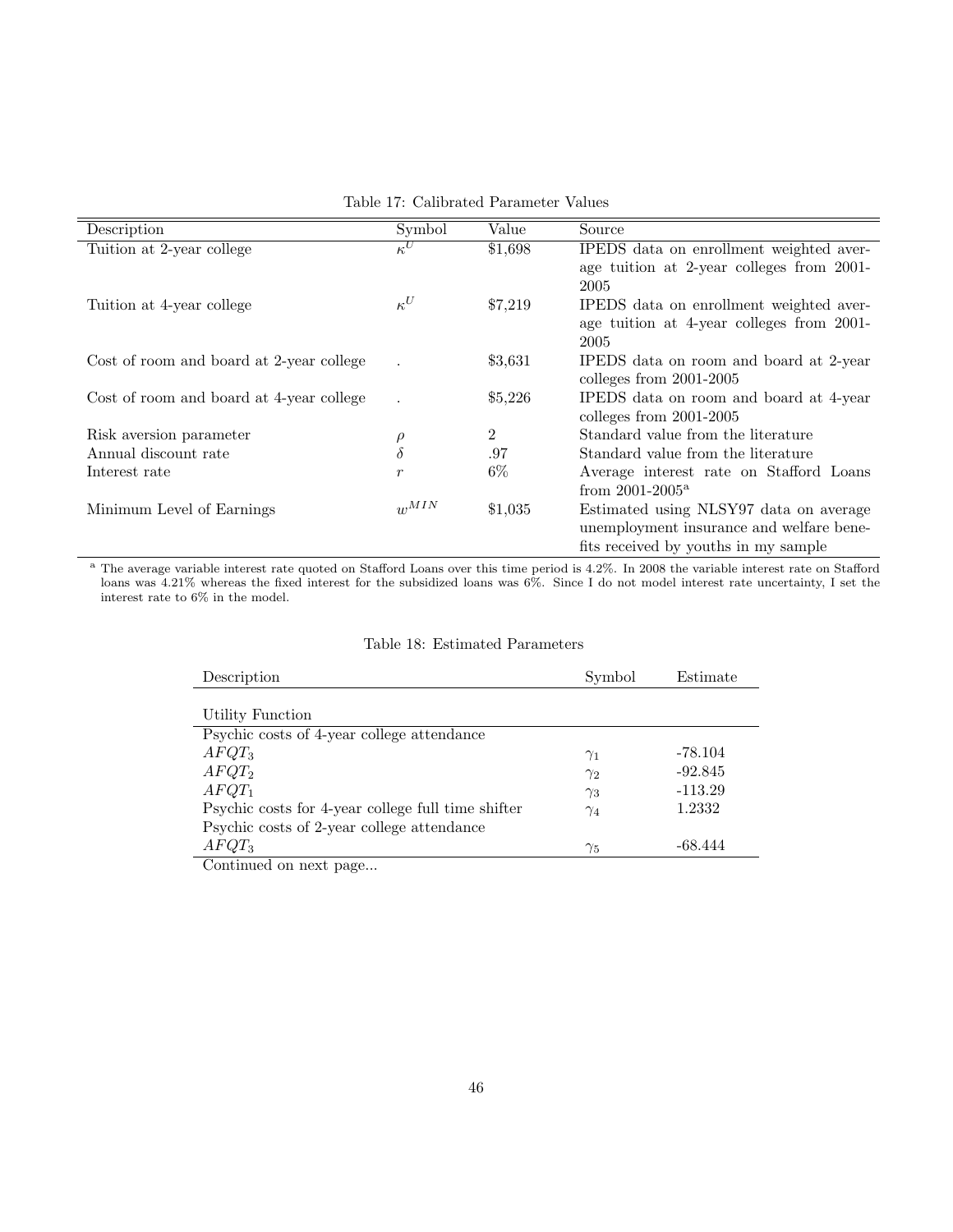| Description                                             | Symbol        | Estimate  |
|---------------------------------------------------------|---------------|-----------|
|                                                         |               |           |
| $AFQT_2$                                                | $\gamma_6$    | $-45.546$ |
| $AFQT_1$                                                | $\gamma_7$    | $-57.199$ |
| Psychic costs for 2-year college full time shifter      | $\gamma_8$    | 1.15      |
| Attending 4-year college after age 22                   | $\gamma_9$    | $-1.8319$ |
| Attending 2-year college after age 20                   | $\gamma_{10}$ | $-1.9329$ |
| Persistence in college attendance                       |               |           |
| 4-year college                                          | $\gamma_{11}$ | 139.16    |
| 2-year college                                          | $\gamma_{12}$ | 115.26    |
| Fall to spring in 4-year college                        | $\gamma_{13}$ | 42.048    |
| Fall to spring in 2-year college                        | $\gamma_{14}$ | 55.027    |
| Attending school after completing BA                    | $\gamma_{15}$ | $-114.76$ |
| Work preferences                                        |               |           |
| Preference for working part-time                        | $\gamma_{16}$ | $-26.21$  |
| Preference for working full time shifter                | $\gamma_{17}$ | 6.0116    |
| Work full-time interacted with age                      | $\gamma_{18}$ | 2.1262    |
| Work part-time interacted with age                      | $\gamma_{19}$ | $-1.0077$ |
| Work full-time after age 23                             | $\gamma_{20}$ | 11.777    |
| Working while attending college                         |               |           |
| Work full-time 4-year college full-time                 | $\gamma_{21}$ | $-66.741$ |
| Work part-time 4-year college full-time                 | $\gamma_{22}$ | $-35.213$ |
| Work full-time 2-year college full-time                 | $\gamma_{23}$ | $-57.637$ |
| Work part-time 2-year college full-time                 | $\gamma_{24}$ | $-28.515$ |
| Work full-time 4-year college part-time                 | $\gamma_{25}$ | $-51.227$ |
| Work part-time 4-year college part-time                 | $\gamma_{26}$ | $-33.765$ |
| Work full-time 2-year college part-time                 | $\gamma_{27}$ | $-34.28$  |
| Work part-time 2-year college part-time                 | $\gamma_{28}$ | $-20.085$ |
| Starting 4-year college semester after high school grad |               |           |
| $AFQT_3$                                                | $\gamma_{29}$ | 40.57     |
| $AFQT_2$                                                | $\gamma_{30}$ | 68.681    |
| $AFQT_1$                                                | $\gamma_{31}$ | 53.744    |
| Starting 2-year college semester after high school grad |               |           |
| $AFQT_3$                                                | $\gamma_{32}$ | 15.298    |
| $AFQT_2$                                                | $\gamma_{33}$ | 13.497    |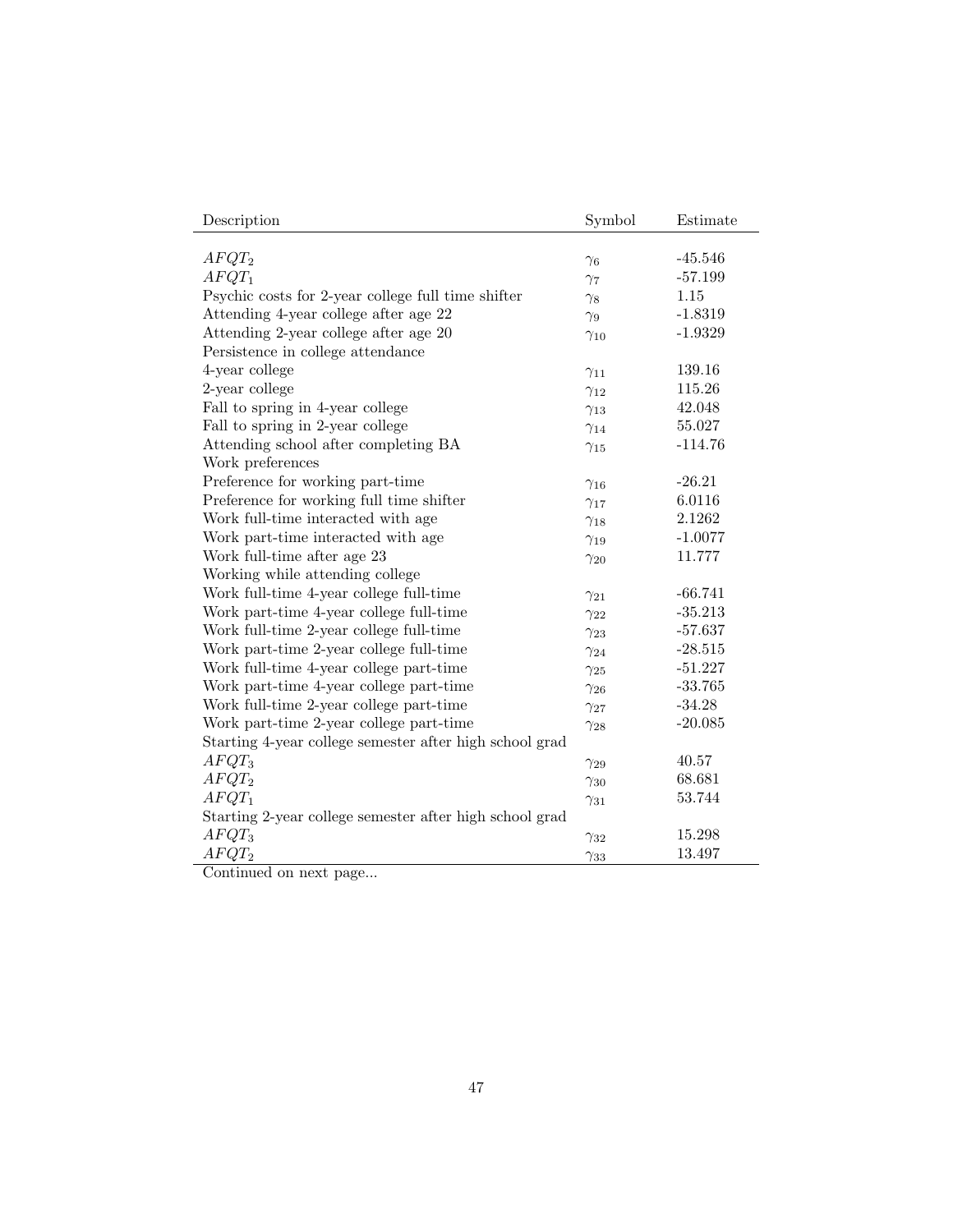| Description                                           | Symbol                                    | Estimate  |
|-------------------------------------------------------|-------------------------------------------|-----------|
|                                                       |                                           |           |
| $AFQT_1$                                              | $\gamma_{34}$                             | 10.701    |
| Continuing in 4-year college after completing 3 years | $\gamma_{35}$                             | 36.92     |
| Attending 4-year college after age 24                 | $\gamma_{36}$                             | 28.24     |
| Unobserved heterogeneity in psycic costs of schooling |                                           |           |
| Type 2                                                | $\gamma_{37,2}$                           | $-40.137$ |
| Type 3                                                | $\gamma_{37,3}$                           | $-83.335$ |
|                                                       |                                           |           |
| Human Capital Function                                |                                           |           |
| Constant                                              | $\phi_0$                                  | 2.4211    |
| Years at 4-year college                               | $\phi_1$                                  | .01661    |
| Years at 2-year college                               | $\phi_2$                                  | .01438    |
| BA degree completion                                  | $\phi_3$                                  | .19953    |
| Years of experience                                   | $\phi_4$                                  | .0853     |
| Years of experience squared                           | $\phi_5$                                  | $-.00283$ |
| AFQT                                                  | $\phi_6$                                  | .00048    |
| Type 2                                                | $\phi_{7,2}$                              | $-.16827$ |
| Type 3                                                | $\phi_{7,3}$                              | $-.29793$ |
|                                                       |                                           |           |
| Wage Equation Parameters                              |                                           |           |
| Part-time work                                        | $\alpha_1$                                | $-.059$   |
| Enrolled in school                                    | $\alpha_2$                                | $-.09916$ |
|                                                       |                                           |           |
| Unemployment Probability Parameters                   |                                           |           |
| Constant                                              | $\xi_0$                                   | $-1.1009$ |
| Human capital                                         | $\xi_1$                                   | $-.05544$ |
| Not working in previous semester                      | $\xi_2$                                   | .85216    |
|                                                       |                                           |           |
| Grant Function                                        |                                           |           |
| Grants at 4-year college                              |                                           |           |
| Constant                                              | $\zeta_0^U \zeta_1^U \zeta_2^U \zeta_3^U$ | 10131     |
| AFQT                                                  |                                           | $-92.756$ |
| $AFQT^2/1000$                                         |                                           | 335.24    |
| Family income                                         |                                           | $-27.304$ |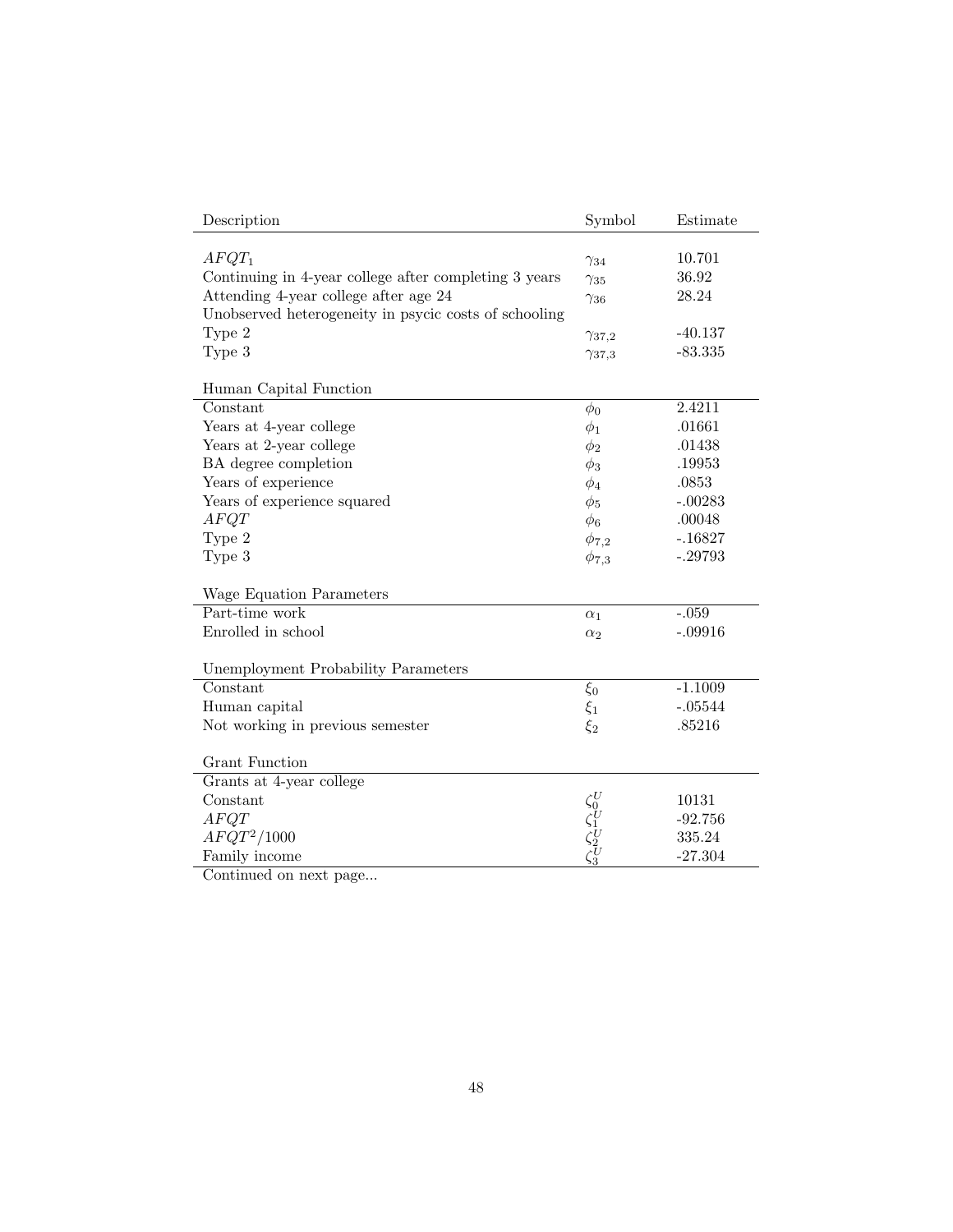| Description                                        | Symbol                                              | Estimate  |
|----------------------------------------------------|-----------------------------------------------------|-----------|
|                                                    |                                                     |           |
| $Inc^2/1000$                                       |                                                     | 78.342    |
| Type 2                                             |                                                     | $-369.65$ |
| Type 3                                             | $\zeta_{4}^{U}\\ \zeta_{5,2}^{U}\\ \zeta_{5,3}^{U}$ | $-691.31$ |
|                                                    |                                                     |           |
| Grants at 2-year college                           |                                                     |           |
| Constant                                           | $\zeta^C_0\\ \zeta^C_1\\ \zeta^C_2$                 | 1394.2    |
| Family income                                      |                                                     | $-12.819$ |
| $Inc^2/1000$                                       |                                                     | 21.739    |
| Asset Lower Bound                                  |                                                     |           |
| Constant                                           | $\mu_0$                                             | .40799    |
| Human capital                                      | $\mu_1$                                             | .61955    |
| Human capital squared                              | $\mu_2$                                             | $-.00451$ |
| Age 23 or older                                    | $\mu_3$                                             | .10499    |
|                                                    |                                                     |           |
| Degree Completion Probabililty                     |                                                     |           |
| Constant                                           | $\nu_0$                                             | $-2.8282$ |
| Years at 4-year college if $> 4.5$                 | $\nu_1$                                             | $-.00418$ |
| Years at 4-year college if $> 5.5$                 | $\nu_2$                                             | .05854    |
| Human capital                                      | $\nu_3$                                             | .17375    |
| Human capital squared                              | $\nu_4$                                             | .00014    |
|                                                    |                                                     |           |
| Parental Transfers Probabililty                    |                                                     |           |
| Constant                                           | $\lambda_0$                                         | 1.1806    |
| Family income                                      | $\lambda_1$                                         | .00086    |
| $Inc^2/1000$                                       | $\lambda_2$                                         | $-.00176$ |
| Attending college previous semester                | $\lambda_3$                                         | .10697    |
| Attending previously interacted with family income | $\lambda_4$                                         | .00361    |
| Parental transfers previous semester               | $\lambda_5$                                         | 2.3987    |
| Age                                                | $\lambda_6$                                         | $-.16983$ |
| Human capital                                      | $\lambda_7$                                         | .09491    |
| Age > 21                                           | $\lambda_8$                                         | $-15615$  |
|                                                    |                                                     |           |